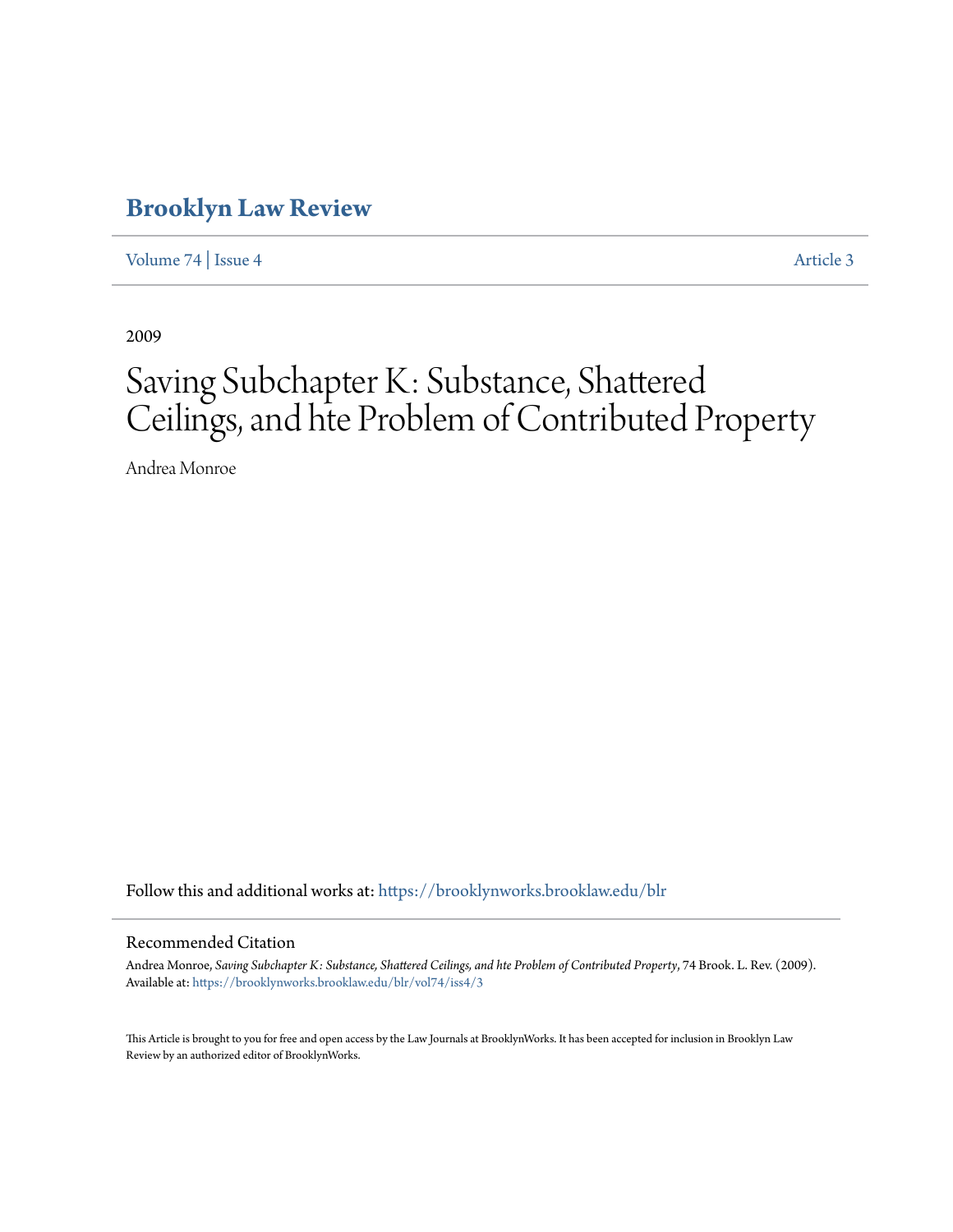# Saving Subchapter K

# SUBSTANCE, SHATTERED CEILINGS, AND THE PROBLEM OF CONTRIBUTED PROPERTY

# *Andrea Monroe*†

Partnerships are unique in the world of federal income taxation. Unlike individuals and other taxable entities, a partnership is not a taxpayer.1 Rather, its partners are the taxpayers. Accordingly, a partnership must allocate the income and other items generated by its operations among its partners for inclusion on their federal income tax returns.<sup>2</sup> The rules governing these allocations, set forth in Section 704 of the Internal Revenue Code, are the operational lifeblood of partnership taxation, dictating who receives such allocations, as well as their amount and timing.

Partnership allocations are equally critical as a theoretical matter, encapsulating the ideals underlying Subchapter K, which governs the taxation of partners and partnerships. Particularly foundational is the equitable requirement that transactions have "substance," such that the tax consequences resulting from a transaction parallel the economic consequences resulting from the same transaction.<sup>3</sup> I call this fundamental principle the "Substance Principle."

Flexibility is also vital to Subchapter K. The rules governing partnerships cover an incredibly broad spectrum of business arrangements, from the most rudimentary to the most sophisticated, and Subchapter K must provide malleable rules to accommodate these diverse commercial relationships. To that end, Section 704

 <sup>†</sup> Visiting Associate Professor of Law, Temple University; J.D. University of Michigan Law School; L.LM. in Taxation, New York University School of Law. Many thanks to Alice Abreu, Jane Baron, Robert Bartow, Craig Green, Doug Kahn, Kathy Mandelbaum, Dianne Sehler, and Daniel Simmons for comments on earlier drafts. Thanks also to Sean Basquil, Brian Kallio, Karl Thomas Jonsson, Robert Kane, and Genevieve Loutinsky for marvelous research assistance.<br>
<sup>1</sup> I.R.C. § 701 (2006).<br>
<sup>2</sup> *Id.* § 702(a).<br>
<sup>3</sup> The Substance Principle relates to horizontal equity, rather than vertical equity.

Similarly situated taxpayers can only be treated alike when the tax and economic consequences of a transaction match one another. Put another way, the Substance Principle aims to ensure that the right taxpayer pays tax on the right amount at the right time. Accordingly, the Substance Principle focuses on the partner's ultimate tax liability, reflecting the interaction between the partnership's internal allocations and such partner's extra-partnership tax attributes.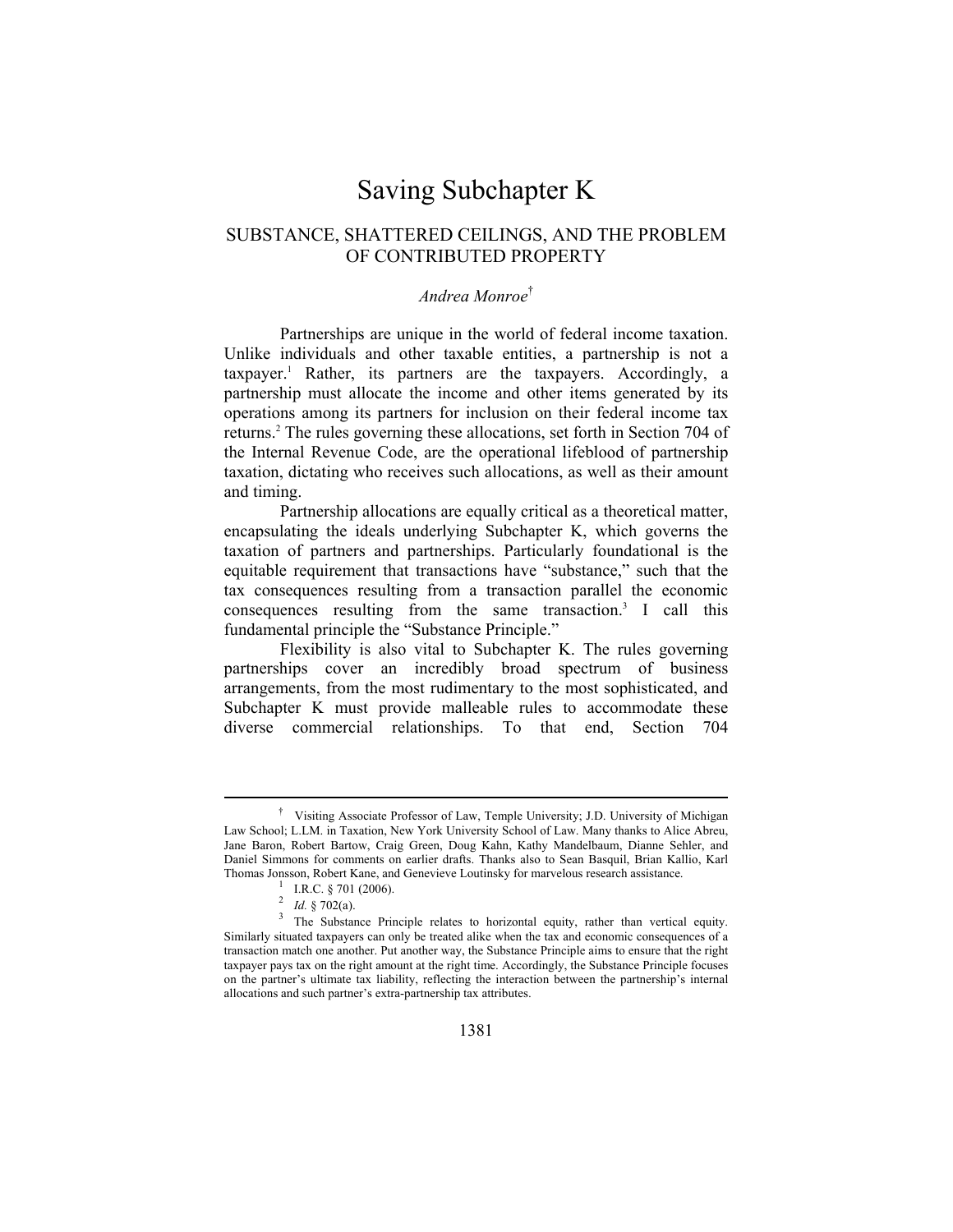presumptively allows partners to organize their enterprises and share its economic profits and losses in any manner that is sensible and efficient.<sup>4</sup>

Section 704 is in crisis. The number of business entities electing to be governed by Subchapter K is skyrocketing.<sup>5</sup> Yet the enforcement resources dedicated to Subchapter K remain woefully insufficient.<sup>6</sup> And a recent statutory enactment has rendered portions of Section 704 unsustainably complex. More troubling, this crisis threatens the integrity of Subchapter K. Undue complexity in partnership allocations impairs the operation of many partnership provisions, thereby reducing Subchapter K's administrability and coherence. In addition, this complexity creates numerous opportunities for tax sheltering among partners, the costs of which are borne by the public at large.

The source of the partnership allocation crisis is Congress's desire to harmonize flexibility and the Substance Principle. Indeed, the most foundational issue in Subchapter K is how to reconcile these ideals and, more importantly, how to respond when no such reconciliation is possible.7 Congress has sought to maximize partnership flexibility while

<sup>4</sup> I.R.C. § 704(a), (b). A partner's distributive share of income, gain, loss, deduction and credit is determined by the partnership agreement to the extent the partnership's allocations have substantial economic effect. For a discussion of the substantial economic effect safe harbor, see *infra*  Part I.A.

Tim Wheeler & Nina Shumofsky, *Partnership Returns, 2005*, 27 STAT. INCOME BULL. 69, 70 fig.B (2007). The number of partnerships grew by 8.5% in 2005, the most recent year for which partnership return information is available. Indeed, the number of partnerships has increased at an average annual rate of 5.8% since 1995. *Id.* at 69 fig.A. This increase is due in large measure to the explosive growth of limited liability companies ("LLCs"). For the fourth consecutive year, LLCs grew more than all other entity types, increasing by 15.4% in 2005. *Id.* at 75. Indeed, since 1995, the number of limited liability companies has grown by more than 1,100% (approximately 119,000 returns filed by LLCs in 1995 versus 1,465,000 returns filed by LLCs in 2005). *Id.*; STAFF OF JT. COMM. ON TAX'N, TAX REFORM: SELECTED FEDERAL TAX ISSUES RELATING TO SMALL BUSINESS AND CHOICE OF ENTITY at 11 (JCX-48-08) (June 4, 2008), *available at* http://www.jct.gov/x-48- 08.pdf. 6

INTERNAL REVENUE SERVICE, FISCAL YEAR 2007 ENFORCEMENT AND SERVICE STATISTICS, *available at* http://www.irs.gov/pub/irs-news/2008\_enforcement.pdf. In 2008, the Internal Revenue Service ("Service") examined .42% of all partnership returns (13,203 partnership returns examined and 3,146,994 partnership returns filed in 2007 calendar year). *Id.* Since 1998, the Service has examined an average of .36% of all partnership returns annually. *Id.* In addition, with few exceptions, the percentage of partnership returns examined since 1998 has been lower than the percentage of any other type of income tax return examined for such year. *Id.* The only exception is S corporation returns for the 2003 through 2005 fiscal years, but the difference is never larger than .06%. *Id.* (For 2003 through 2005, the Service examined .35%, .26%, and .33% of all S corporation returns and it examined .30%, .19%, and .30% of all partnership returns.); *see also* Lawrence Lokken, *Taxation of Private Business Firms: Imagining a Future Without Subchapter K*, 4 FLA. TAX REV. 249, 252 (1999) [hereinafter Lokken, *Future Without Subchapter K*] ("[M]any tax practitioners believe that very few IRS auditors of partnership returns understand enough of subchapter K to challenge partnership accounting for items subject to the more complicated aspects of subchapter K . . . . This perception diminishes taxpayers' incentives to try their best to comply in any but the largest of transactions.").

The conflict between flexibility and the Substance Principle parallels the foundational theoretical conflict between aggregate and entity principles underlying Subchapter K more broadly. The entity theory treats the partnership as an entity separate and distinct from its partners. By contrast, the aggregate theory treats the partnership as nothing more than the aggregate of its partners. Many commentators believe that the tension between aggregate and entity principles is the primary source of conflict in Subchapter K. *See, e.g.*, Mark P. Gergen, *The End of the Revolution of*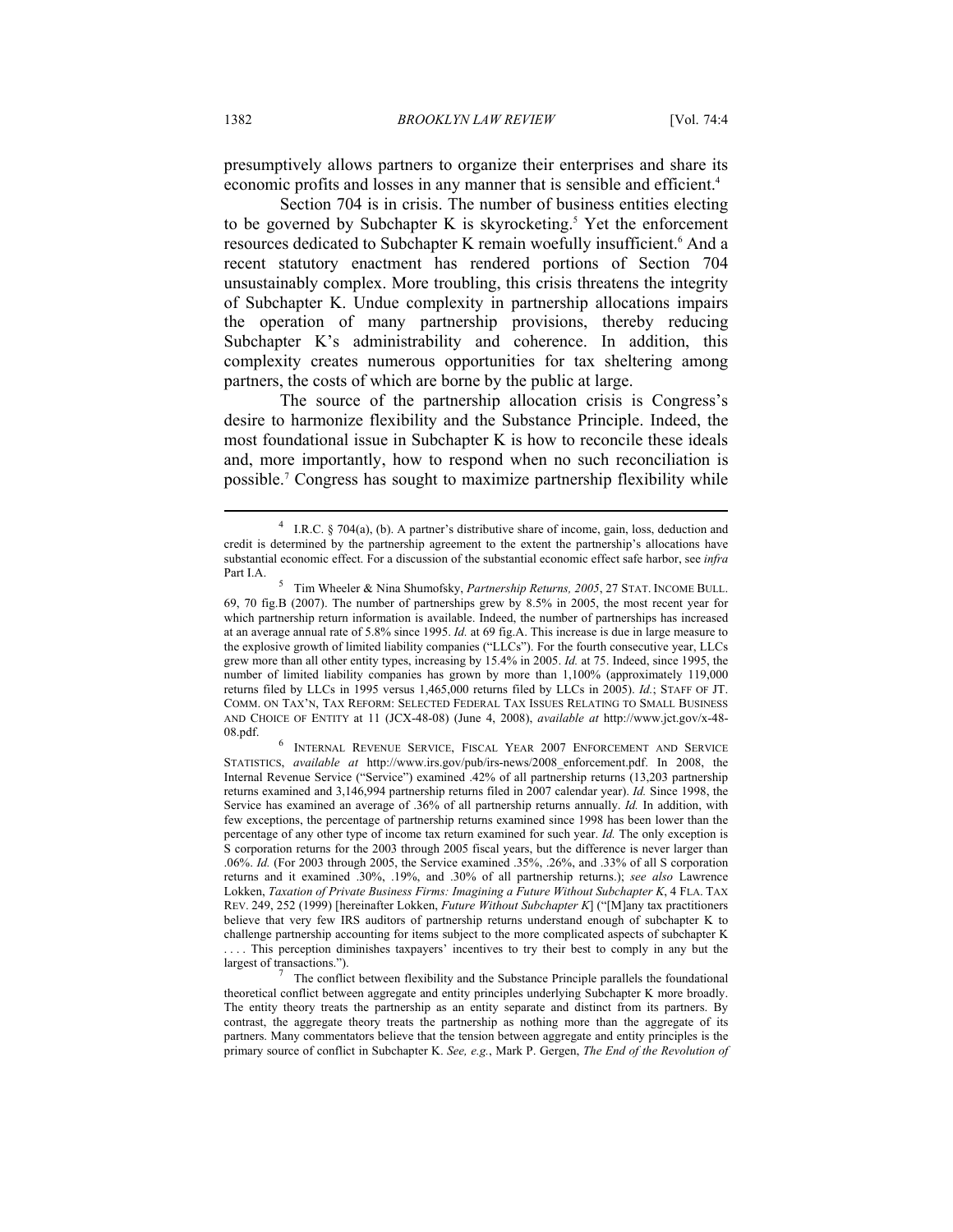simultaneously complying with the Substance Principle, and, to some extent, it has succeeded. But Congress has shown a decided preference for flexibility, even at the price of sacrificing the Substance Principle, in those instances where flexibility and the Substance Principle are impossible to reconcile.

Partnership contributions and the allocations attributable to contributed property present precisely this formidable challenge, and this Article proposes a solution to the conflict. The rules governing allocations attributable to contributed property, set forth in Section 704(c), have a long, dynamic history marked by the failure to reconcile flexibility and the Substance Principle. With some variation, the Section 704(c) allocation regime has followed a flexible, choice-based model that often tolerates, and sometimes mandates, breaches of the Substance Principle. This approach has significantly complicated partnership allocations and facilitated various tax shelter transactions.<sup>8</sup> Yet Congress has remained steadfast in its commitment to flexibility.

The time has come, however, for Congress to decide which policy—flexibility or the Substance Principle—lies at the heart of Subchapter K. Congress recently enacted Section  $704(c)(1)(C)$ , which withdraws certain allocations from the historic Section 704(c) regime and requires that such allocations be made in a manner entirely consistent with the Substance Principle.<sup>9</sup> Despite Congress's laudable intentions, Section  $704(c)(1)(C)$  is a disaster. This flawed provision has rendered the rules governing allocations attributable to contributed property wholly unworkable, thereby increasing the complexity of partnership allocations and Subchapter K generally. Indeed, Subchapter K can no longer support Congress's overdrawn loyalty to flexibility.<sup>10</sup> Thus, it is time for Congress to enact a mandatory rule governing all allocations attributable to contributed property, and that rule should reflect Congress's renewed commitment to the Substance Principle. That rule is the deferred sales method.

Part I of this Article traces the history of the rules governing allocations attributable to contributed property and their evolving relationship to the Substance Principle. This part also illustrates how the current Section 704(c) allocation regime permits income and loss shifting among partners, allowing tax sheltering that ultimately imposes costs on

*Partnership Tax?*, 56 SMU L. REV. 343, 344 (2003); Lawrence Lokken, *As the World of Partnership Taxation Turns*, 56 SMU L. REV. 365, 369 (2003) [hereinafter Lokken, *As the World Turns*]. 8

*See, e.g.*, TIFD III-E, Inc. v. United States (*Castle Harbour)*, 459 F.3d 220 (2d Cir. 2006), *rev'g* 342 F. Supp. 2d 94 (D. Conn. 2004); Santa Monica Pictures, LLC v. Comm'r, T.C.M. (RIA) 2005-104.

<sup>&</sup>lt;sup>9</sup> American Jobs Creation Act of 2004, Pub. L. No. 108-357, § 833(a), 188 Stat. 1418 (2004) (codified at I.R.C. § 704(c)(1)(C)).

 $^{10}$  For a thoughtful discussion of the cost of Congress's commitment to flexibility, see Lokken, *Future Without Subchapter K*, *supra* note 6, at 271-72.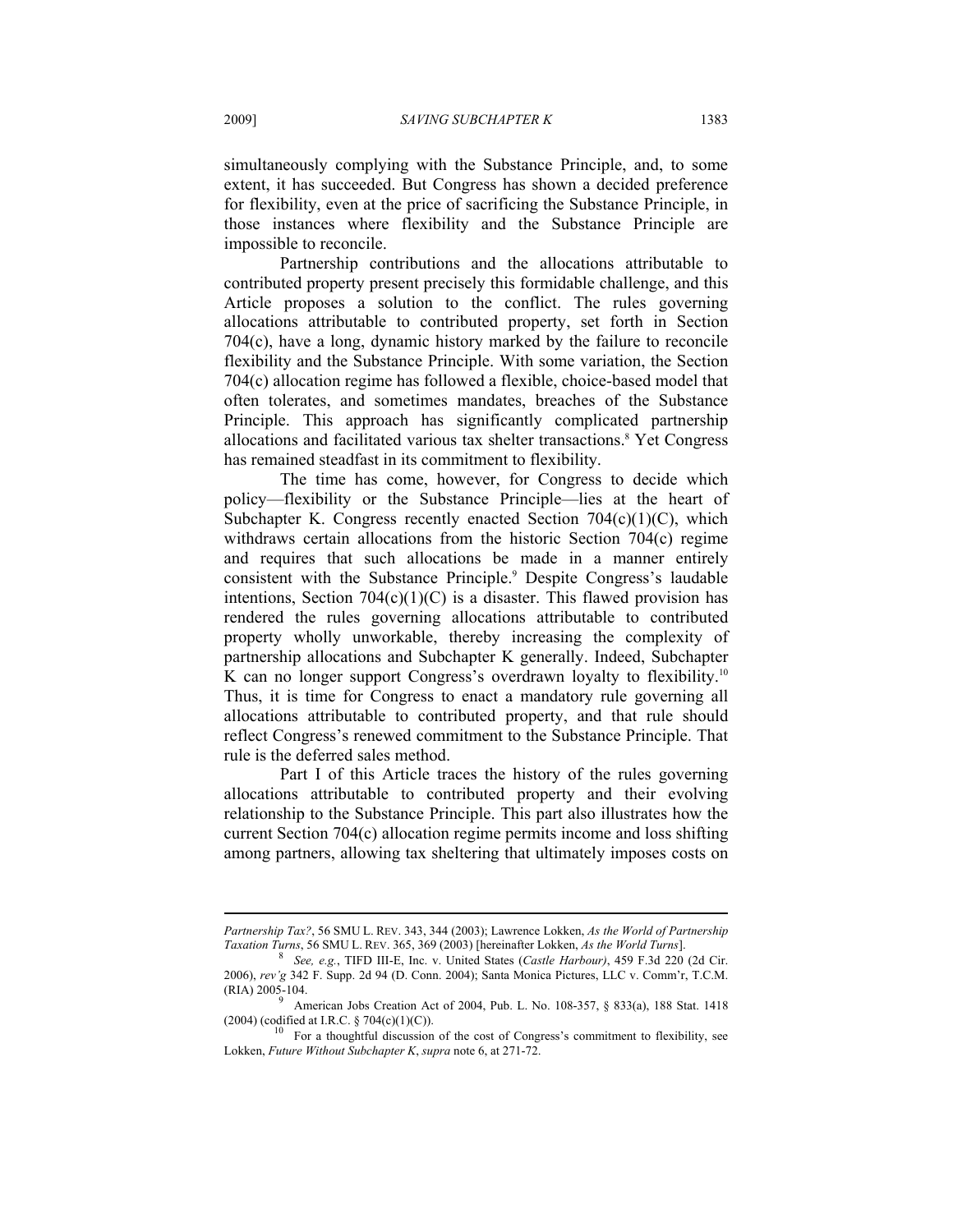the public.11 Part II discusses my proposed solution to the crisis created by Section  $704(c)(1)(C)$ 's enactment, the deferred sales method, and suggests that adopting this allocation methodology would reduce abuse, increase coherence and, most importantly, simplify Subchapter K. Part III examines several objections to the deferred sales method, and concludes that such objections are especially unpersuasive in light of modern circumstances. Indeed, this part concludes that the deferred sales method is entirely consistent with the broader shift in Subchapter K towards the Substance Principle when necessary to promote equity and prevent abuse.

# I. THE IMPOSSIBLE BALANCING ACT: SECTION 704(C) ALLOCATIONS

#### *A. The Problem of Contributed Property*

The Section 704 allocation rules are absolutely fundamental to the theory and practice of Subchapter K. Absent these rules, Subchapter K would lack any mechanism for delivering the income, gain, loss, deduction, and credit generated by a partnership to the real taxpayers, its partners. Partnership allocations also serve as the guardian of the Substance Principle in Subchapter K. Whether or not the right taxpayer pays tax on the right amount at the right time, as required by the Substance Principle, depends entirely on the Section 704 allocation rules.

Yet Congress created a formidable challenge by insisting that these allocation rules promote both flexibility and the Substance Principle. Congress's goal was to create allocation rules sufficiently flexible so as to permit partners to share the fruits of their enterprise in any manner consistent with commercial expectations while simultaneously ensuring compliance with the Substance Principle. In addition, such allocation rules were to be simple and have a low potential for abuse.

To a great extent, Congress achieved its goal with the elegant general allocation rule set forth in Section 704(b) as interpreted by Department of the Treasury ("Treasury"). Section 704(b) provides that a partnership may allocate items among its partners based on the terms of its partnership agreement so long as such allocations have substantial economic effect.12 Thus, a partnership's allocations must have substantial

 $11$  Section 704(c) is, alas, highly technical, and thus my discussion necessarily requires examination of the way these rules operate in practice. To make this analysis more accessible, I use a series of simple examples intended to expose breaches of the Substance Principle and the income and loss shifting potential of these rules. Impatient readers may wish to skip to Part II.

<sup>&</sup>lt;sup>12</sup> I.R.C. § 704(b)(2) (2006). Congress enacted the substantial economic effect rules in 1976. Tax Reform Act of 1976, Pub. L. No. 94-455, § 213(d), 90 Stat. 1520 (1976). The substantial economic effect rules operate as a safe harbor. If an allocation has substantial economic effect, thereby falling within the safe harbor, such allocation will be respected as drafted. By contrast, if an allocation lacks substantial economic effect or the partnership agreement fails to provide allocations,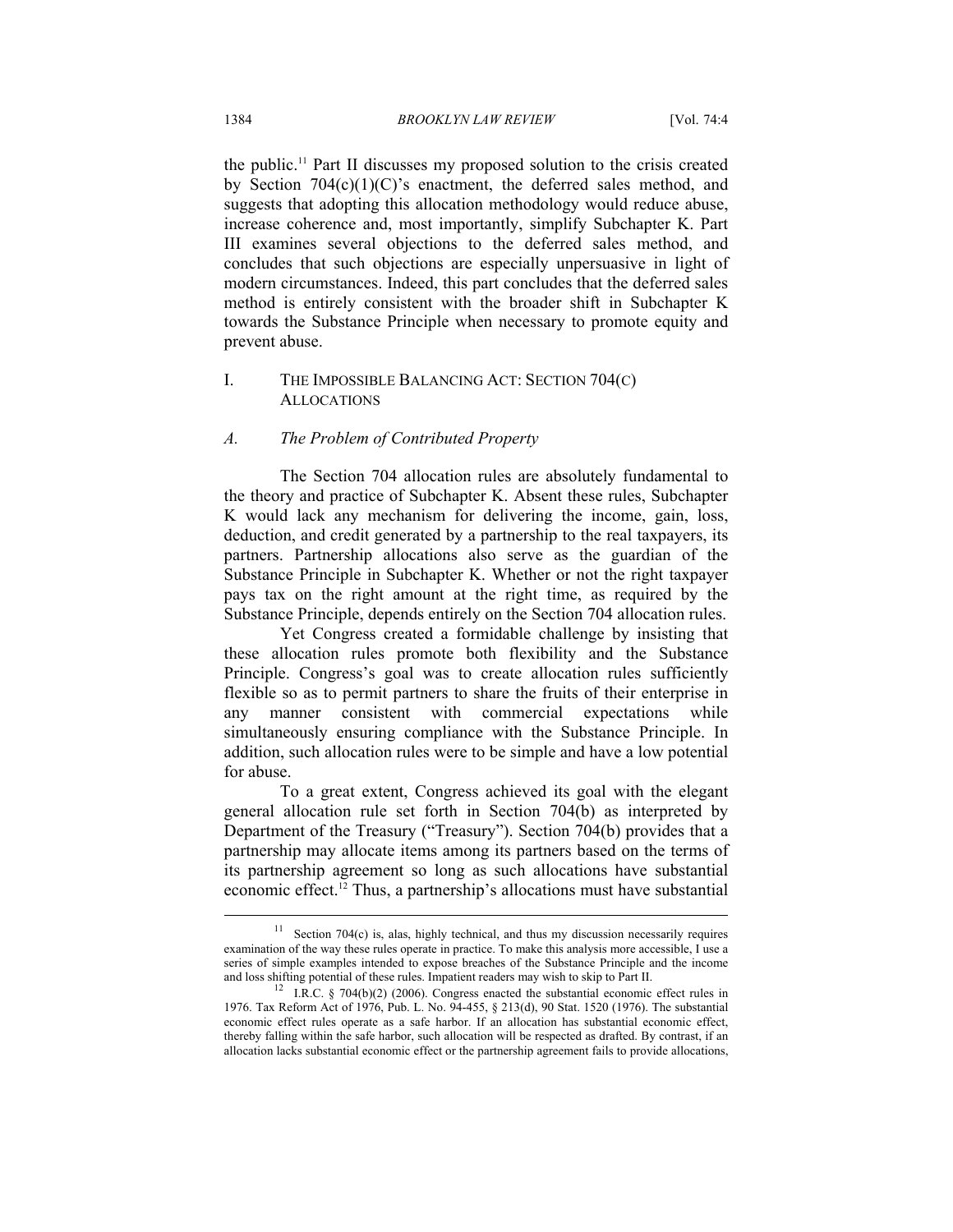economic effect in order to be respected. Congress, however, left the challenging task of defining the term "substantial economic effect" to Treasury.

In 1983, Treasury proposed regulations interpreting Section 704(b) and its substantial economic effect requirement.13 Heavily influenced by the Substance Principle, substantial economic effect requires, among other things, that a partnership's allocations be consistent with the underlying economic arrangement of the partners.<sup>14</sup> Indeed, the tax consequences of a transaction must parallel the economic consequences of such transaction. If a partnership allocates a tax item to a partner, the allocation will only be respected for federal income tax purposes if the partner also receives the economic benefit or burden that corresponds to such allocation.

For purposes of Subchapter K, a partner's tax investment and economic investment in a partnership are measured separately. A partner's economic investment is measured by a set of financial records called the "capital account."15 The balance in a partner's capital account represents the amount that she is entitled to receive on the liquidation of the partnership or her interest therein.<sup>16</sup> Any economic benefit or burden borne by a partner must be reflected in an adjustment to her capital account, referred to as a book allocation.<sup>17</sup> A partner's capital account

then a partner's distributive share of the relevant item will be determined based on the partner's interest in the partnership. I.R.C. § 704(b); Treas. Reg. § 1.704-1(b)(3) (as amended in 2008). Little guidance exists on the partner's interest in the partnership and, therefore, prudent practitioners typically draft allocations to comply with the substantial economic effect safe harbor. *See* WILLIAM S. MCKEE ET AL., FEDERAL INCOME TAXATION OF PARTNERSHIPS AND PARTNERS ¶ 11.02[3] (4th ed. 2007). Accordingly, this Article assumes that a partnership drafts all allocations to comply with the substantial economic effect safe harbor.<br><sup>13</sup> Prop. Treas. Reg. § 1.704-1, 48 Fed. Reg. 9871 (Mar. 9, 1983). Allocations possess

substantial economic effect if the following threshold requirements are satisfied: (1) the allocations have economic effect and (2) the economic effect of the allocations is substantial. Treas. Reg. § 1.704-1(b)(2)(i) (as amended in 2008).<br><sup>14</sup> Treas. Reg. § 1.704-1(b)(2)(ii)(a) (defining economic effect). A partnership's

allocation will have economic effect if the partnership agreement provides that (1) the partners' capital accounts are determined and maintained in accordance with the rules set forth in Treasury Regulation section  $1.704-1(b)(2)(iv)$ , (2) liquidating distributions are made in accordance with the partners' positive capital account balances, and (3) the partnership agreement includes a deficit restoration obligation. *Id.* § 1.704-1(b)(2)(ii)(b).

The economic effect of an allocation is substantial if there is a reasonable possibility that such allocation will affect substantially the dollar amounts that the partners will receive from the partnership, independent of tax consequences. *Id.* § 1.704-1(b)(2)(iii). More specifically, the economic effect of an allocation is not substantial if (1) the after-tax economic consequences, determined on a present value basis, of at least one partner may be enhanced when compared to the consequences if the allocation were not included in the partnership agreement, and (2) there is a strong likelihood that the after-tax consequences, determined on a present value basis, of no partner will be diminished when compared to the consequences if the allocation were not included in the partnership agreement. *Id.* A detailed discussion of the substantiality requirement is beyond the scope of this Article. For a thoughtful discussion of such requirement, see MCKEE ET AL., *supra* note 12,  $\P$  11.02[2][b].<br>
<sup>15</sup> Treas. Reg. § 1.704-1(b)(2)(ii)(b)(1).<br>
<sup>16</sup> *Id.* § 1.704-1(b)(2)(ii)(b)(2).

<sup>17</sup> *Id.* § 1.704-1(b)(2)(iv)(b).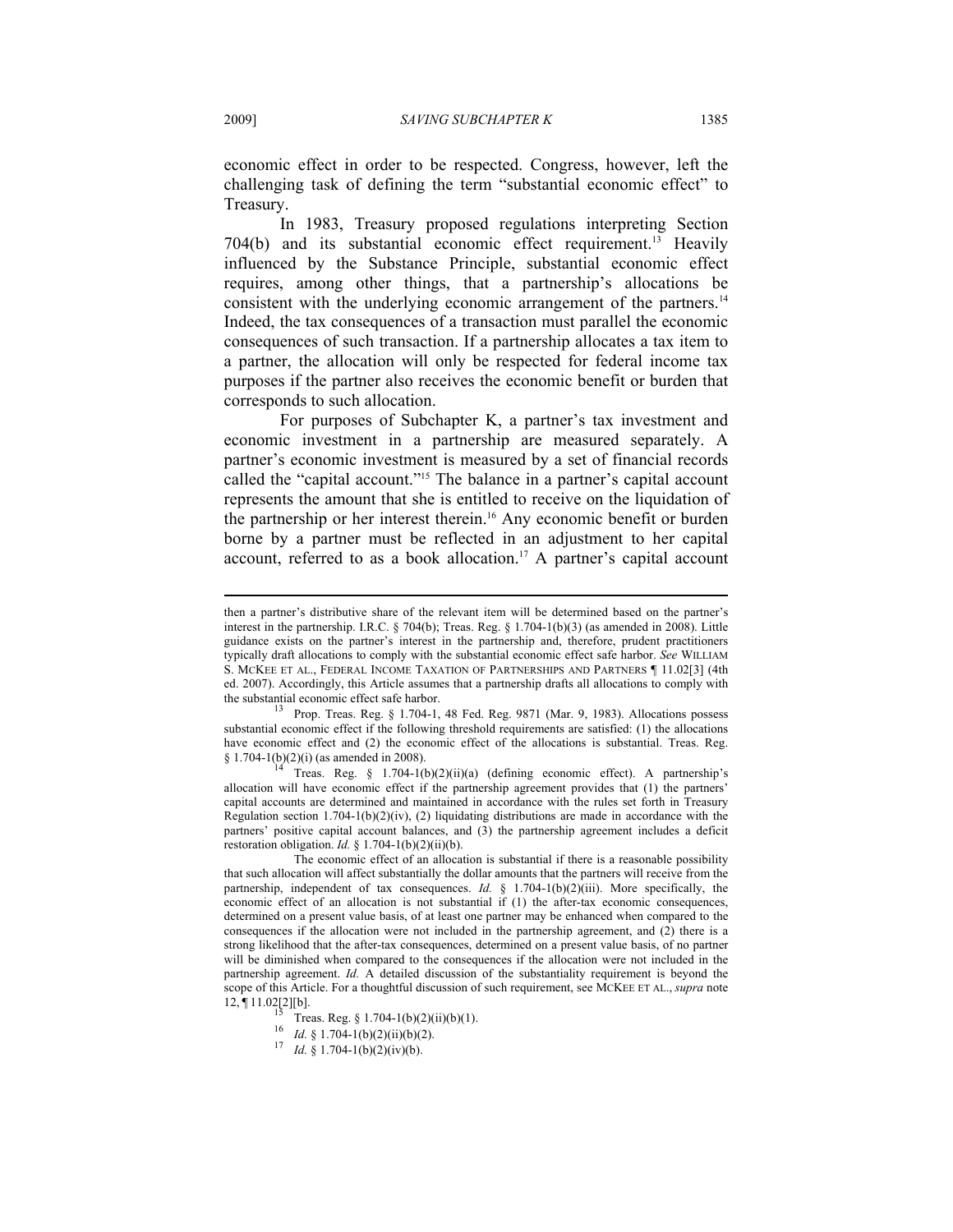balance and the book allocations made thereto serve as Subchapter K's proxy for the economic arrangement between the partners.18

The capital account thus functions as the benchmark against which the partnership's tax allocations are measured. A partner's basis in her partnership interest, referred to as her "outside basis," reflects her tax investment in the enterprise and must parallel the partner's capital account. To illustrate, if a partnership allocates one dollar of taxable income to a partner, then she should be entitled to receive one additional economic dollar on liquidation, and her capital account should be increased accordingly.19 Simply put, tax allocations possess substantial economic effect to the extent that they are made to the same partner, in the same amount, and at the same time as the corresponding book allocations are reflected in such partner's capital account.

Through this application of Section 704(b) and its corresponding regulations, Treasury achieves a sensible balance between flexibility and the Substance Principle. Partners are free to organize their business in whatever manner best suits their commercial expectations and to share the economic benefits and burdens of the venture accordingly. So long as the partnership allocates its tax items in parallel with its economic items, any sharing arrangements provided in the partnership agreement will be respected. Partnerships are thus permitted maximum flexibility in structuring their allocations within the collar of the Substance Principle. The Internal Revenue Service assumes the role of referee in what is essentially an intra-partnership matter, determining only whether partnership allocations exceed the boundaries of the substantial economic effect safe harbor.

Consider the consequences if several individuals form a partnership. The partners contribute equal amounts of cash to the partnership, and agree to share all profits, losses and the corresponding tax items ratably. The cash contributions are immediately reflected in each partner's capital account and outside basis.<sup>20</sup> If the partnership uses the contributed cash to purchase property, then the partners would share any gains or losses subsequently recognized on such property equally for both tax purposes and book purposes. Accordingly, each partner's capital account and outside basis, operating in tandem, would be increased or decreased by her ratable share of the recognized gain or loss attributable

<sup>18</sup> For a thoughtful discussion of the importance of capital accounts to Subchapter K, see Daniel L. Simmons, *Built-In Gain and Built-In Loss Property on Formation of a Partnership: An Exploration of the Grand Elegance of Partnership Capital Accounts*, FLA. TAX REV. (forthcoming Winter,  $2009$ ) (on file with author).<br><sup>19</sup> Similarly, if a partnership allocates one dollar of taxable loss to a partner, then she

should be entitled to receive one less economic dollar on liquidation, and her capital account should be reduced accordingly.

<sup>&</sup>lt;sup>20</sup> I.R.C. § 722 (2006); Treas. Reg. § 1.704-1(b)(2)(iv)(d).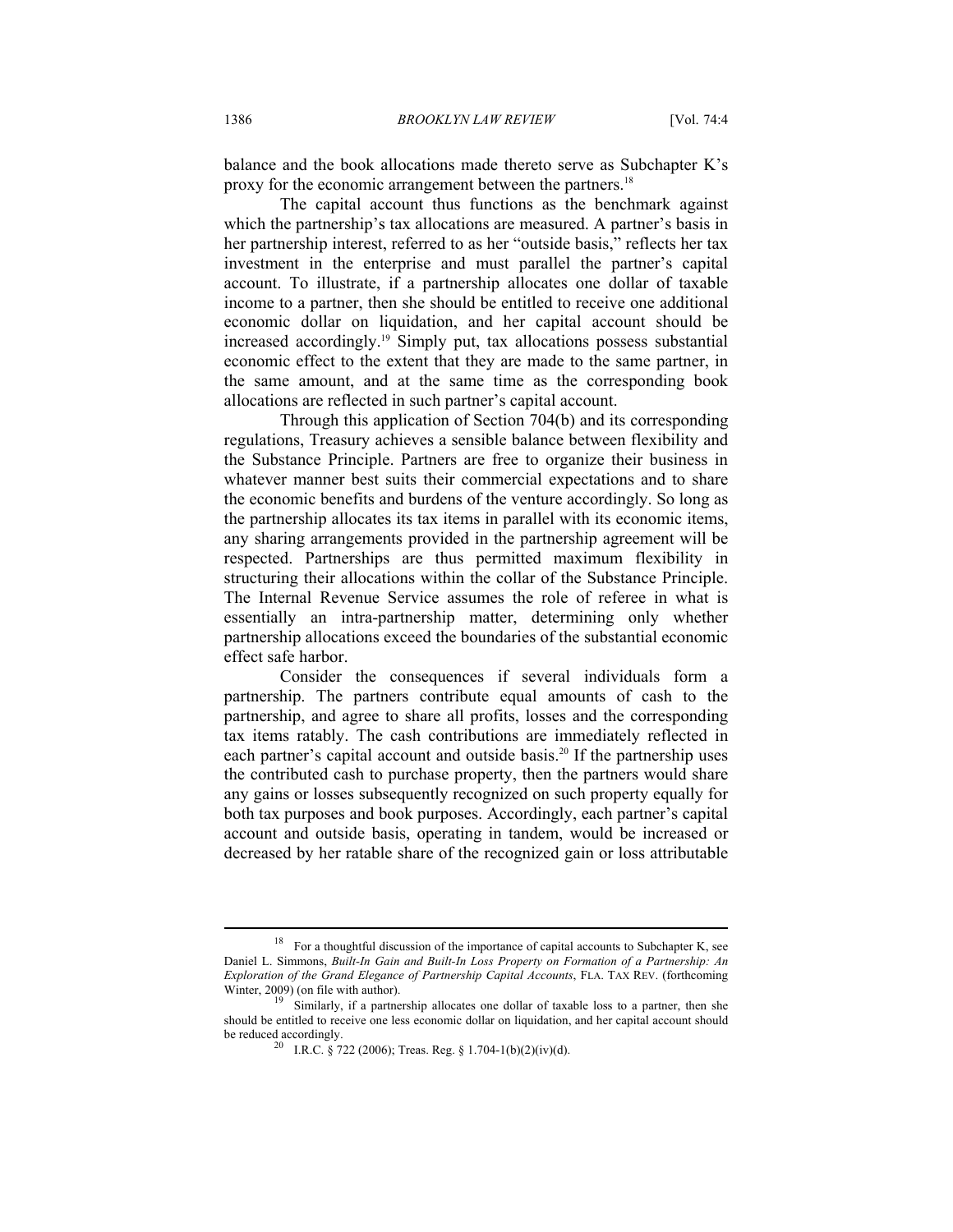to the property.<sup>21</sup> And these tax allocations would possess substantial economic effect.

Were this partnership to liquidate following the disposition of its property, each partner would be entitled to a distribution equal to the positive balance in her capital account.<sup>22</sup> The capital accounts would reflect each partner's initial economic investment in the partnership adjusted by her share of the partnership's gains or losses subsequently recognized with respect to the property. Likewise, each partner's outside basis in her partnership interest would equal her adjusted capital account balance. The tax burden of each dollar earned by the partnership would fall on the partner who received the economic benefit of such earnings as reflected in her liquidating distribution. Throughout the life of the partnership, the tax allocations would have paralleled the book allocations, thus operating in harmony with the Substance Principle. The right partner would have paid tax on the right amount at the right time.

The balance between flexibility and the Substance Principle reflected in Section 704(b) dissolves when a partner contributes property to a partnership.23 Under current law, such contribution transaction is treated differently for book purposes and tax purposes. The result is a "book/tax disparity" between the contributing partner's capital account and her outside basis in her partnership interest. From an economic perspective, the partner contributes property with a specific fair market value to the partnership, and, subject to the entrepreneurial risks of the venture, is entitled to receive such fair market value on the liquidation of the partnership. Accordingly, the contributing partner's initial capital account equals the fair market value of the property at contribution, and the contributed property's book value to the partnership similarly equals its fair market value.<sup>24</sup>

By contrast, from a tax perspective, a contribution of property to a partnership is a nonrecognition event. Thus, a contributing partner recognizes no gain or loss when she contributes property to a partnership.25 Rather, any precontribution gain or loss is preserved for future recognition. Consistent with nonrecognition treatment, certain transferred basis provisions treat the decision to exchange property for a partnership interest as follows: the contributing partner's outside basis in her partnership interest equals her basis in the contributed property at

<sup>&</sup>lt;sup>21</sup> I.R.C. § 705(a); Treas. Reg. § 1.704-1(b)(2)(iv)(b).

 $22$  Treas. Reg. § 1.704-1(b)(2)(ii)(b)(2).

<sup>23</sup> As will be discussed, the problem of contributed property emerges when the contributing property's basis and fair market value differ at contribution. If the contributed

<sup>&</sup>lt;sup>24</sup> Treas. Reg. § 1.704-1(b)(2)(iv)(d)(1). If the contributed property is encumbered, the contributing partner's initial capital account would equal the fair market value of the property reduced by any liabilities that the partnership assumes or takes the property subject to. For purposes of this Article and the examples contained herein, it is assumed that any property contributed to a partnership is free of liabilities.<br><sup>25</sup> I.R.C. § 721(a).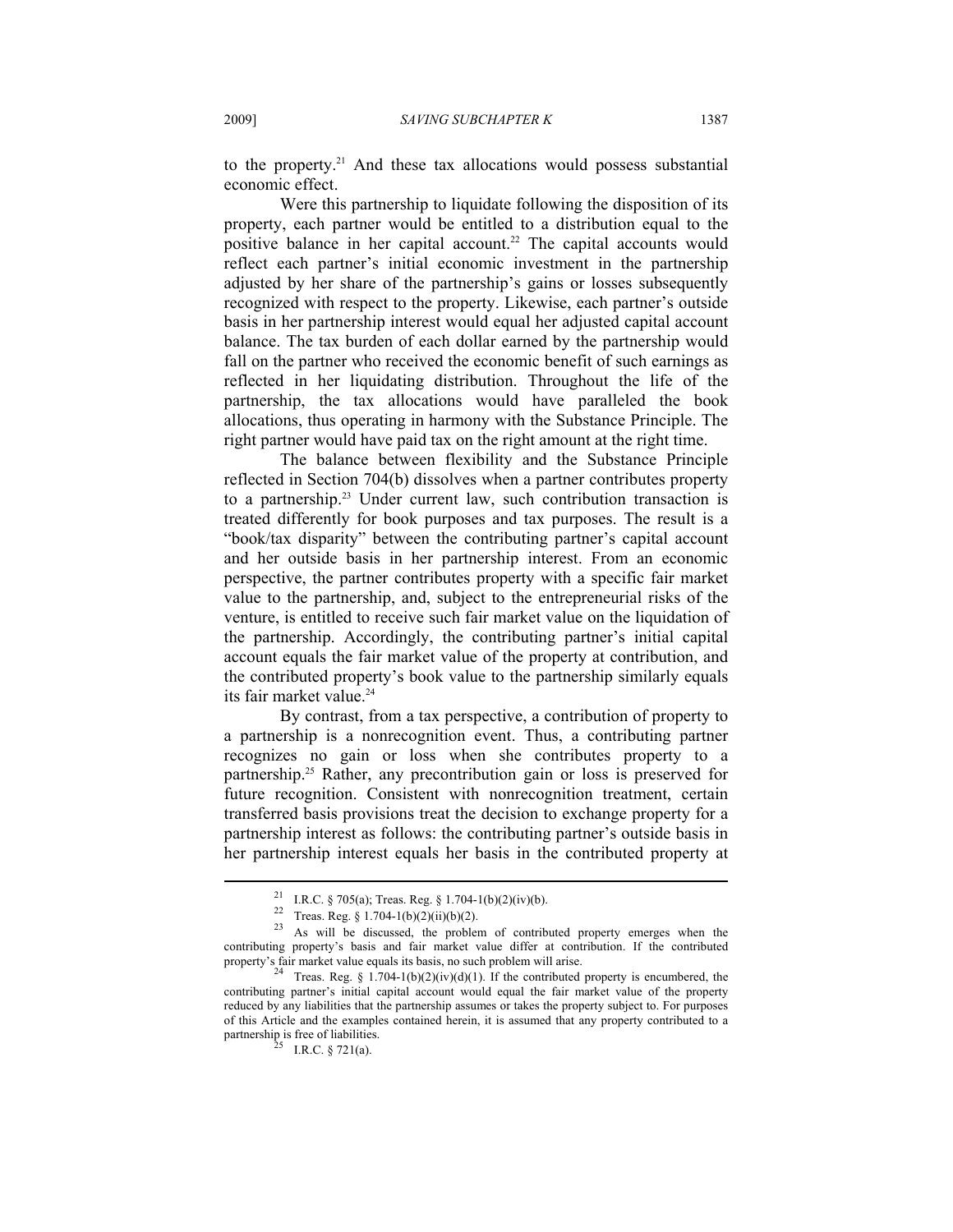contribution, $26$  and the partnership's basis in the contributed property, referred to as "inside basis," is the partner's basis in the property at contribution.<sup>27</sup>

The foregoing regime yields different treatment of precontribution gains and losses for book and tax purposes. In calculating the partner's capital account, the contributed property is valued as though it had been sold at contribution.<sup>28</sup> Indeed, the contributing partner receives credit in her capital account for any increase or decrease in the property's value generated prior to contribution. For tax purposes, however, such precontribution gains or losses are not recognized; they are simply transferred and preserved through Subchapter K's basis rules.<sup>29</sup>

To illustrate, consider the following example, "Example 1," which will be referred to throughout this Article. A and B form an equal partnership, with A contributing \$200 cash and B contributing Blackacre. The partnership agreement provides that A and B will share all items of income, gain, loss, and deduction equally. At formation, Blackacre's fair market value is \$200, and its basis is \$300, the amount B paid to acquire the property.

Blackacre's book value when contributed is \$200, its fair market value. Each partner's capital account is credited with \$200 to reflect the fair market value of such partner's contribution. In this sense, B immediately bears the economic loss attributable to her precontribution ownership of Blackacre.30 B purchased Blackacre for \$300, yet her capital account reflects only Blackacre's diminished value of \$200.

For tax purposes, Blackacre's \$100 built in loss is not recognized on contribution. A takes an outside basis of \$200 in her partnership interest, B takes an outside basis of \$300 in her partnership interest, and the partnership takes an inside basis of \$300 in Blackacre. By transferring B's basis in Blackacre, the property's \$100 precontribution loss is preserved for future recognition.<sup>31</sup>

 $\overline{a}$ 

\$200 liquidating distribution. Accordingly, B would receive only \$200 in liquidation of her initial \$300 investment in Blackacre, thereby realizing a \$100 economic loss.<br><sup>31</sup> Indeed, Blackacre's \$100 built in loss is preserved at two levels. First, the \$100 built

in loss is preserved in B's outside basis in her partnership interest. The partnership interest is worth \$200, but B's outside basis is \$300. Second, the loss is preserved in the partnership's inside basis in Blackacre. Blackacre's fair market value is \$200, yet the partnership's inside basis is \$300.

<sup>26</sup> I.R.C. § 722.

<sup>27</sup> I.R.C. § 723.

<sup>28</sup> Because it characterizes the contribution transaction as an exchange between the contributing partner and the partnership itself, this capital account treatment of partnership

The tax treatment of partnership contributions reflects the aggregate theory of partnerships. The contribution transaction is characterized as an exchange among the partners. In exchange for an undivided interest in the contributed property, the contributing partner receives an undivided interest in the property contributed by the other partners.<br> $30$  If the partnership were to liquidate immediately after formation, B would receive a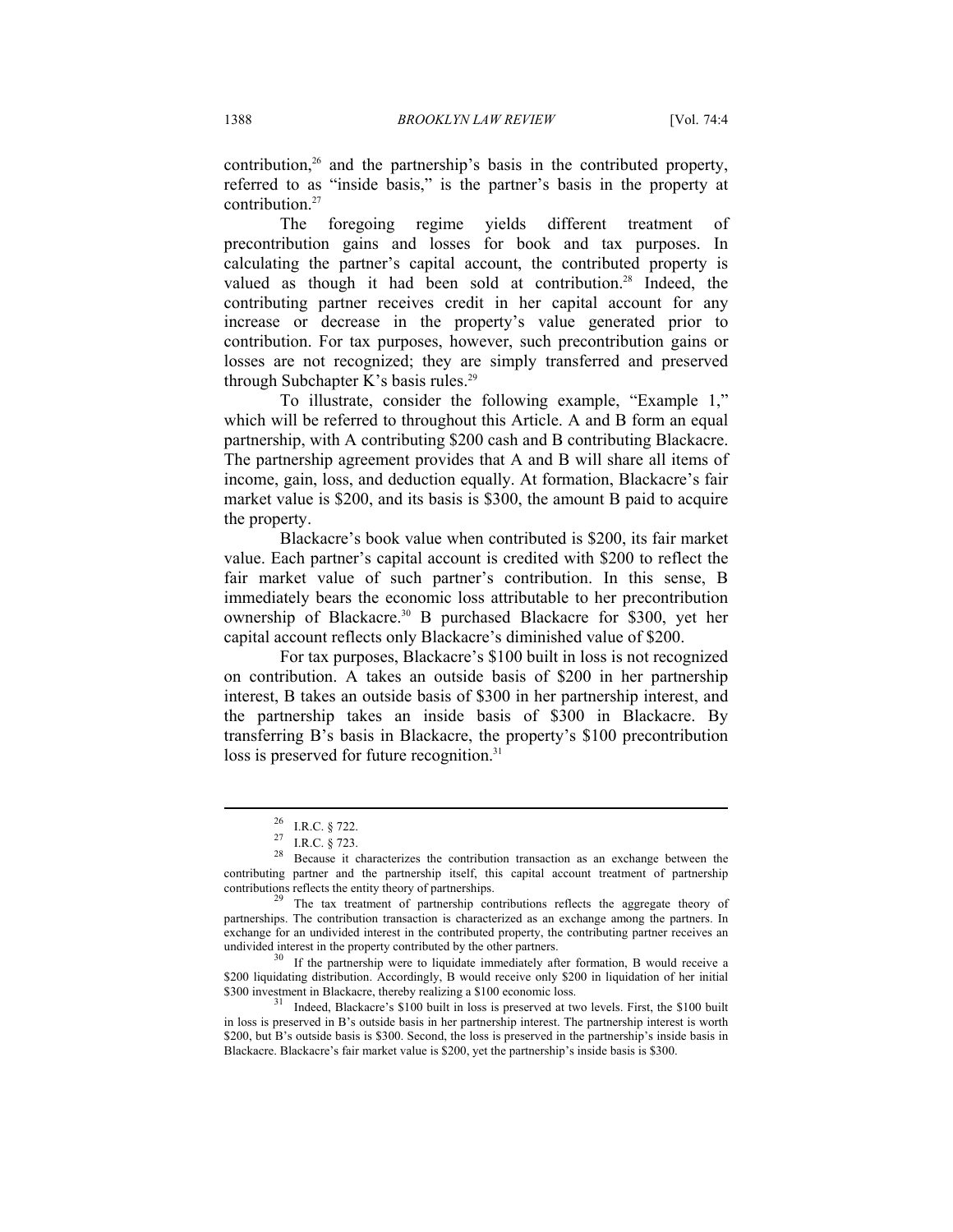What results is an immediate book/tax disparity. B's outside basis in her partnership interest is \$300, but her capital account is \$200. Put another way, B bears the \$100 economic loss attributable to Blackacre's precontribution decline in the value, as reflected in her capital account, yet the corresponding tax loss is deferred for future recognition.

The contribution transaction effectively unhinges the tax treatment of contributed property from the corresponding book treatment, thereby breaching the Substance Principle and creating the potential for abuse. When future taxable events occur, such as a sale of the contributed property, the book consequences and the tax consequences of such event will differ.<sup>32</sup> Because the contributed property's book value reflects the recognition of precontribution gains and losses, but its inside basis does not, future book gains and losses will necessarily differ from future tax gains and losses.<sup>33</sup> For instance, if the partnership subsequently sells the contributed property, it would recognize different amounts of gain or loss for book and tax purposes. Accordingly, the partnership's tax allocations would not equal its book allocations, and such tax allocations would not have substantial economic effect.

To illustrate, consider the consequences in Example 1 if the partnership sells Blackacre for \$200. Since there has been no postcontribution change in Blackacre's value, the sale would generate no book gain or loss (\$200 amount realized minus \$200 book value). Consequently, each partner's capital account would remain unchanged, continuing to reflect her initial \$200 economic investment in the partnership. For tax purposes, however, the partnership would recognize a \$100 loss on Blackacre's sale (\$200 amount realized minus \$300 basis).

Now the partnership is faced with the problem of contributed property—how should it allocate the \$100 tax loss between A and B? The allocation of the \$100 tax loss cannot have substantial economic effect and, therefore, would not be respected as a proper allocation under Section 704(b). Substantial economic effect requires timely, parallel allocations of book and tax items, but identical allocations would be impossible after Blackacre's sale. For book purposes, the sale of Blackacre would generate no gain or loss. Indeed, the \$100 book loss corresponding to the \$100 recognized tax loss was previously reflected in B's capital account at contribution. Accordingly, the substantial

<sup>&</sup>lt;sup>32</sup> This assumes that the contributed property's fair market value and basis are not equal at contribution. If the contributed property's fair market value equaled its basis at contribution, the

 $b^3$  Treas. Reg. § 1.704-1(b)(4)(i) (as amended in 2008). Any book items realized will be reflected in each partner's capital account. *Id.* § 1.704-1(b)(2)(iv)(g). By contrast, any tax items recognized will be reflected in each partner's outside basis, but such tax items will not be contemporaneously reflected in each partner's capital account. I.R.C. § 705(a) (2006).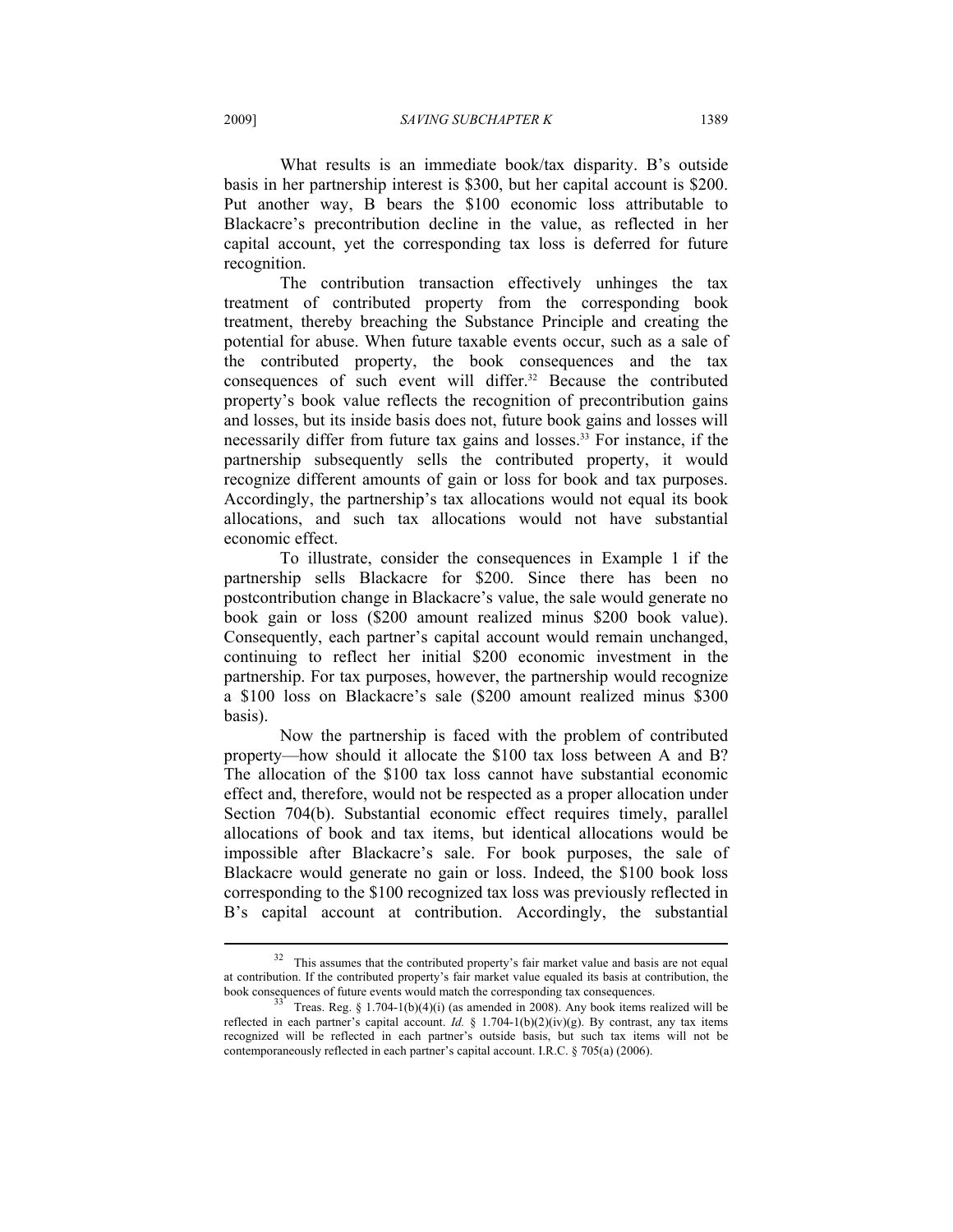economic effect rules provide no guidance as to how the partnership should allocate the \$100 tax loss recognized on Blackacre's sale.

Congress enacted Section 704(c) in answer to this question, thereby providing partnerships with a regime governing allocations attributable to contributed property. Like the general allocation rules of Section 704(b), the goal was to create a regime that maximized flexibility while complying with the Substance Principle. Yet unlike these general allocation rules, this goal was impossible to achieve in the contributed property context.

As the example indicates, the divergent treatment of the contribution transaction for book and tax purposes compromises the Substance Principle. From the time of contribution, the contributing partner has a book/tax disparity. That is, the contributing partner's tax investment in the partnership, as reflected in her outside basis in her partnership interest, does not equal her economic investment in the partnership, as reflected in her capital account. If the book/tax disparity results from a contribution of built in loss property, as in Example 1, then the contributing partner has borne the tax liability for dollars in excess of the amount that she would be entitled to receive on liquidation.<sup>34</sup> By contrast, if the book/tax disparity results from the contribution of built in gain property, the contributing partner is entitled to receive dollars at liquidation for which she has yet to bear the corresponding tax liability.<sup>35</sup> As will be discussed *infra*, these breaches of the Substance Principle create the potential for abusive transactions, particularly transactions involving income and loss shifting.36

These distortions can be remedied, and compliance with the Substance Principle can be restored, but only by sacrificing flexibility. The Substance Principle would command allocating all items attributable to contributed property in a manner sensitive to their precontribution or postcontribution nature. Precontribution tax items would be allocated to the contributing partner in order to match prior book allocations reflected in the contributing partner's capital account at contribution. By contrast, postcontribution tax items would be allocated among the partners consistent with each partner's postcontribution economic interest in such property, as set forth in the partnership agreement. These allocations would eliminate the book/tax disparities created at contribution, thereby preventing abuse and ensuring that the tax consequences attributable to

<sup>34</sup> To illustrate, B made a \$300 after-tax investment in Blackacre, but that investment only entitles her to receive \$200 on liquidation of the partnership. Accordingly, her tax investment exceeds her economic investment in the partnership.<br><sup>35</sup> To illustrate, consider a partner that contributes property with a fair market value of

<sup>\$500</sup> and a basis of \$100 to a partnership. The contributing partner will not recognize the property's \$400 built in gain at contribution. Her outside basis in her partnership interest will be \$100, but her initial capital account will be \$500. Put another way, she has made a \$100 after-tax investment in the partnership, but she is entitled to receive \$500 on liquidation. Thus, her economic investment

<sup>&</sup>lt;sup>36</sup> See *infra* Part I.C.1.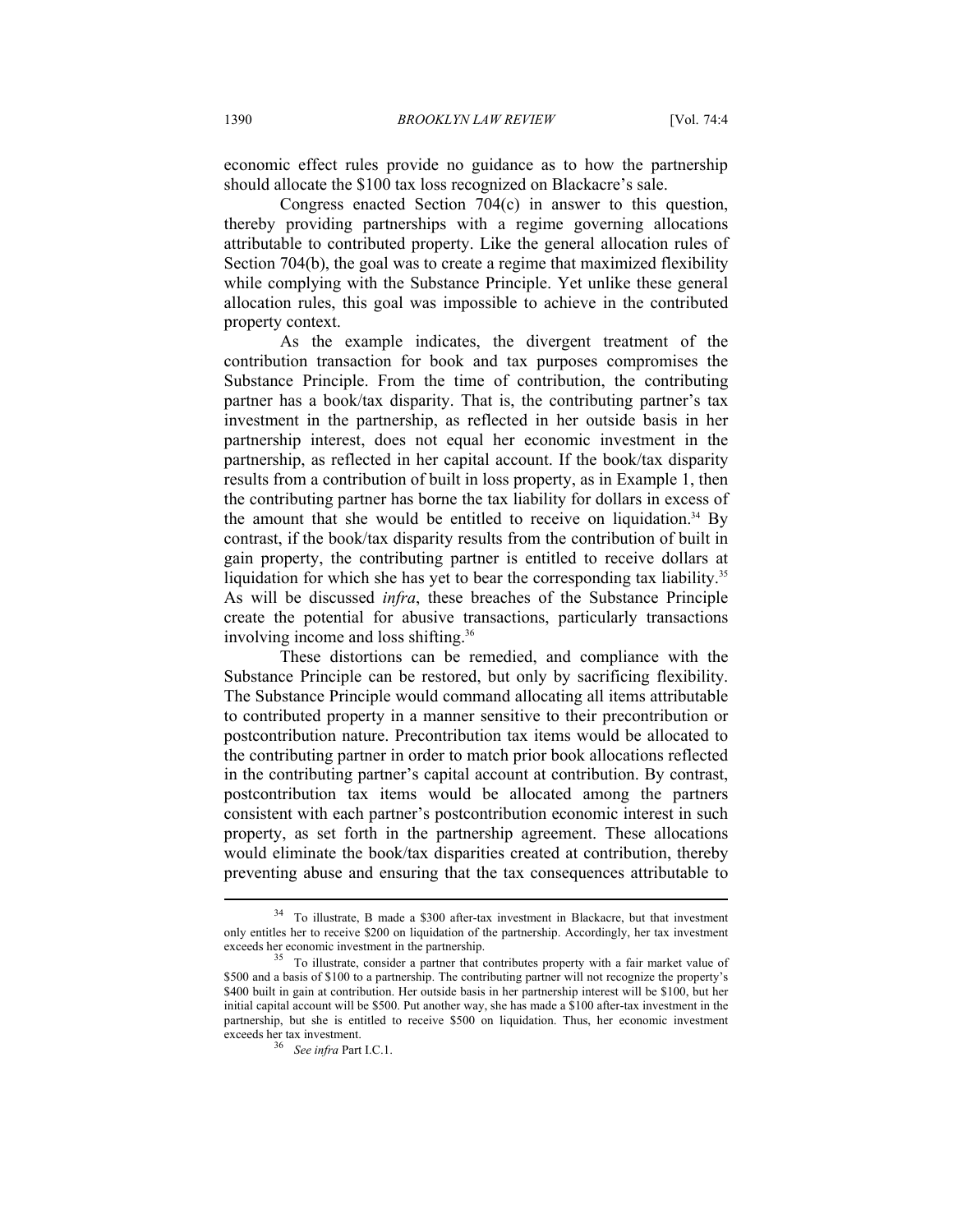ownership of the contributed property ultimately parallel the corresponding economic consequences.

But a rule entirely consistent with the Substance Principle would deny partnerships any flexibility in allocating items attributable to contributed property. A partnership would have to account for events occurring outside the partnership, particularly the precontribution ownership of property, when making allocations attributable to contributed property. Consequently, the partnership's freedom in making intra-partnership allocations attributable to contributed property would be lost. Compliance with the Substance Principle would require a uniform and mandatory approach to these allocations. The partnerships would no longer have a choice between alternative methods of allocating precontribution gains and losses.

Again, consider Example 1 and the allocation of the \$100 precontribution loss recognized on Blackacre's sale. Consistent with the Substance Principle, the partnership would allocate the \$100 precontribution loss entirely to B, the contributing partner. This allocation, made after Blackacre's disposition, would eliminate B's book/tax disparity. B's capital account would remain \$200, and her outside basis in her partnership interest would decrease from \$300 to \$200.<sup>37</sup> B would bear both the economic and the tax consequences attributable to her precontribution ownership of Blackacre and, as will be discussed *infra*, no improper loss shifting would occur.<sup>38</sup>

Although it is impossible to reconcile flexibility and the Substance Principle within Section 704(c), it is possible to solve the problem of contributed property. The solution, however, would require Congress to make a very difficult choice between flexibility and the Substance Principle. Specifically, Congress would have to commit itself to the Substance Principle at the cost of flexibility. Congress has yet to make this choice, remaining steadfast in its commitment to flexibility. Nonetheless, Congress's relationship with the Substance Principle has grown stronger throughout the years because of concerns regarding Section 704(c)'s inequity and potential for abuse. The remainder of this Part I discusses the evolution of the rules governing allocations attributable to contributed property, especially the developing role of the Substance Principle in Section 704(c).

#### *B. The 1954 Internal Revenue Code*

The Internal Revenue Code of 1954 included the first comprehensive rules governing the taxation of partnerships and partners.39 As noted, Congress's goal throughout Subchapter K was to

<sup>&</sup>lt;sup>37</sup> I.R.C. § 705(a)(2).<br><sup>38</sup> *See infra Part I.B.2.* (discussion of allocations not subject to the ceiling rule).

<sup>&</sup>lt;sup>39</sup> Internal Revenue Code of 1954, Pub. L. No. 83-591, 68 Stat. 730, 68A Stat. 3 (1954).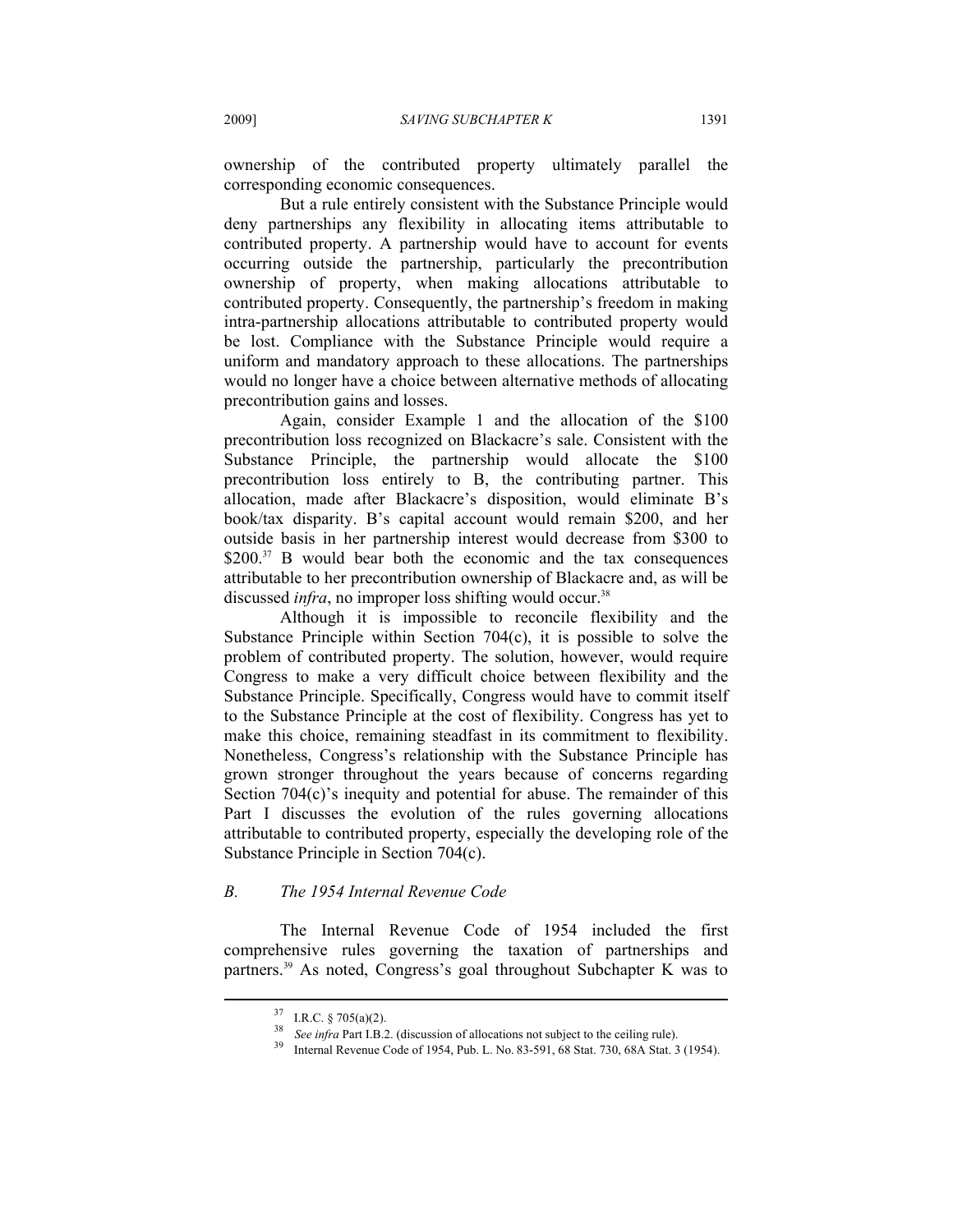provide flexible and fair rules consistent with the contemporary commercial expectations of persons doing business in partnership form. Grossly underestimating the cost of deviating from the Substance Principle, Congress's initial formulation of the rules governing allocations attributable to contributed property reflected a strong preference for flexibility.

#### 1. The Default Rule: Entity-based Allocations

The initial Section 704(c) allocation regime, set forth in Section 704(c)(1) of the 1954 Code, made no distinction between allocations attributable to contributed property and allocations attributable to property generally.40 Disregarding the unique nature of precontribution gains and losses, Congress directed partnerships to allocate such precontribution items under the general allocations rules. Built in gains and losses were treated just like any other gain or loss, as if they had been generated during the period of time that the partnership, rather than the contributing partner, owned the property. $41$ 

To illustrate, suppose that the partnership in Example 1 sells Blackacre for \$200, its fair market value at contribution. As before, the sale would generate no book gain or loss (\$200 amount realized minus \$200 book value), and each partner's capital account would remain unchanged.42 For tax purposes, however, the partnership would recognize a \$100 loss on Blackacre's sale (\$200 amount realized minus \$300 basis). The partnership would allocate this tax loss just like any other taxable item, equally between A and B. Thus, the partnership would allocate \$50 of the tax loss to A, thereby reducing her outside basis in her partnership interest from \$200 to \$150.<sup>43</sup> Similarly, it would allocate the remaining \$50 of the tax loss to B, which would reduce her outside basis from \$300 to \$250.

I.R.C. § 704 $(c)(1)$  (1954). Section 704 $(c)(1)$  provided that "depreciation, depletion, or gain or loss with respect to property contributed to the partnership by a partner shall . . . be allocated among the partners in the same manner as if such property had been purchased by the partnership." This initial formulation of the rules governing allocations attributable to contributed property reflected the entity theory of partnerships. 41 H.R. REP. NO. 83-1337, at 66 (1954); S. REP. NO. 83-1622, at 380 (1954) ("For

example, if a partner contributes to a partnership [built in gain] property . . . , the gain upon the sale of such property by the partnership will, . . . be taxable to each of the partners in accordance with his distributive share of gains in the identical manner as if the property had been purchased by the partnership.").

Treas. Reg. §  $1.704-1(b)(2)(iv)(d)(3)$ , (g) (as amended in 2008). Partnerships were not required to maintain capital accounts until Treasury proposed the substantial economic effect regulations in 1983. Accordingly, the 1954 Code's partnership allocation provisions did not command the capital account analysis set forth in this example or Example 2, discussed *infra* Part I.B.3*.* Nonetheless, I include the capital account analysis in these examples to better highlight the flaws of Section 704(c), particularly its breaches of the Substance Principle and its potential for

abuse.  $43$  I.R.C. § 705(a)(2)(2006).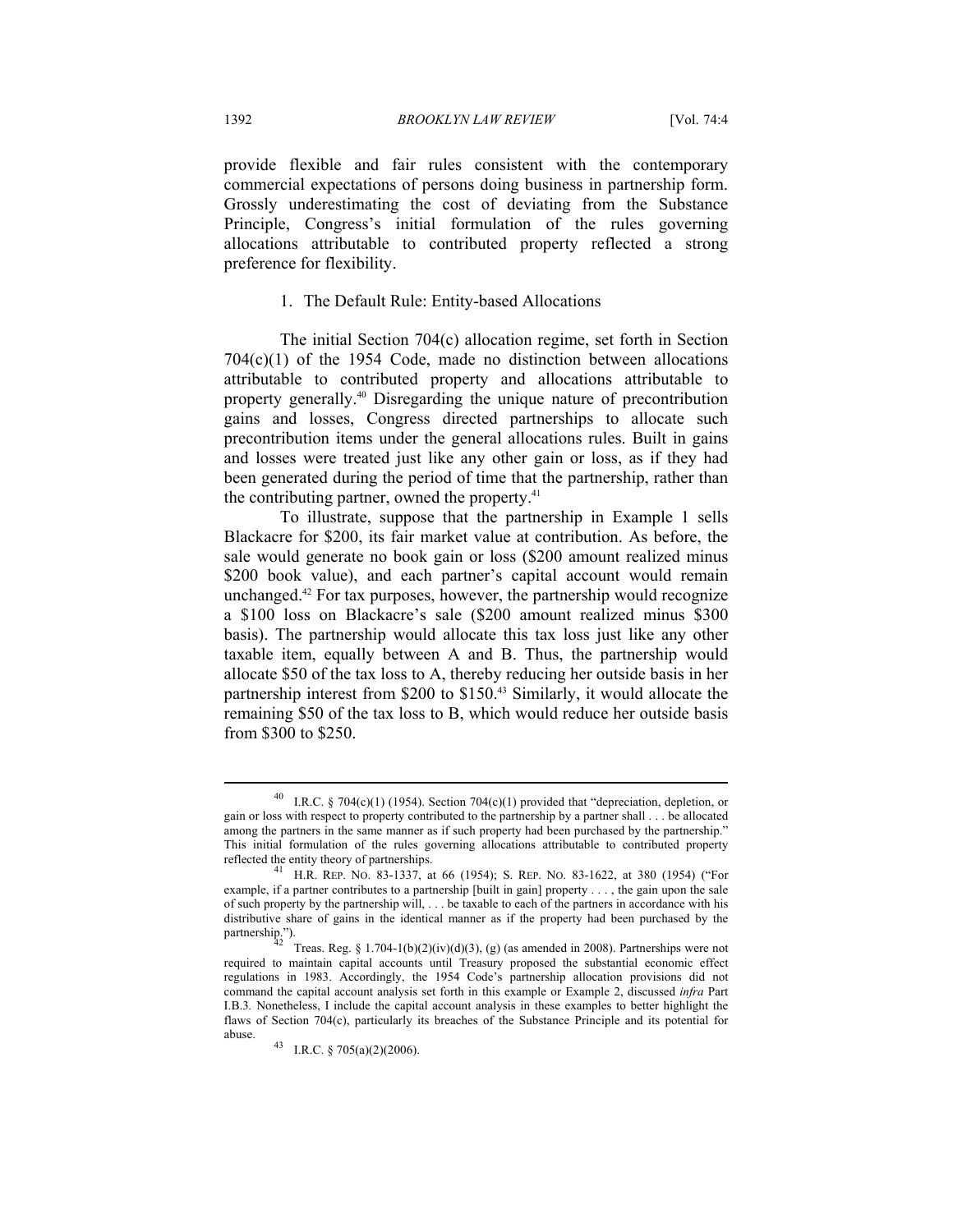|                      | ᅀ              |            | $\overline{\mathbf{B}}$ |            |
|----------------------|----------------|------------|-------------------------|------------|
|                      | <b>Book</b>    | <b>Tax</b> | <b>Book</b>             | <b>Tax</b> |
| Initial<br>Balance   | 200            | 200        | 200                     | 300        |
| Sale of<br>Blackacre | $\overline{0}$ | (50)       | $\mathbf{0}$            | (50)       |
| Ending<br>Balance    | 200            | 150        | 200                     | 250        |

Table 1: Allocations Using Section 704(c)(1) of the 1954 Code

The Section  $704(c)(1)$  allocation rule violated the Substance Principle. In so doing, it perpetuated the distortions caused by the contribution transaction and created additional, equally problematic distortions. B bore the \$100 precontribution economic loss at the time she contributed Blackacre, as reflected in her \$200 capital account balance. But Congress's allocation rule only would have allocated a \$50 tax loss to B, leaving her with a lingering \$50 book/tax disparity (\$200 capital account versus \$250 outside basis). The disposition of Blackacre was the only event that could have eliminated B's book/tax disparity while she remained a partner. Yet after Blackacre's sale, B still would have a book/tax disparity. And, as will be discussed, B would continue to have such book/tax disparity until the partnership liquidated or she disposed of her partnership interest. Simply put, the tax consequences of B's precontribution ownership of Blackacre failed to parallel the corresponding economic consequences.

A also would have a \$50 book/tax disparity following Blackacre's sale (\$200 capital account versus \$150 outside basis). A bore no portion of Blackacre's precontribution economic loss, but the partnership would allocate her a portion of the corresponding tax loss. Like B, A's book/tax disparity cannot be remedied while she remains a partner.

In addition, A's book/tax disparity would indicate that improper loss shifting, which will be discussed *infra*, has occurred.<sup>44</sup> When the partnership allocated \$50 of the tax loss recognized on Blackacre's sale to A, it effectively would shift such precontribution loss from B to A. A would become the beneficiary of a \$50 tax loss for which B had borne the corresponding economic loss at contribution. This allocation would allow A to improperly shelter \$50 of otherwise taxable income.<sup>45</sup>

<sup>&</sup>lt;sup>44</sup> For a more detailed discussion of income and loss shifting, particularly the motivations for and public cost of such transactions, see *infra* Part I.C.1.

That is, the \$50 tax loss attributable to Blackacre's sale would offset \$50 of income or gain that A otherwise would have included in taxable income for the year.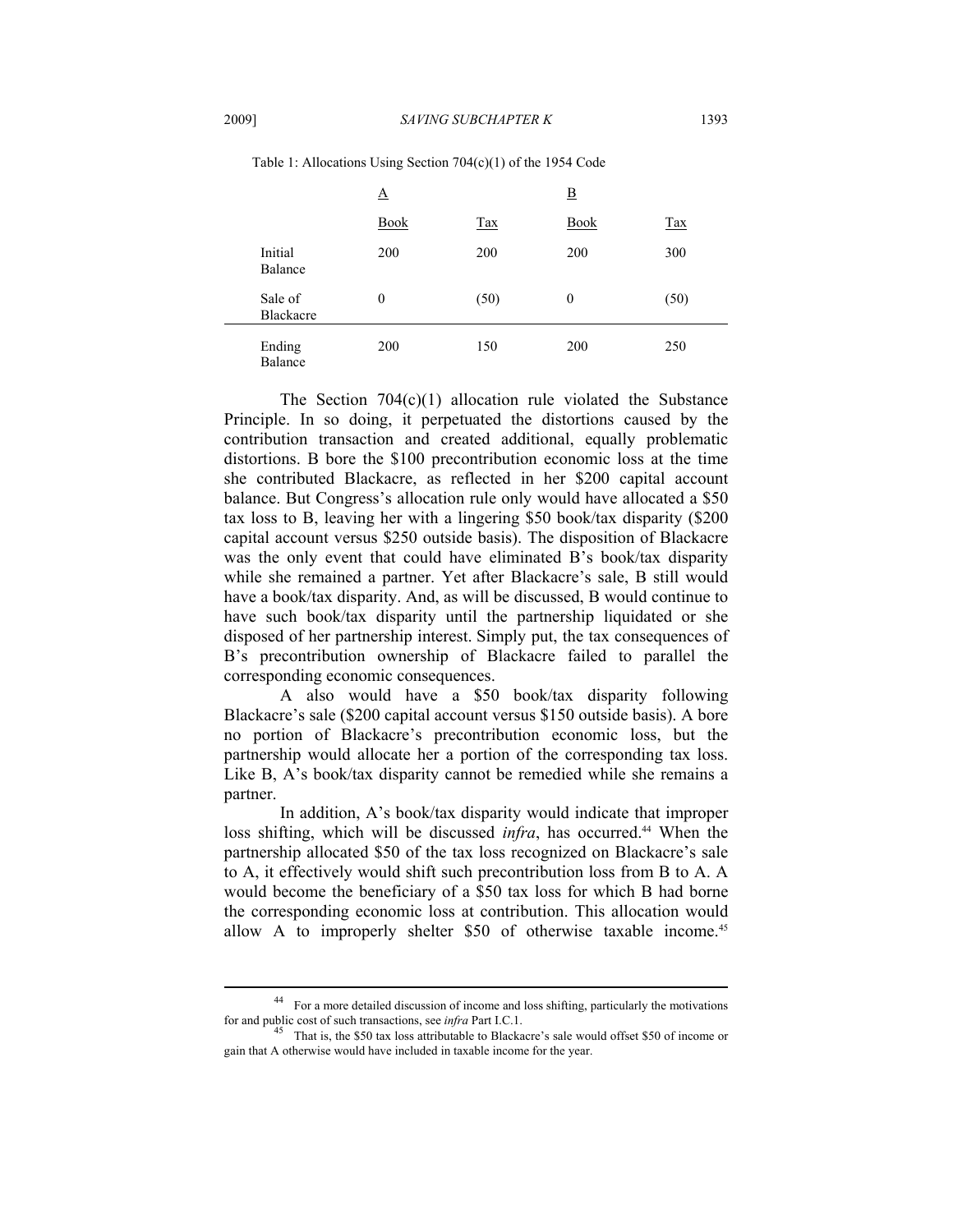Accordingly, the right partner would not pay tax on the right amount at the right time.

To some extent, these distortions were temporary. When the affected partner disposed of her partnership interest or the partnership liquidated, such transaction would eliminate the partner's book/tax disparity and reverse any prior income or loss shifts. In Example 1, for instance, if the partnership liquidated after selling Blackacre, B would receive a liquidating distribution of \$200 in accordance with the positive balance in her capital account. For tax purposes, B would recognize a \$50 loss on such distribution (\$200 distribution minus \$250 outside basis), and this \$50 loss would represent the portion of Blackacre's \$100 precontribution loss that the partnership failed to allocate to her after the property's sale.46 Thus, after liquidation, B would have borne Blackacre's entire \$100 precontribution tax loss, thereby matching the treatment of the property's \$100 precontribution economic loss, which was reflected in B's capital account at contribution.47

Notwithstanding their temporary nature, these breaches of the Substance Principle were incredibly problematic. As will be discussed *infra*, even temporary shifts of income and loss impose a significant cost on the public.48 In addition, the transactions necessary to eliminate the affected partner's book/tax disparity and reverse the income or loss shifting—the liquidation of the partnership or the disposition of such partner's partnership interest—may not occur for many years, if ever. Indeed, the more time that passed without such events occurring, the more these temporary problems resembled permanent distortions.

Although this allocation approach violated the Substance Principle, Congress concluded that such approach was justified by its simplicity and conformity with commercial expectations.<sup>49</sup> Congress believed that most partners expected to share precontribution gains and losses just like postcontribution gains and losses.<sup>50</sup> If this prediction were

 $^{46}$  I.R.C. § 731(a)(2).

Similarly, A would recognize a \$50 gain as a result of the liquidating distribution. *Id.* § 731(a)(1). This \$50 gain would offset the \$50 shifted tax loss that the partnership allocated to A on Blackacre's disposition, thereby realigning her economic and tax investment in the partnership. Indeed, Congress was well aware of the temporary nature of the distortions caused by Section 704(c)(1). H.R. REP. NO. 83-1337, at 66 (1954); S. REP. NO. 83-1622, at 380 (1954) ("While the rule may result in possible detriment (or gain) to noncontributing partners, it should be noted that there will, in general, be a corresponding loss (or gain) to such partners upon sale or disposition of their

interest in the partnership.").<br><sup>48</sup> *See infra* Part I.C.1.<br><sup>49</sup> H.R. REP. NO. 83-1337, at 66 (1954) ("This general treatment was adopted because of its extreme simplicity as contrasted with any other alternative and because it conforms to the usual expectations of partners."); S. REP. NO. 83-1622, at 380 (1954).<br><sup>50</sup> Commentators shared Congress's opinion of contemporary commercial expectations.

*See, e.g.*, J. Paul Jackson et al., *A Proposed Revision of the Federal Income Tax Treatment of Partnerships and Partners*—*American Law Institute Draft*, 9 TAX L. REV. 109, 128 (1954) [hereinafter Jackson et al., *1954 A.L.I. Project*]:

It is felt that the average partner in a small partnership would reasonably expect any potential gains or losses with respect to contributed property to accrue to the partnership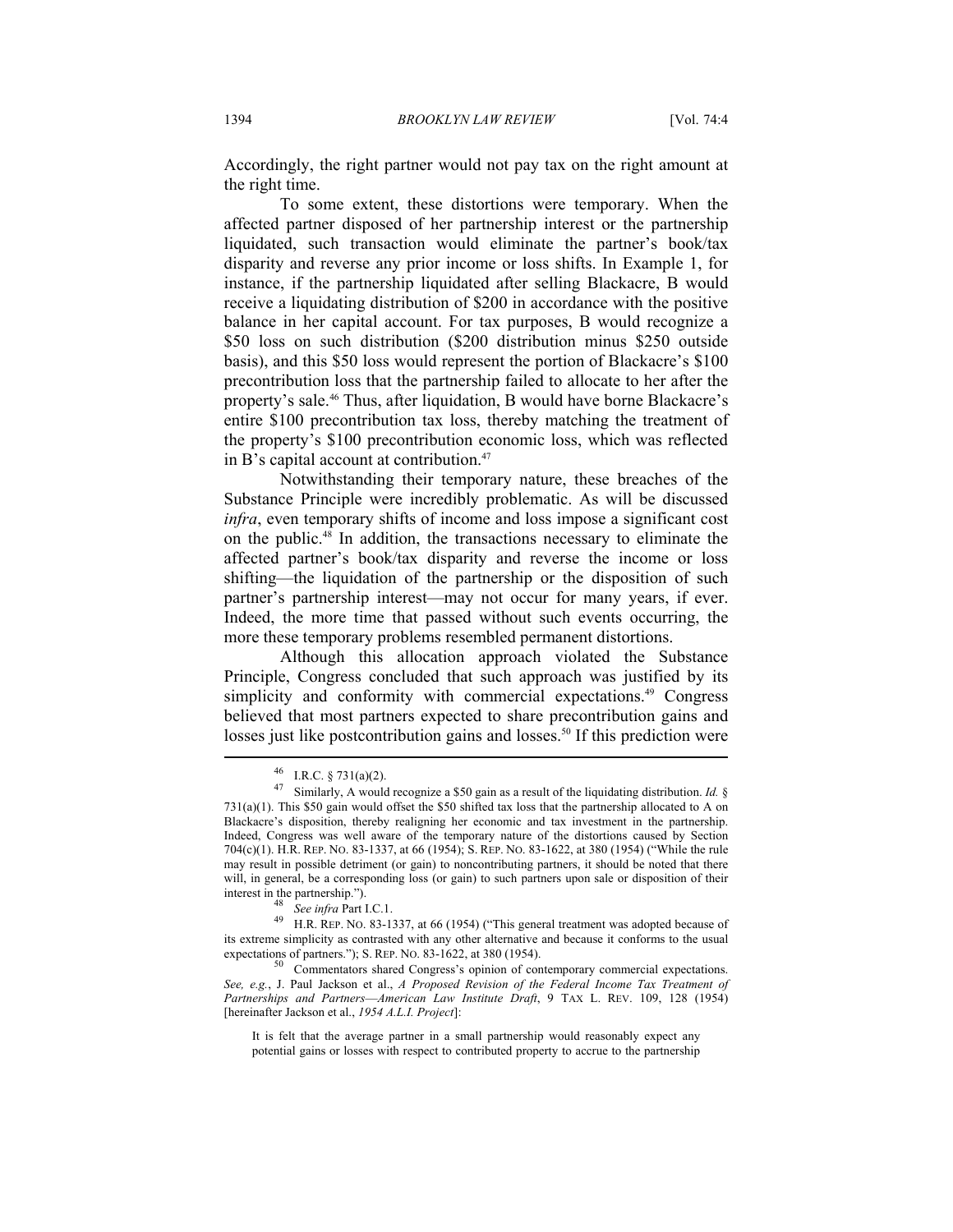wrong, or the sharing of precontribution items raised a commercial issue among the partners, the partners could address such concerns through the partnership agreement, thereby correcting distortions or compensating disadvantaged partners. Consistent with the emerging hallmark of Subchapter K, the general rules governing partnership allocations were sufficiently flexible to permit such adjustments.<sup>51</sup>

# 2. The Elective Rule: Ceiling Limited Allocations

The initial Section 704(c) allocation regime was also flexible enough to provide relief for partnerships seeking greater conformity with the Substance Principle, even at the cost of additional complexity. Congress adopted an alternative, elective allocation rule, set forth in Section 704(c)(2) of the 1954 Code, that recognized the unique nature of precontribution gains and losses. If a partnership elected to make contributed property allocations under Section 704(c)(2), it would make such allocations in a manner that took into account the difference between the contributed property's fair market value and basis at contribution.52 To the extent permissible, the partnership would allocate precontribution gains and losses to the contributing partner, thereby

*Id.*

as a whole and to the partners at the time that the contributed property is sold or depreciated, to be so reflected in each partner's distributive share at the end of the partnership's taxable year.

<sup>&</sup>lt;sup>51</sup> The American Law Institute also published its recommendations with respect to partnership allocations in 1954. Jackson et al., *1954 A.L.I. Project*, *supra* note 50. Like Congress, the A.L.I. believed that the rules governing allocations attributable to contributed property should minimize complexity, maximize certainty in planning, and operate in a manner consistent with commercial expectations. Accordingly, it proposed the transference of basis approach for allocations attributable to contributed property. Under this approach, a partner recognized no gain or loss at contribution, and the partnership's basis in the contributed property equaled such property's basis immediately prior to contribution. Each partner's outside basis in her partnership interest equaled a proportionate share of the partnership's aggregate inside basis in all of its property. Indeed, the transference of basis approach made no independent effort to equate each partner's outside basis with the basis of the property she contributed to the partnership. As a consequence, each partner had an initial book/tax disparity, reflecting the disconnect between such partner's economic investment in the partnership and her deemed tax investment, as reflected in her outside basis. Following contribution, the transference of basis approach required the partnership to make all allocations attributable to contributed property according to the general allocation rules set forth in the partnership agreement. Accordingly, and in stark contrast to the other allocation methodologies discussed in this Article, the transference of basis approach resulted in a permanent shift of precontribution gains and losses among the partners. The A.L.I. considered a permanent shift preferable to a temporary shift because the certainty of a permanent shift would better allow partners to quantify the tax consequences of a contribution and correct any resulting distortions in their economic arrangements. However, cognizant that permanent shifting may not be desirable to all partnerships, the A.L.I. supported the elective use of alternative allocation methodologies. *Id.* at 127- 30. Accordingly, the A.L.I. recommended that Congress allow partnerships to elect to allocate items attributable to contributed property under either (1) the entity approach ultimately adopted by Congress in 1954 and set forth in Section 704(c)(1) or (2) the partial deferred sales method,

described *infra* note 82. *Id.* 52 I.*R.C.* § 704(c)(2) (1954). A partnership could elect to apply Section 704(c)(2) on a property-by-property basis. Treas. Reg. § 1.704-1(c)(2)(i) (1956).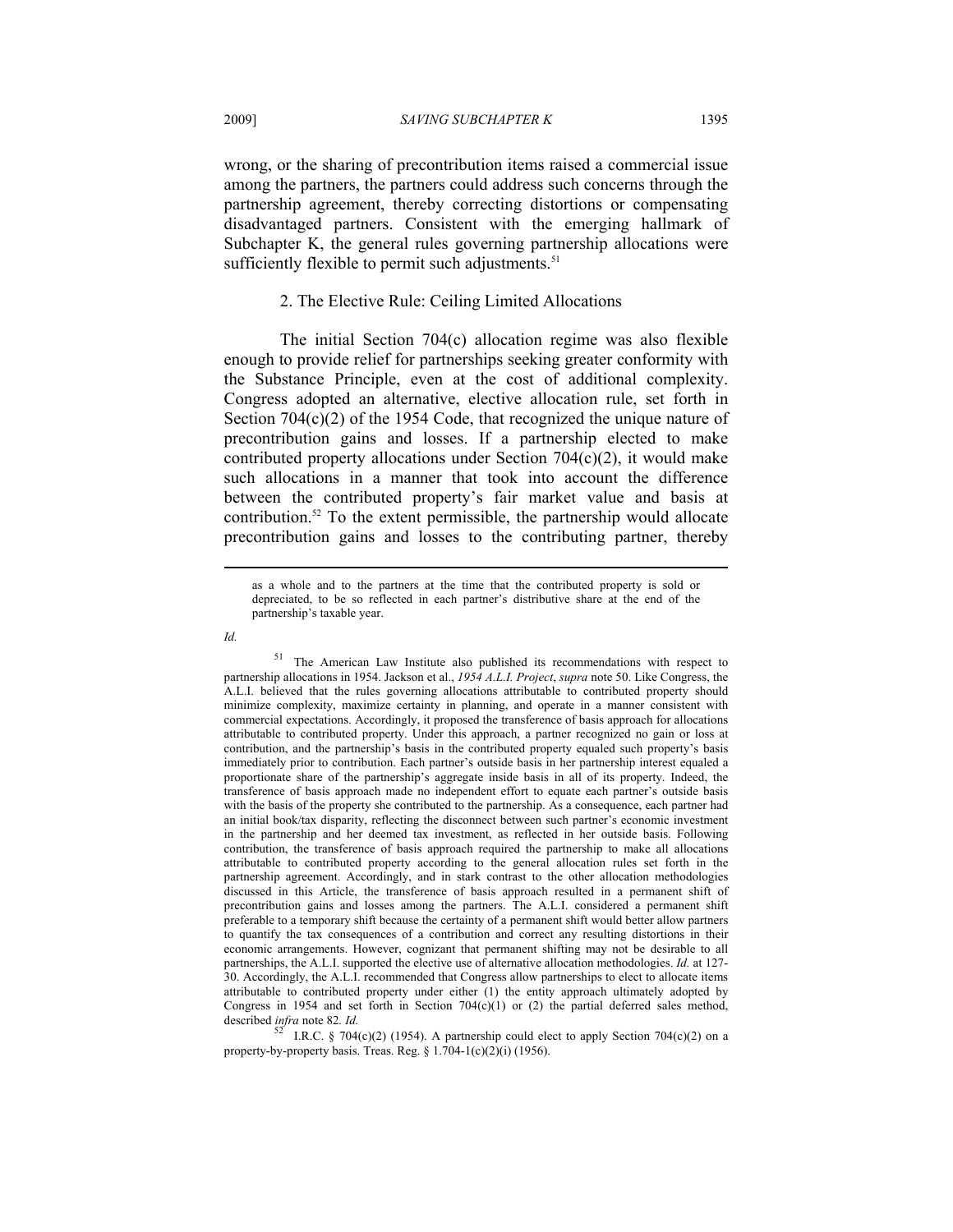reducing the potential for book/tax disparities and income and loss shifting.

For instance, if the partnership in Example 1 sells Blackacre for \$200, the partnership would allocate the entire \$100 recognized tax loss to B, the contributing partner, under Section  $704(c)(2)$ . B previously recognized Blackacre's \$100 precontribution economic loss, as reflected in her capital account and, therefore, she would be the proper recipient of the corresponding tax loss. Consistent with the Substance Principle, this allocation would eliminate B's book/tax disparity, avoid the creation of additional book/tax disparities, and prevent the shifting of any precontribution loss from B to A.<sup>53</sup>

Based on this example, the elective Section 704(c)(2) allocation rule appears to codify the Substance Principle, thereby solving the problem of contributed property. Such a conclusion, however, would be premature. The foregoing example assumed that the fair market value of the contributed property remained unchanged while held by the partnership. But how would Section  $704(c)(2)$  operate if that assumption were relaxed? Specifically, how would a partnership allocate precontribution gains and losses when such gains and losses were offset by postcontribution changes in value?<sup>54</sup>

To illustrate, return to Example 1. Suppose that Blackacre appreciated after contribution, and the partnership ultimately sells the property for \$250. For book purposes, the partnership would recognize a \$50 gain (\$250 amount realized minus \$200 book value), which it would allocate equally between A and B. Each partner's capital account would be increased accordingly from \$200 to \$225. For tax purposes, Blackacre's disposition would generate a \$50 loss (\$250 amount realized minus \$300 inside basis), which the partnership must allocate between A and B. But how should this \$50 tax loss be allocated between A and B?

The answer depends on Congress's characterization of the \$50 loss recognized on Blackacre's sale. Congress could have characterized this loss in one of two ways—as a net loss, comprised of both precontribution and postcontribution changes in the property's value, or as a gross loss recognized by the partnership at the time of sale. Each characterization would have resulted in a different allocation rule: one would have been consistent with the Substance Principle and one would have violated the Substance Principle.

If the \$50 loss were considered a net loss, it would be composed of two items—a \$100 precontribution loss and a \$50 postcontribution

<sup>53</sup> For a more thorough discussion of the consequences of Blackacre's sale under an allocation rule consistent with the Substance Principle, see *supra* Part I.A.<br><sup>54</sup> Put another way, how would the rules governing allocations attributable to contributed

property operate in either of the following circumstances: (1) a partner contributes built in loss property to a partnership, the property appreciates following contribution, and the partnership later sells such property or (2) a partner contributes built in gain property to a partnership, the property depreciates following contribution, and the partnership later sells such property?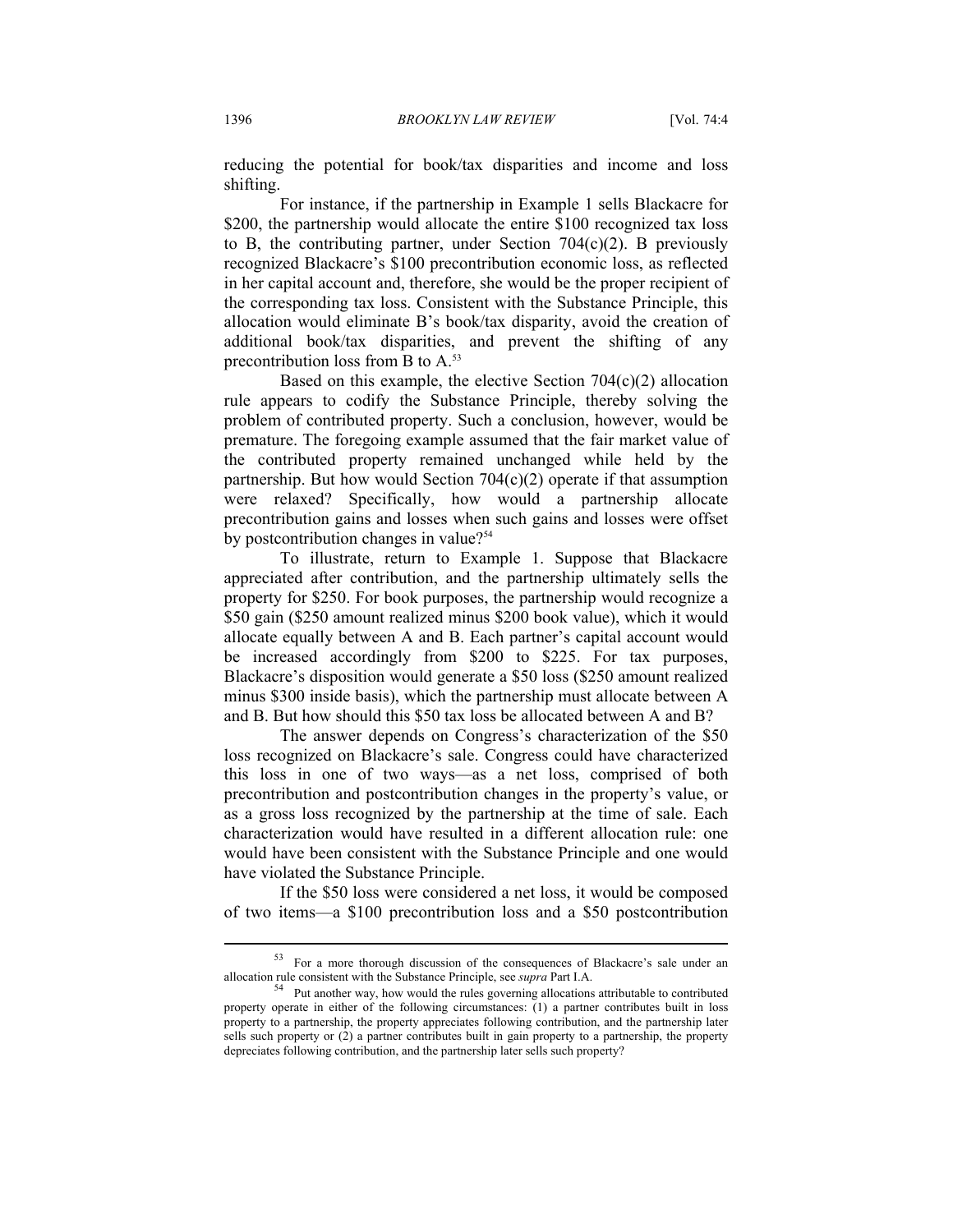gain. These components would be separately allocated to A and B in a manner sensitive to each partner's ownership interest in Blackacre over time. Accordingly, the partnership would allocate the \$100 precontribution tax loss entirely to B, thereby matching the treatment of the corresponding \$100 precontribution economic loss. By contrast, the \$50 postcontribution tax gain would be allocated equally between A and B just like the corresponding \$50 book gain. Following the sale, neither partner would have a book/tax disparity, and no portion of Blackacre's precontribution loss would have shifted from B to  $A$ <sup>55</sup> Indeed, this bifurcated allocation approach would comply with the Substance Principle and provide a perfect solution to the problem of contributed property.56

Congress, however, characterized the \$50 tax loss as a gross loss, not a net loss. The partnership would recognize a \$50 loss on Blackacre's sale (\$250 amount realized minus \$300 inside basis) and, therefore, the partnership would have a \$50 loss—and nothing more—to allocate to A and B. Indeed, under Section  $704(c)(2)$ , the partnership itself would act as an internal constraint—essentially, a ceiling—on the amount that could be allocated to A and B. Put another way, in allocating the \$50 loss, the partnership was only permitted to account for events occurring inside the partnership, particularly Blackacre's sale. The partnership was not permitted to consider circumstances outside the partnership that might otherwise affect the allocation of the \$50 loss, such as Blackacre's ownership over time. Accordingly, Section 704(c)(2) provided that the total gain or loss allocated to the partners was "limited to a 'ceiling' which [could not] exceed the amount of gain or loss realized by the partnership."<sup>57</sup> This rule is referred to as the ceiling rule.<sup>58</sup>

In Example 1, the partnership would recognize a \$50 loss on Blackacre's sale and, therefore, the ceiling rule would limit the partnership's permissible allocation to such \$50 tax loss. Recall that the partnership would allocate a \$25 book gain to both A and B after selling

<sup>55</sup> As discussed, the partnership would recognize a \$50 book gain on Blackacre's sale, and the partnership would allocate each partner \$25 of such book gain. Hence, A's and B's capital accounts each would increase from \$200 to \$225. For tax purposes, the partnership would allocate a \$25 tax gain to A, thereby increasing her outside basis in her partnership interest from \$200 to \$225. By contrast, the partnership would allocate a \$75 net tax loss to B (\$100 precontribution loss plus \$25 postcontribution gain), which would reduce her outside basis from \$300 to \$225. Accordingly, following Blackacre's sale, each partner's outside basis would equal her capital account balance. 56 Also, this bifurcated allocation approach would be consistent with the aggregate

theory of partnerships. Under this theory, A would be treated as if she purchased an undivided interest in Blackacre in exchange for \$100, one-half of her investment in the partnership. If A sold such undivided interest for \$125, A would recognize a \$25 gain.<br>
<sup>57</sup> Treas. Reg. § 1.704-1(c)(2)(i) (1956). Section 704(c)(2) of the 1954 Code did not

explicitly provide for the ceiling rule, but the legislative history of Section 704(c) assumed its application. *See* S. REP. NO. 83-1622 at 93 (1954) (providing an example in which the ceiling rule limits the amount of depreciation allocated to a noncontributing partner).<br><sup>58</sup> The ceiling rule infused entity principles into an allocation regime that otherwise was

consistent with the aggregate theory of partnerships. As a result, Section  $704(c)(2)$  of the 1954 Code was a hybrid rule, reflecting both aggregate and entity theories of partnerships.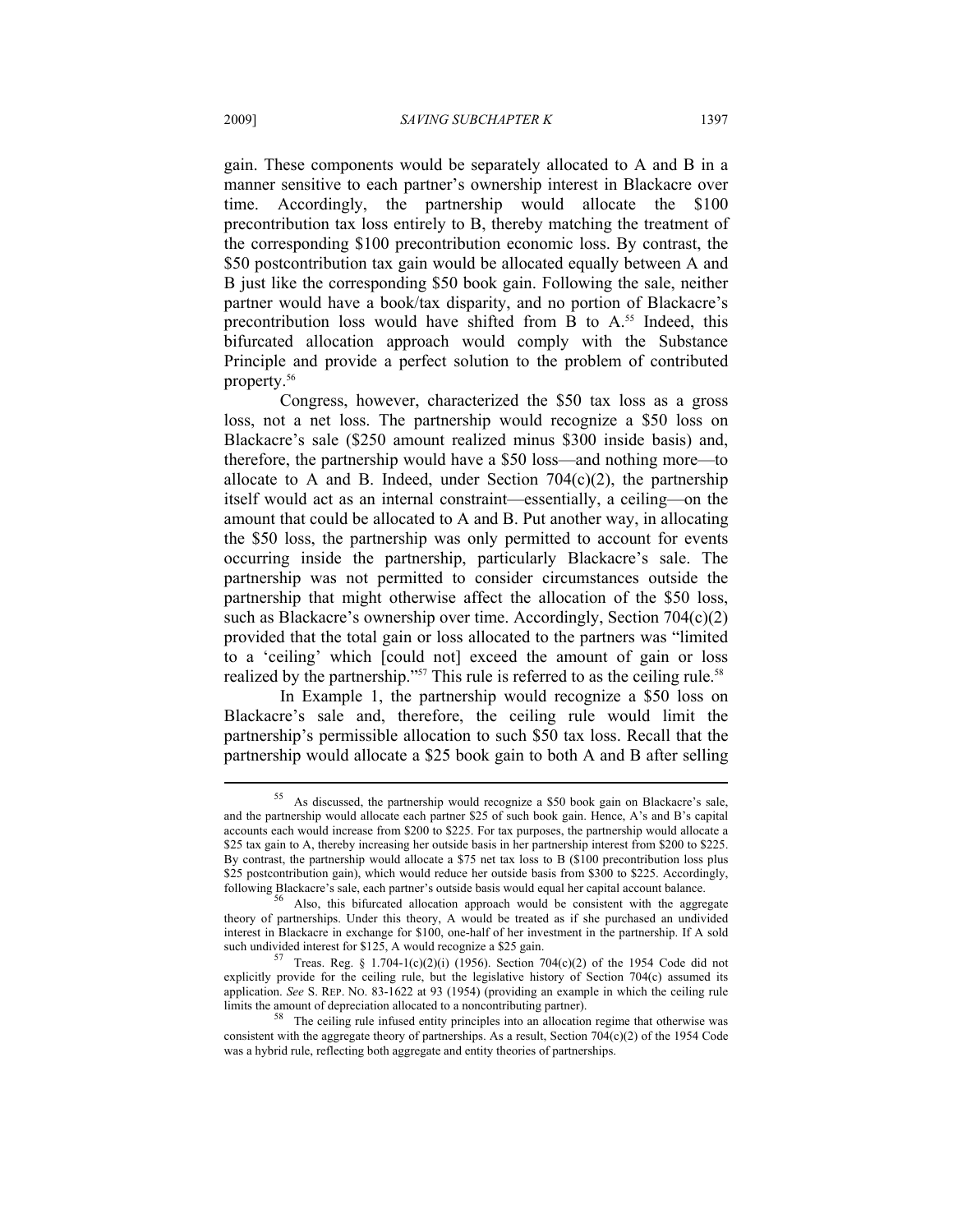Blackacre for \$250. Under the Substance Principle, the partnership would allocate a \$25 tax gain to A to match her book allocation. However, the ceiling rule would prevent this result and require the partnership to allocate only the \$50 loss actually recognized. As a result of the ceiling rule's application, A necessarily would have a book/tax disparity following Blackacre's sale, and a portion of Blackacre's built in loss would shift from B to  $A<sub>0</sub>$ <sup>59</sup> In an effort to minimize these adverse consequences, the partnership would allocate the entire \$50 tax loss to B and none to  $A<sup>60</sup>$ 

Table 2: Allocations Under the Ceiling Rule

|                      | Δ           |            | $\overline{\mathbf{B}}$ |            |
|----------------------|-------------|------------|-------------------------|------------|
|                      | <b>Book</b> | <b>Tax</b> | <b>Book</b>             | <b>Tax</b> |
| Initial<br>Balance   | 200         | 200        | 200                     | 300        |
| Sale of<br>Blackacre | 25          | $\theta$   | 25                      | (50)       |
| Ending<br>Balance    | 225         | 200        | 225                     | 250        |

When compared to Section  $704(c)(1)$ , which disregarded the unique nature of contributed property allocations, Section  $704(c)(2)$ provided partners with a more equitable result. Yet distortions persisted under Section  $704(c)(2)$  because of the ceiling rule. Although the magnitude of such distortions was smaller, the violation of the Substance Principle was no less problematic.<sup>61</sup>

In Example 1, for instance, both A and B would have \$25 book/tax disparities following Blackacre's sale, and such book/tax disparities would not be eliminated until the partners terminate their relationships with the partnership. Further, the ceiling rule's application would shift \$25 of B's precontribution tax loss from B to A. A would

<sup>59</sup> Before the partnership sold Blackacre, A's capital account and outside basis were \$200. As a result of the sale, the partnership would allocate a \$25 book gain to A, thereby increasing her capital account from \$200 to \$225. For tax purposes, the partnership would recognize a \$50 loss, which it then would allocate between A and B. If none of the loss were allocated to A, she would have a \$25 book/tax disparity (\$225 capital account versus \$200 outside basis), and \$25 of Blackacre's precontribution loss would shift to her. By contrast, to the extent the partnership would allocate any of the \$50 loss to A, her outside basis would decrease below its initial \$200 balance. As A's outside basis would fall, her book/tax disparity would increase and more of Blackacre's precontribution loss would shift.<br>
<sup>60</sup> Treas. Reg. § 1.704-1(c)(2)(i) ex.2 (1956).

<sup>61</sup> *See* J. Paul Jackson et al., *The Internal Revenue Code of 1954: Partnerships*, 54 COLUM. L. REV. 1183, 1207 (1954) [hereinafter Jackson et al., *1954 Internal Revenue Code*] ("[A]lthough the ceiling rule modification . . . provides for allocation of gains, losses and depreciation allowances with respect to contributed property more in accordance with economic reality than  $\dots$  the entity approach [of Section 704 $(c)(1)$ ], in some instances it still results in an offsetting gain or loss on the disposition of the partnership interest.").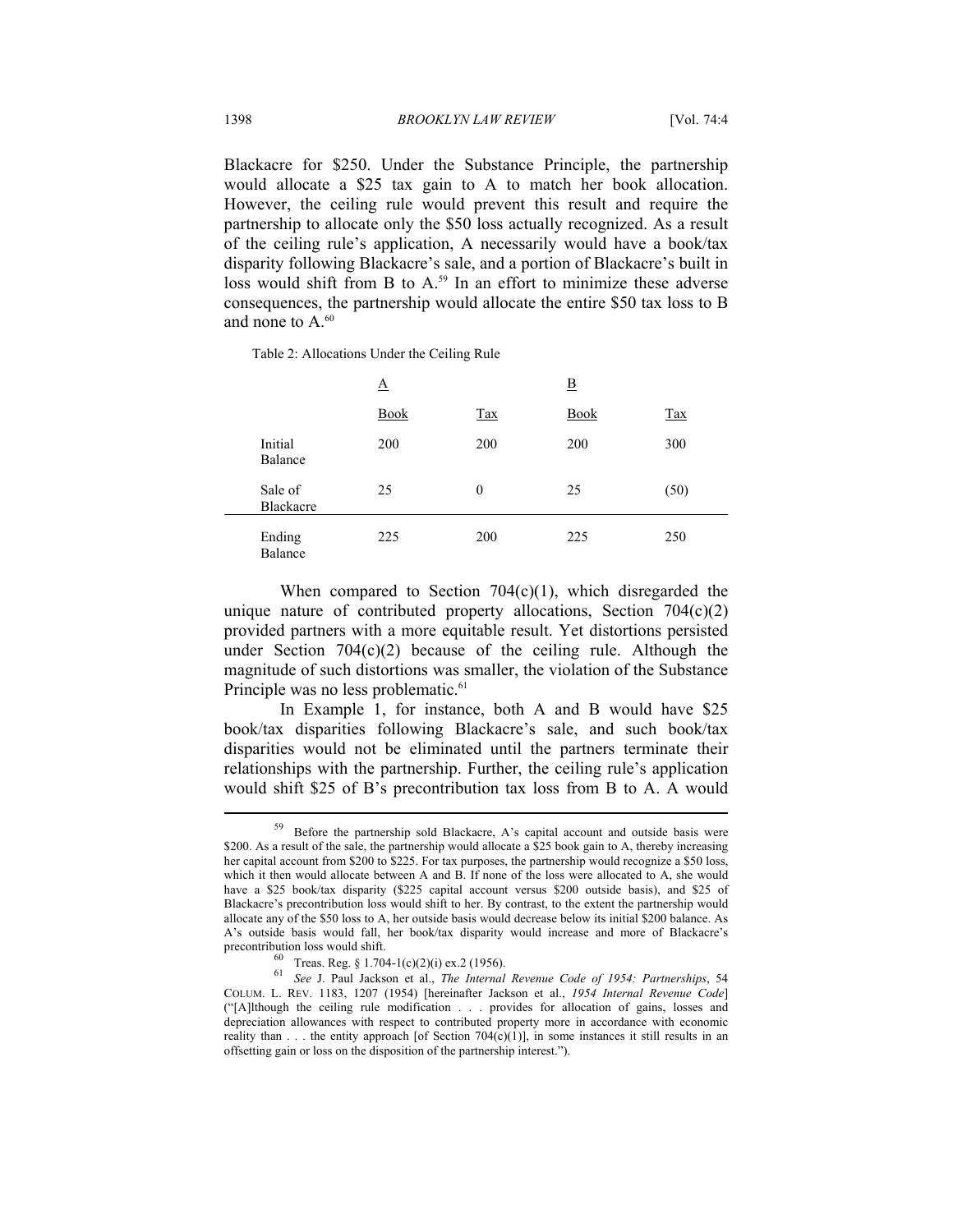receive the benefit of a \$25 economic gain, as reflected in her capital account, but she would not bear the tax burden of the corresponding \$25 tax gain. Indeed, A's \$25 tax gain would be sheltered by \$25 of Blackacre's precontribution loss, which the ceiling rule would shift to her. Like Section 704(c)(1), the right partner would not pay tax on the right amount at the right time under the ceiling limited rule of Section  $704(c)(2).<sup>62</sup>$ 

# 3. The Problem Intensifies: Contributions of Depreciable Property

The ceiling rule also caused significant distortions in the depreciation of contributed property. To illustrate these problems, consider Example 2. X contributed \$200 cash to the partnership and Y contributed a depreciable building ("Building") to the partnership. Y purchased the Building six years earlier for \$150. At contribution, the Building had a fair market value of \$200 and a basis, adjusted to reflect prior depreciation deductions, of \$60.

Following contribution, the Building had a book value of \$200 and an inside basis of \$60 to the partnership. X's and Y's initial capital accounts were \$200. Consistent with her capital account, X's outside basis in her partnership interest was \$200. By contrast, Y's outside basis was \$60. Thus, Y had an immediate book/tax disparity resulting from the Building's \$140 precontribution gain.<sup>63</sup> Indeed, Y received the economic benefit of the Building's precontribution increase in value, as reflected in her capital account, but the corresponding tax gain was deferred.

As noted, the Building is depreciable property. Prior to contribution, Y depreciated the Building on straight-line basis using a ten-year recovery period.64 Thus, Y took annual depreciation deductions of \$15 with respect to the Building (\$150 initial basis divided by ten-year recovery period) in each of the previous six years. After Y's contribution, the partnership will continue to depreciate the Building. But

 $62$  In addition to the ceiling rule, Congress provided a third alternative allocation rule for partners contributing certain undivided interests in property to a partnership. I.R.C. § 704(c)(3) (1954). Under this rule, the partnership would allocate items attributable to these undivided interests as if the undivided interests had never been contributed to the partnership. *Id.* The scope of this rule, however, was quite limited. It only applied if all of the partners held undivided interests in the contributed property, and each partner's interests in such property corresponded to her interest in the partnership. For a more detailed discussion of former Section 704(c)(3), see Jackson et al., *1954* 

*Internal Revenue Code, supra* note 61, at 1208-10.<br><sup>63</sup> At contribution, the Building has a \$140 precontribution gain, which reflects two different factors. The first is an increase in the Building's fair market value. Y purchased the property for \$150, and its fair market value is \$200 at contribution. The second is excess depreciation. More specifically, Y has taken \$90 of depreciation deductions with respect to the

Building, thereby reducing its basis from \$150 to \$60.<br><sup>64</sup> To simplify Example 2, the depreciation conventions set forth in Section 168(d) have been disregarded and the recovery periods set forth in Section 168(c) have been modified. *See* I.R.C.  $§ 168(c)-(d).$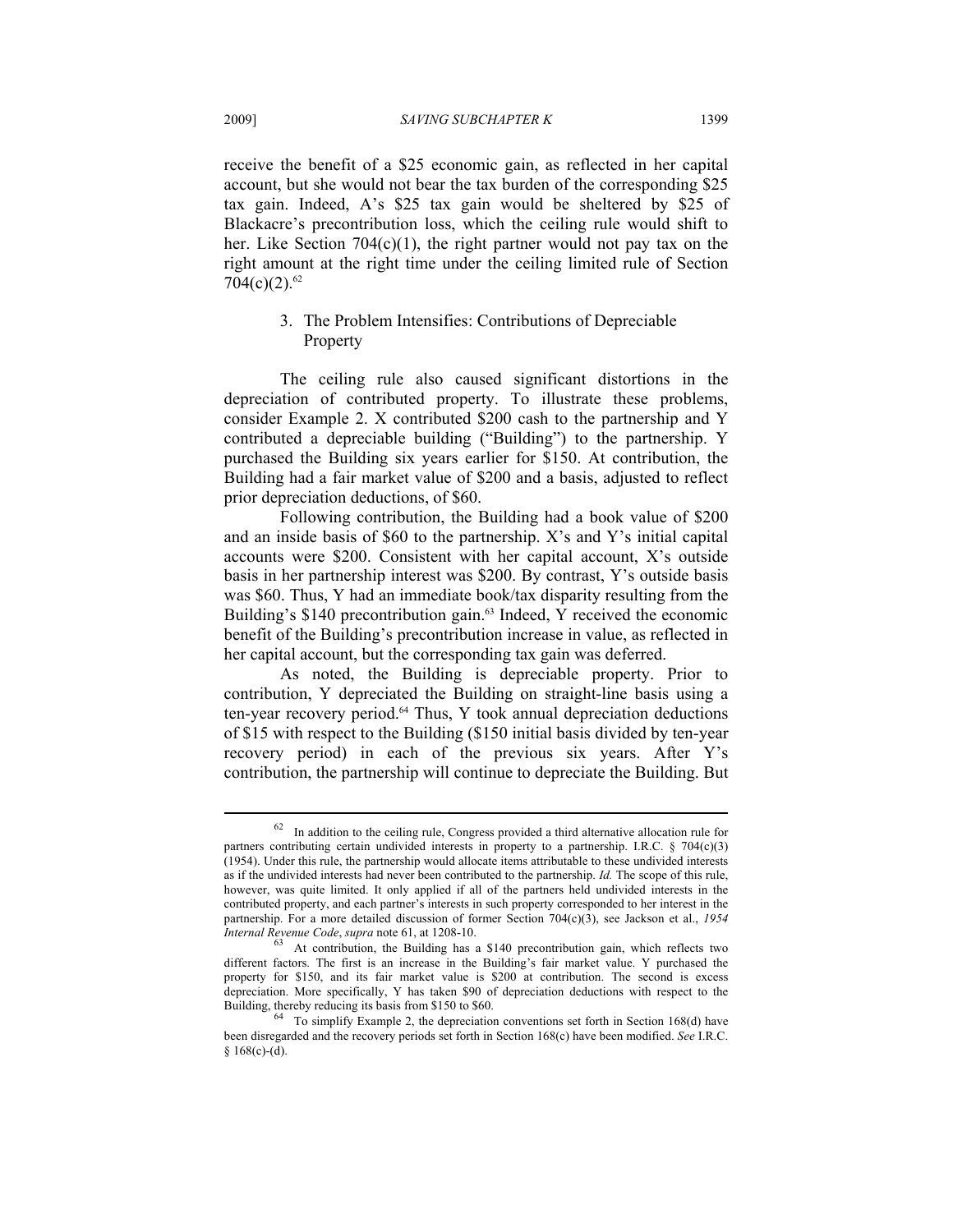how it does so, and how it allocates the resulting depreciation deductions between X and Y, presents familiar challenges.

Consistent with the nonrecognition treatment of partnership contributions, the partnership would step into the shoes of the contributing partner.65 That is, the partnership would depreciate the property as if it were the contributing partner, using the same methodology and recovery period. In Example 2, the partnership would depreciate the Building on a straight-line basis over the four years remaining in the property's ten-year recovery period, thereby taking an annual depreciation deduction of \$15.

For capital account purposes, the partnership would recover the contributed property's book value using the same methodology and remaining recovery period applicable for tax purposes.<sup>66</sup> In Example 2, the partnership would recover the Building's \$200 book value on a straight-line basis over the four years remaining in the property's recovery period. Thus, the Building would generate \$50 of book depreciation annually, and the partnership would allocate such book depreciation equally between X and Y.

Again, the ceiling rule would interfere with the partnership's depreciation allocations. The partnership would allocate \$25 of book depreciation to each partner, but the partnership only has \$15 of tax depreciation. The ceiling rule would apply to the partnership's allocation, thereby preventing the partnership from making a parallel \$25 tax allocation to X and Y. Indeed, the partnership would not be permitted to allocate anything more than the \$15 of tax depreciation. Thus, the partnership would allocate the entire \$15 of tax depreciation to X in order to minimize the adverse effects of the ceiling rule.<sup>67</sup> By contrast, the partnership would allocate no tax depreciation to Y.

|                    | $\underline{\textbf{X}}$ |            |             | Y          |  |
|--------------------|--------------------------|------------|-------------|------------|--|
|                    | <b>Book</b>              | <b>Tax</b> | <b>Book</b> | <b>Tax</b> |  |
| Initial<br>Balance | 200                      | 200        | 200         | 60         |  |
| Depreciation       | (25)                     | (15)       | (25)        | 0          |  |
| Ending<br>Balance  | 175                      | 185        | 175         | 60         |  |

Table 3: Depreciation Allocations Under the Ceiling Rule

 $^{65}$  I.R.C. § 168(i)(7)(2006).

<sup>&</sup>lt;sup>66</sup> Treas. Reg. § 1.704-1(b)(2)(iv)(g)(3) (as amended in 2008). Specifically, the partnership's book depreciation must equal "an amount that bears the same relationship to the [contributed property's] book value" as the corresponding tax depreciation "bears to the adjusted basis of the property."  $Id$ .

Treas. Reg. § 1.704-1(c)(2)(i) ex. 1 (1956).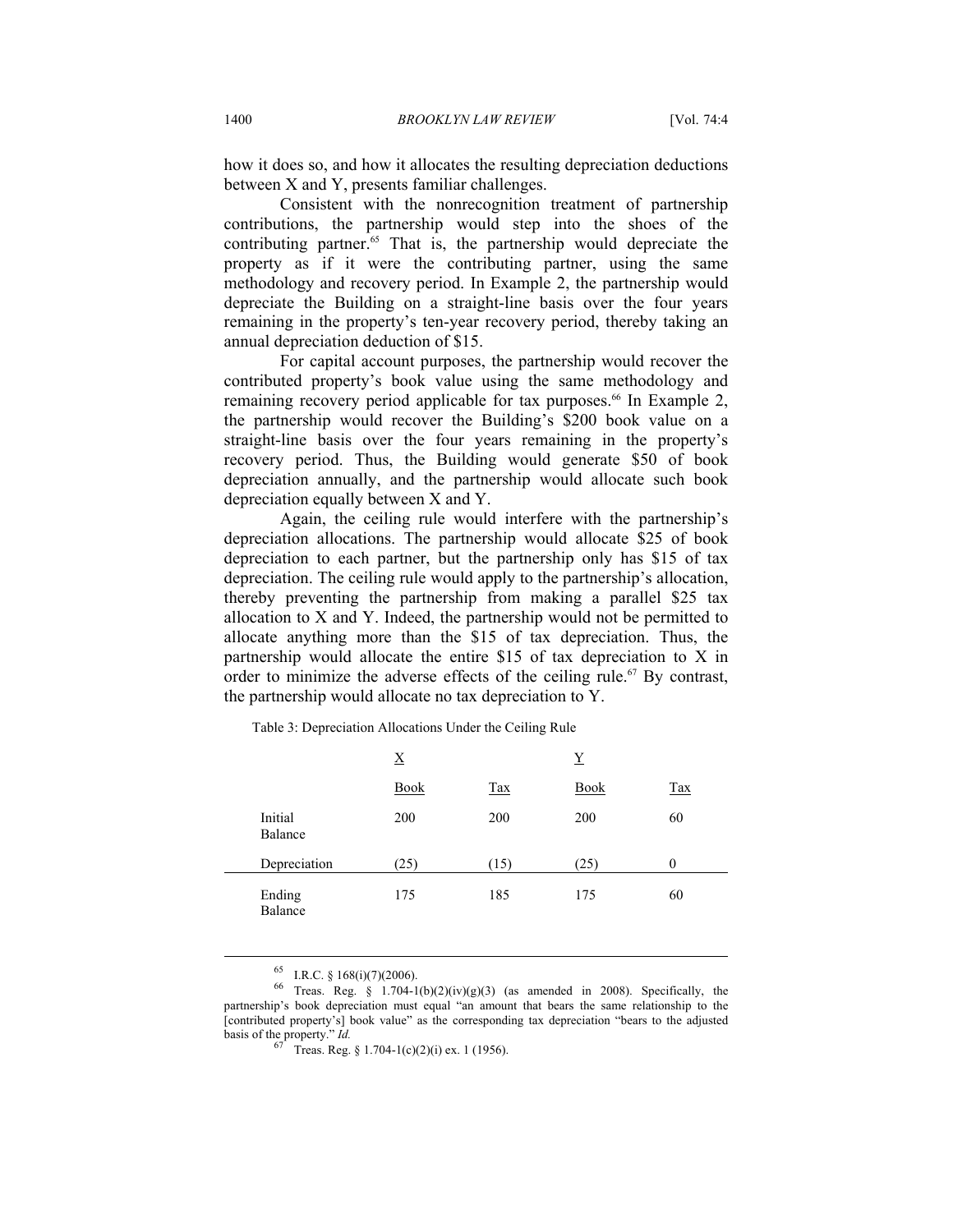The partnership's ceiling limited allocation of the \$15 tax depreciation would violate the Substance Principle. After accounting for the Building's depreciation deduction, X would have a \$10 book/tax disparity (\$175 capital account versus \$185 outside basis), reflecting the partnership's failure to allocate her sufficient tax depreciation. Further, application of the ceiling rule would shift \$10 of the Building's precontribution gain from Y to X. By allocating \$10 less tax depreciation than book depreciation to X, the partnership would deny her a tax deduction for a \$10 economic loss she suffered during the year.<sup>68</sup> In doing so, X, rather than Y, would bear the burden of \$10 of the Building's precontribution tax gain. Put another way, Y would receive the economic benefit of such \$10 precontribution gain at contribution, as reflected in her initial \$200 capital account. Yet Y would avoid the corresponding \$10 tax burden because of the ceiling rule's application. $69$ 

This pattern would continue for the remainder of the Building's recovery period. Each year, the ceiling rule would limit the partnership's allocations. Accordingly, X's book/tax disparity would increase annually, and portions of the Building's precontribution tax gain would shift from Y to X. By the end of the Building's recovery period, X and Y would have book/tax disparities of \$40, and \$40 of precontribution gain would have shifted from Y to  $X$ .<sup>70</sup> Indeed, Y would have avoided the tax liability for \$40 of the Building's precontribution gain, even though she received the corresponding economic benefit for such amount at contribution. Yet again, the right partner would not have paid tax on the right amount at the right time.

Consider the depreciation of the Building under the aggregate theory of partnerships. In exchange for \$100 of her contribution, A would receive an undivided interest in the Building, worth \$100. The Building had fours years remaining in its recovery period and, therefore, A would be entitled to a \$25 depreciation deduction (\$100 basis divided by 4 years). 69 Like the ceiling rule distortions previously discussed *supra* Part I.B.2, these distortions

were temporary. They would reverse themselves following a liquidation of the partnership, the disposition of the affected partner's partnership interest and, in many instances, a disposition of the contributed property. However, also like the distortions previously discussed, these distortions were

At the end of the Building's remaining four-year recovery period, the partnership would have allocated book depreciation of \$100—\$25 annually for four years—to X, and her capital account would have decreased from \$200 to \$100. By contrast, the partnership would have allocated \$60 of tax depreciation—\$15 annually for four years—to X and her outside basis would have decreased from \$200 to \$140. Thus,  $\overline{X}$  would have a book/tax disparity of \$40 when the Building was fully depreciated. Y too would have a \$40 book/tax disparity. During the Building's remaining recovery period, the partnership would have allocated \$100 of book depreciation to Y, thereby reducing her capital account from \$200 to \$100. For tax purposes, Y would have been allocated no depreciation and her outside basis would have remained unchanged at \$60. As a result of the ceiling rule's application, \$40 of the Building's precontribution gain would have shifted from Y to X. Simply put, X would have borne the tax burden of \$40 of Y's precontribution gain in the Building, for which Y previously received credit in her capital account.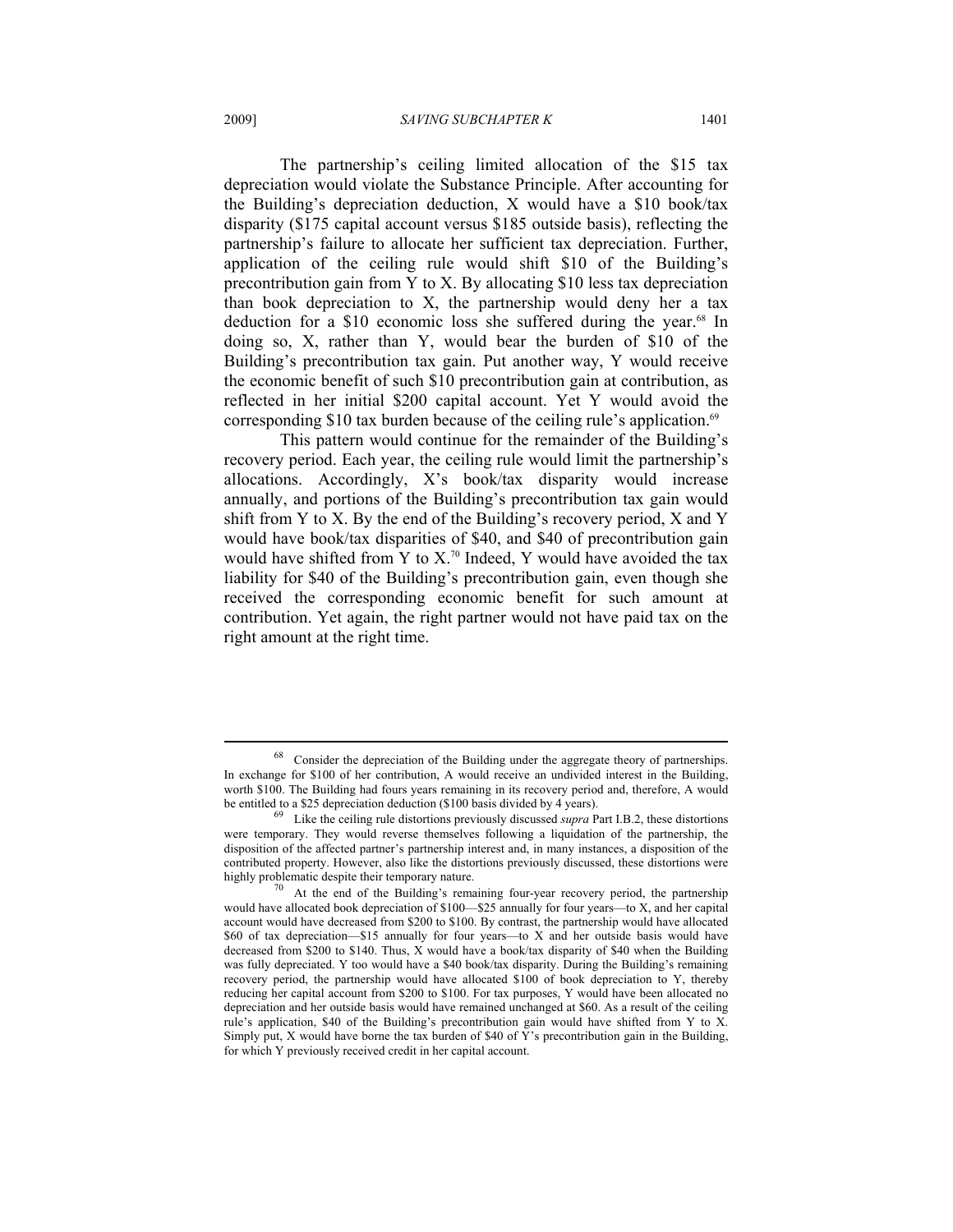#### 1402 *BROOKLYN LAW REVIEW* [Vol. 74:4

#### 4. The Cost of Violating the Substance Principle—Part 1

The initial Section 704(c) allocation regime reflected Congress's tempered view of deviations from the Substance Principle. Congress understood that both the general rule of Section  $704(c)(1)$  and the ceiling limited approach of Section  $704(c)(2)$  might shift precontribution gains and losses among partners. Yet Congress expected that such shifts would be relatively minor and of small public cost. One witness at a congressional hearing addressing the enactment of Subchapter K testified that "[t]he problems in the partnership field usually involve the question of which partner is to be taxed and when. The Government is frequently nothing but an arbitrator and stakeholder in an intrapartnership controversy."71 It was this estimation, more than anything else, that supported Congress's decision to make flexibility, rather than the Substance Principle, the hallmark of the rules governing allocations attributable to contributed property.72

#### *C. The 1984 American Law Institute*

#### 1. The Cost of Violating the Substance Principle—Part 2

Thirty years' experience with allocations attributable to contributed property proved that Congress had miscalculated the cost of disregarding the Substance Principle. Contrary to the views expressed in 1954, income and loss shifting, like any deferral technique, did compromise the government's interests. The government was much more than an impartial referee with respect to allocations attributable to contributed property; it had a vested stake in such allocations.

As discussed *supra*, distortions created by breaches of the Substance Principle are temporary, ultimately correcting themselves.<sup>73</sup> If the partnership liquidates or the affected partner disposes of her partnership interest, such event will eliminate existing book/tax  $\overline{a}$ 

<sup>71</sup> *Forty Topics Pertaining to the General Revision of the Internal Revenue Code*—*Topic 29*—*Partnerships: Hearing Before the H. Comm. on Ways and Means*, 83d Cong. 1368, 1370 (1953) (Statement of Mark H. Johnson, American Bar Association); *see also* Jackson et al., *1954 A.L.I. Project*, *supra* note 50, at 125.<br>*See, e.g.*, Jackson et al., *1954 A.L.I. Project*, *supra* note 50, at 112:

Most of the problems encountered in the partnership area are concerned with the distribution of the burden of taxation among the members of the group. Since the Treasury from the standpoint of tax policy is not greatly concerned about this allocation, the issues are essentially not between Treasury and taxpayer-partner but between partner and partner. Consequently, tax technicians should be able to agree on the formulation of rules to govern the complex partnership relationship, and this formulation should not raise issues that pass beyond technical tax policy.

*Id.*; *see also* Jackson et al., *1954 Internal Revenue Code*, *supra* note 61, at 1210 ("In view of the three different rules governing contributed property, the 1954 Code allows the partners considerable leeway in determining the allocation gain, loss and allowances with respect to such property."). 73 *See supra* notes 48-51 and accompanying text.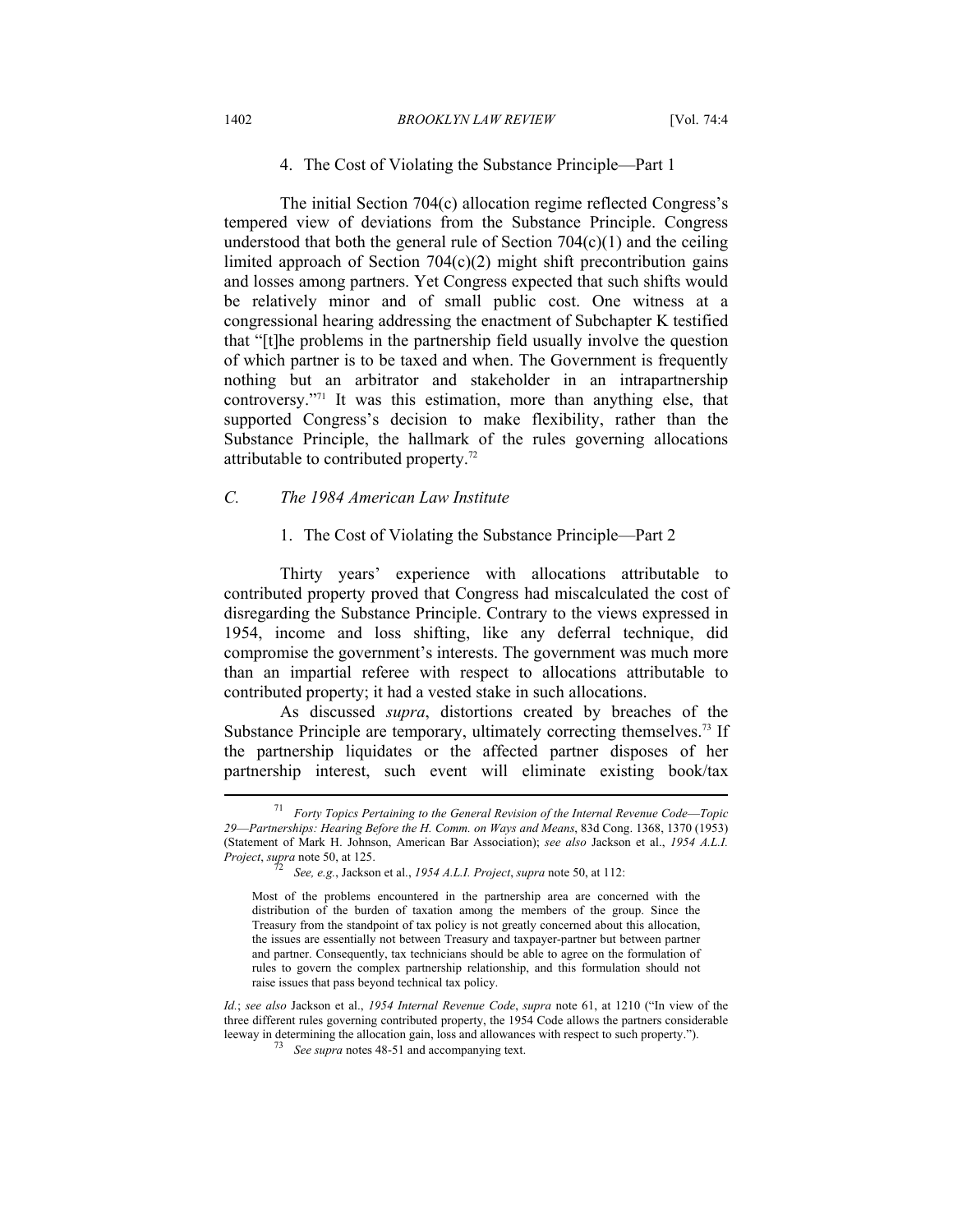disparities and reverse income and loss shifts. Accordingly, from an intra-partnership perspective, no one is harmed by temporary income or loss shifts.

But income and loss shifting is not without cost. On the contrary, income and loss shifting imposes a tremendous cost on the government. When partners are subject to different tax rates, the Section 704(c) allocation rules allow the shifting of income to partners with lower tax rates, and the shifting of losses and deductions to partners with higher tax rates.<sup>74</sup> As a result, the government suffers a current revenue loss. Although such income and loss shifts may reverse themselves one day and the government ultimately may collect the avoided tax revenue, the government nonetheless suffers a permanent revenue loss because of the time value of money.75 Indeed, the longer the deferral, the larger the public cost.

#### 2. The Proposal: The Deferred Sales Method

The American Law Institute ("A.L.I.") initiated a comprehensive review of the rules governing allocations attributable to contributed property in 1984.<sup>76</sup> Recognizing Section 704 $(c)$ 's potential for abuse, the A.L.I. considered alternative allocation rules that better effectuated the Substance Principle. The most promising approach was the deferred sales method.<sup>77</sup>

<sup>74</sup> In Example 1, for instance, imagine that A had a tax rate of thirty-five percent, whereas B was not subject to tax. If B could shift \$50 of Blackacre's precontribution loss, then A could shelter \$50 of income otherwise subject to tax at a thirty-five percent rate. This loss shift would save A \$17.50 (\$50 sheltered income \* 35% tax rate) without affecting B's tax liability. Accordingly, neither A nor B would be injured by the loss shift. The government, however, would suffer a current revenue loss of \$17.50 if the partnership used Section 704(c) to shift Blackacre's

precontribution loss. 75 If, as in *supra* note 74, the partnership liquidates following Blackacre's sale, A would recognize a \$50 gain, and such gain would offset the previously allocated \$50 loss attributable to the property's sale. Assuming constant tax rates, A would incur a tax liability of \$17.50 at liquidation. Because of the time value of money, however, A's future tax liability would not fully offset the revenue loss incurred in the year of Blackacre's sale. Accordingly, the deferral would represent a permanent loss to the government and permanent benefit to A. *See, e.g.*, William D. Andrews, *A Consumption-Type or Cash Flow Personal Income Tax*, 87 HARV. L. REV. 1113, 1124 (1974). 76 AMERICAN LAW INSTITUTE, FEDERAL INCOME TAX PROJECT: SUBCHAPTER K,

PROPOSALS ON THE TAXATION OF PARTNERS 127-40 (1984) [hereinafter 1984 A.L.I. PROJECT].<br><sup>77</sup> The deferred sales method initially appeared in General Counsel Memorandum

<sup>10,092,</sup> issued by Treasury in 1932. I.R.S. Gen. Couns. Mem. 10,092, XI-1 C.B. 114 (1932), *revoked by* I.R.S. Gen. Couns. Mem. 26,379, 1950-1 C.B. 58 (1950). Thereafter, Congress, Treasury and commentators have considered various formulations of the deferred sales method. The form of the deferred sales method set forth in the 1932 Treasury memorandum is referred to as the partial deferred sales method and is described in greater detail *infra* note 82. The A.L.I. in 1954 also considered the application of the partial deferred sales method. *See* Jackson et Al., *1954 A.L.I. Project*, *supra* note 50, at 120-23; *see also* COMM. ON P'SHIPS, N.Y. STATE BAR ASS'N TAX SECTION, COMMENTS RELATING TO PROPOSED REGULATIONS TO BE ISSUED PURSUANT TO SECTIONS 704(c), 707(a)(2) AND 752 (1985), *reprinted in* 85 TAX NOTES TODAY 102-57 (May 22, 1985) [hereinafter 1985 NYSBA COMMENTS] (recommending that Treasury include the partial deferred sales method in regulations to be issued under Section 704(c)). Future formulations of the deferred sales method, including the A.L.I.'s 1984 proposal, generally followed an alternative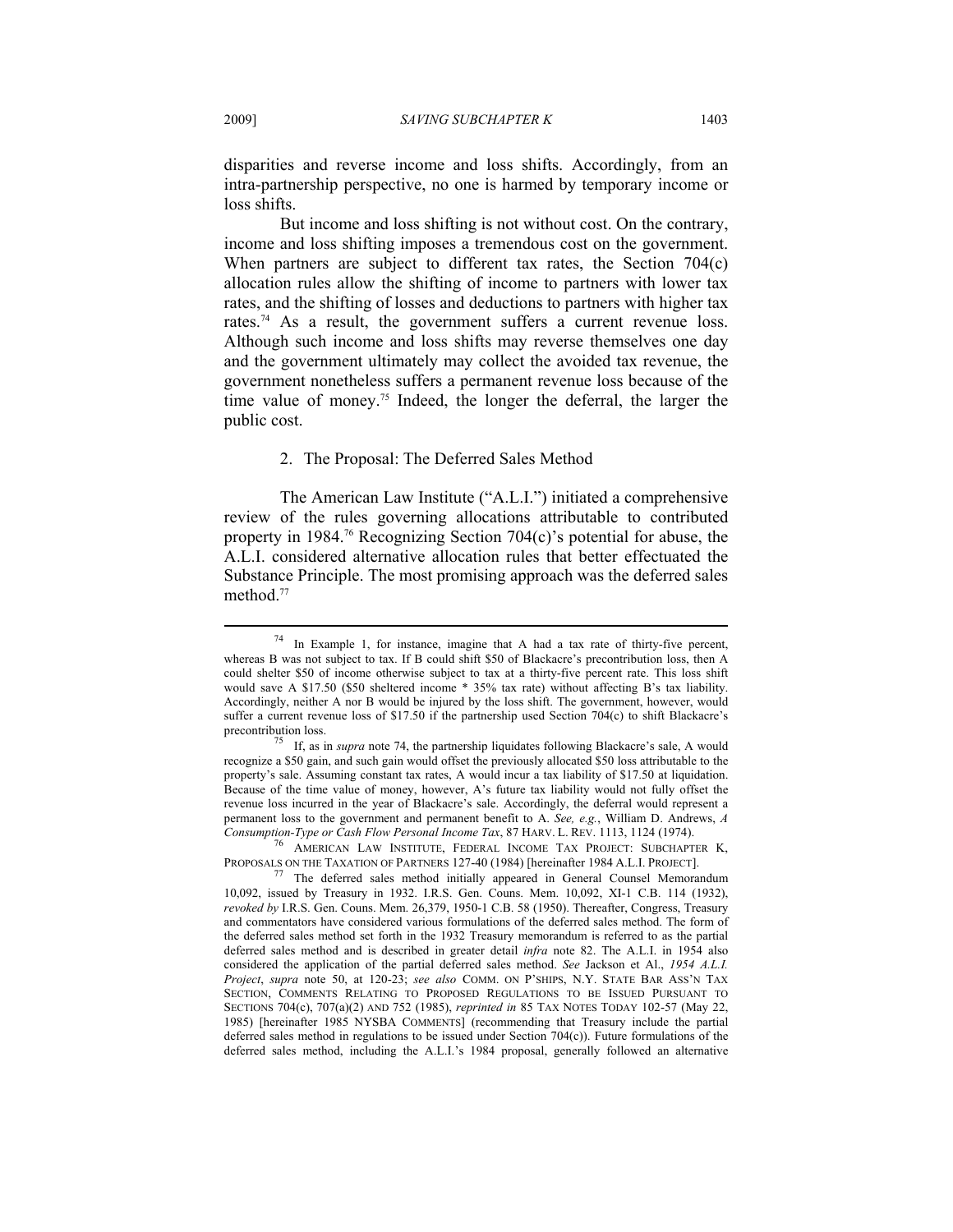#### 1404 *BROOKLYN LAW REVIEW* [Vol. 74:4

As discussed *supra*, the core problem with contributed property is the treatment of the contribution transaction, which differs for book and tax purposes.78 To some extent, all allocation methods aimed to ameliorate this problem, but only the deferred sales method addressed the source of the problem—the contribution itself. The deferred sales method treated the contribution transaction as a taxable exchange between the contributing partner and the partnership. Although the contributing partner recognized no gain or loss at contribution, such precontribution gain or loss was deferred for future recognition on the occurrence of certain triggering events. This deferred precontribution gain or loss is referred to as the "deferred sales amount."

As in any taxable transaction, the partnership's inside basis in the contributed property was its fair market value at the time of contribution. Similarly, the contributed property's book value and the contributing partner's initial capital account each equaled the property's fair market value at contribution. Under the deferred sales method, however, the contributing partner took an outside basis in her partnership interest equal to the contributed property's basis at contribution. The contributing partner also had the deferred sales amount, which reflected the contributed property's precontribution gain or loss.79

Certain future events triggered the contributing partner's recognition of the deferred sales amount. If the partnership disposed of the contributed property or the contributing partner disposed of her partnership interest, the contributing partner would recognize the deferred sales amount. Similarly, distributions would trigger recognition of the deferred sales amount.

The practical effect of the deferred sales method was to quarantine any precontribution gains or losses with the contributing partner. And this result was extraordinary. Under the deferred sales method, the contributing partner, and only the contributing partner, recognized the built in gains or losses attributable to contributed property. Accordingly, allocations attributable to contributed property no longer resulted in book/tax disparities or the shifting of income and losses. Simply put, the deferred sales method aligned Section 704(c) and the Substance Principle and solved the problem of contributed property.80

represented a hybrid of the entity and aggregate theories of partnerships. The contribution

approach referred to as the full deferred sales method. *See* 1984 A.L.I. PROJECT, *supra* note 76, at 129-31; *see also* Prop. Treas. Reg. § 1.704-3, 57 Fed. Reg. 61,345 (Dec. 24, 1992) (proposing the full deferred sales method as one of three contributed property allocation rules). Unless otherwise specified, any references to the deferred sales method are references to the full deferred sales

<sup>&</sup>lt;sup>78</sup> See supra Part I.A.<br><sup>79</sup> After contribution, the contributing partner's outside basis plus her deferred sales amount equaled the contributed property's fair market value at contribution. That is, the contributing partner's outside basis and her deferred sales amount, taken together, equaled the basis that the contributing partner would have had in her partnership interest if such partnership interest had been acquired in a fully taxable transaction.<br><sup>80</sup> Like the ceiling limited approach of Section 704(c)(2), the deferred sales method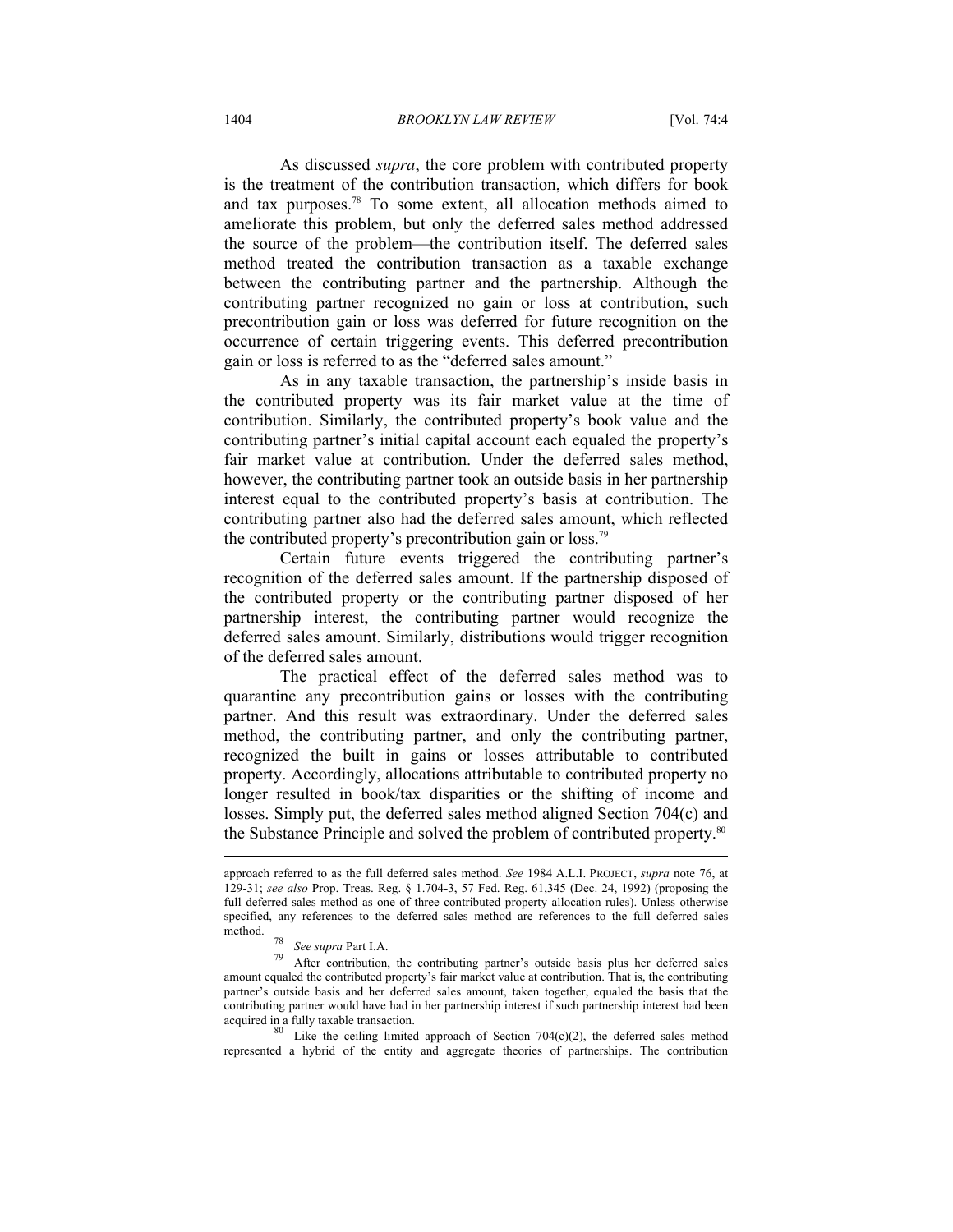To illustrate, consider the deferred sales method's application to Example 1. Under the deferred sales method, B's contribution of Blackacre would be treated as a taxable exchange in which B received a partnership interest valued at \$200 and the partnership received Blackacre, also valued at \$200. The partnership would take an inside basis of \$200 in Blackacre, reflecting the property's fair market value at contribution. B would recognize a \$100 loss on the contribution exchange (\$200 amount realized minus \$300 precontribution basis), but such loss would be deferred for future recognition. Thus, B would have a deferred sales amount of \$100. B's outside basis in her partnership interest would be \$300 and her initial capital account would be \$200.<sup>81</sup>

If the partnership later sells Blackacre for \$250, the partnership would recognize a book gain and a tax gain of \$50 (\$250 amount realized minus \$200 book value/inside basis). The partnership would allocate these gains equally between A and B, \$25 to each partner. Additionally, Blackacre's sale would trigger B's deferred sales amount, and she would recognize the \$100 precontribution tax loss deferred at contribution. The recognition of the deferred sales amount would not require an adjustment to B's capital account because the corresponding \$100 precontribution economic loss was previously reflected in B's capital account.

|                             | $\Delta$    |                               | $\overline{\mathbf{B}}$ |            |
|-----------------------------|-------------|-------------------------------|-------------------------|------------|
|                             | <b>Book</b> | $\frac{\text{Tax}}{\text{c}}$ | <b>Book</b>             | <b>Tax</b> |
| Initial<br>Balance          | 200         | 200                           | 200                     | 300        |
| Sale of<br><b>Blackacre</b> | 25          | 25                            | 25                      | 25         |
| Def. Sales<br>Amt.          |             |                               |                         | (100)      |
| Ending<br>Balance           | 225         | 225                           | 225                     | 225        |

Table 4: Allocations Using the Deferred Sales Method

After Blackacre's sale, the advantages of the deferred sales method would become apparent. The partnership would make parallel

transaction was treated as a sale between the contributing partner and the partnership, thereby following the entity theory. By contrast, subsequent allocations attributable to the contributed property followed the aggregate theory. The contributing partner recognized any precontribution gain or loss, although not at the time contribution. The partners shared any precontribution gains or losses pursuant to the partnership agreement. Accordingly, allocations attributable to contributed property were made in a manner sensitive to the ownership of such contributed property over time.

A's consequences would remain unchanged under the deferred sales method. Following contribution, she would have a \$200 capital account and a \$200 outside basis.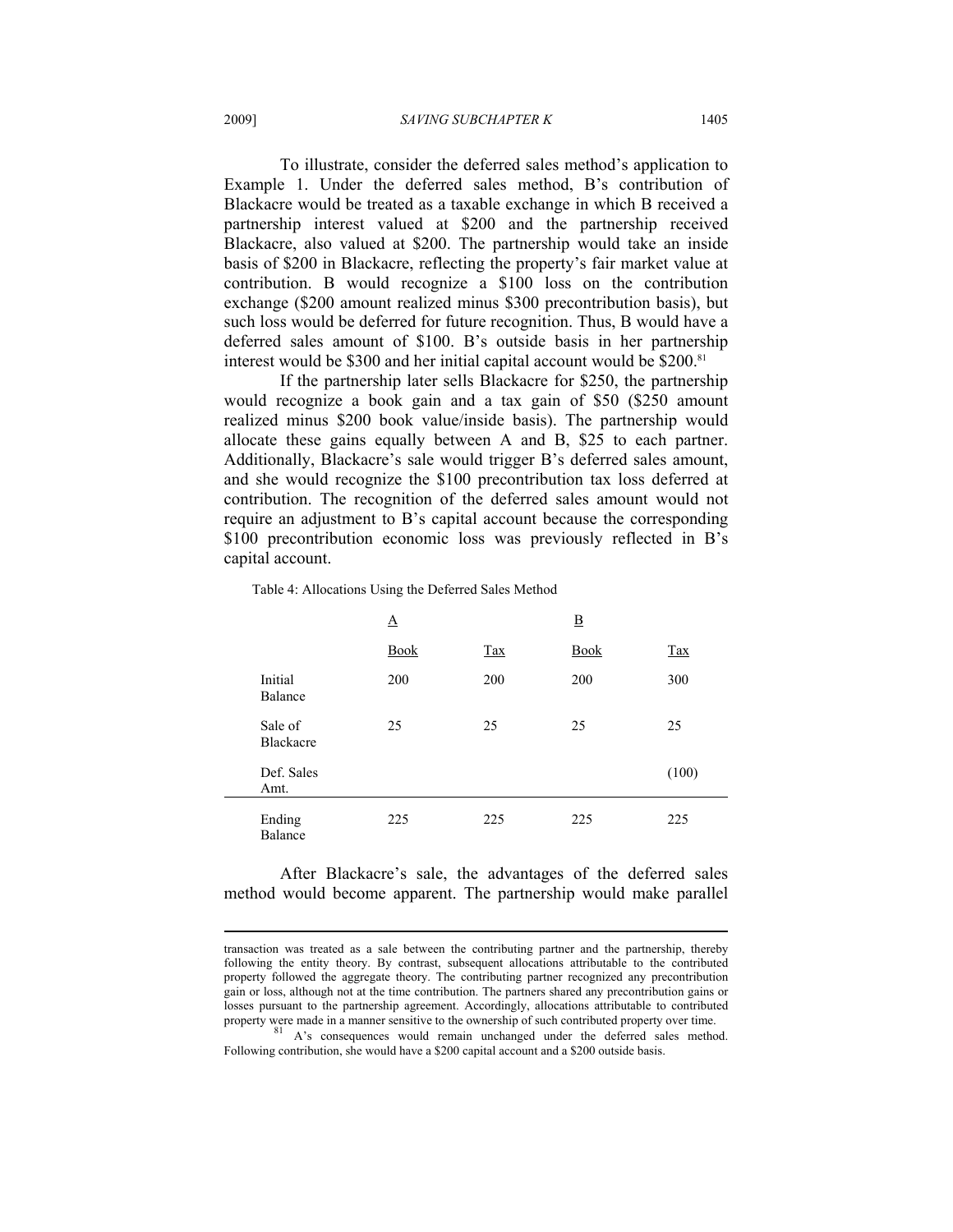allocations to A for book and tax purposes and, therefore, Blackacre's sale would not create a book/tax disparity in A's accounts (\$225 capital account versus \$225 outside basis). In addition, the deferred sales method would eliminate B's book/tax disparity. For book purposes, the partnership would allocate a \$25 economic gain to B, thereby increasing her capital account from \$200 to \$225. For tax purposes, however, B would recognize a net tax loss of \$75, comprised of the \$25 allocated postcontribution gain and the \$100 deferred sales amount. B's outside basis in her partnership interest would decrease from \$300 to \$225, thereby aligning her outside basis and her capital account.

The deferred sales method also would prevent the shifting of Blackacre's \$100 precontribution loss from B to A. By quarantining Blackacre's \$100 precontribution loss in her deferred sales amount, the deferred sales method would ensure that only B would recognize such amount. The right partner would pay tax on the right amount at the right time.<sup>82</sup>

<sup>82</sup> The A.L.I. in 1954 considered an alternative formulation of the deferred sales method referred to as the partial deferred sales method. *See* Jackson et al., *1954 A.L.I. Project*, *supra* note 50, at 120-23; *see also* Jackson et al., *1954 Internal Revenue Code*, *supra* note 61, at 1206-07. Although the partial deferred sales method and the full deferred sales method have many similarities, the partial deferred sales method treats the contribution transaction in a fundamentally different manner. Specifically, the partial deferred sales method treats the contribution transaction as a taxable exchange of partial undivided interests in property between the partners. Accordingly, the contribution is split into two transactions: a taxable exchange of property and a nonrecognition transaction. To illustrate, consider the partial deferred sales method's application to Example 1. Recall that A contributed \$200 cash and B contributed Blackacre, with a fair market value of \$200 and a basis of \$300, to the equal partnership. Under the partial deferred sales method, B would exchange a fifty percent interest in Blackacre—worth \$100 with a basis of \$150—for \$100 of A's cash contribution. B would recognize a \$50 loss, but such loss would be deferred in her deferred sales amount. B's outside basis in this portion of her contribution would be \$150 and the partnership's inside basis in such portion would be \$100, reflecting exchange characterization. Second, B would contribute the remaining portion of Blackacre to the partnership in a nonrecognition transaction. Consistent with nonrecognition treatment, B's outside basis and the partnership's inside basis in this portion of the contribution would be \$150. Taken together, B's outside basis in her partnership interest would be \$300, her deferred sales amount would be \$50, and the partnership's inside basis in Blackacre would be \$250. After contribution, the partial deferred sales method would operate just like the full deferred sales method. That is, the same future events would trigger recognition of the deferred sales amount. For a more detailed discussion of the partial deferred sales method, see generally Gregory J. Marich & William S. McKee, *Sections 704(c) and 743(b): The Shortcomings of Existing Regulations and the Problems of Publicly Traded Partnerships*, 41 TAX L. REV. 627, 682-84 (1986); 1985 NYSBA COMMENTS, *supra* note 77.

The partial deferred sales method's treatment of the contribution transaction is more consistent with the aggregate view of partnerships than the full deferred sales method and, therefore, many commentators view the partial deferred sales method as the theoretically correct method of allocating items attributable to contributed property. However, the partial deferred sales method's conceptual purity also leads to heightened complexity when compared to the full deferred sales method. More importantly, as will be discussed *infra* note 192, the full deferred sales method, which reflects both the aggregate and entity theories of partnerships, is more consistent with Subchapter K as it exists in practice. *See, e.g.*, Laura E. Cunningham & Noel B. Cunningham, *Simplifying Subchapter K: The Deferred Sale Method*, 51 SMU L. REV. 1, 6-7 (1997) (concluding that both formulations of the deferred sales method tax the same amount of gain, but the full deferred sales method is simpler); John P. Steines Jr., *Partnership Allocations of Built in Gain or Loss*, 45 TAX L. REV. 615, 641 (1990); 1985 NYSBA COMMENTS, *supra* note 77*.*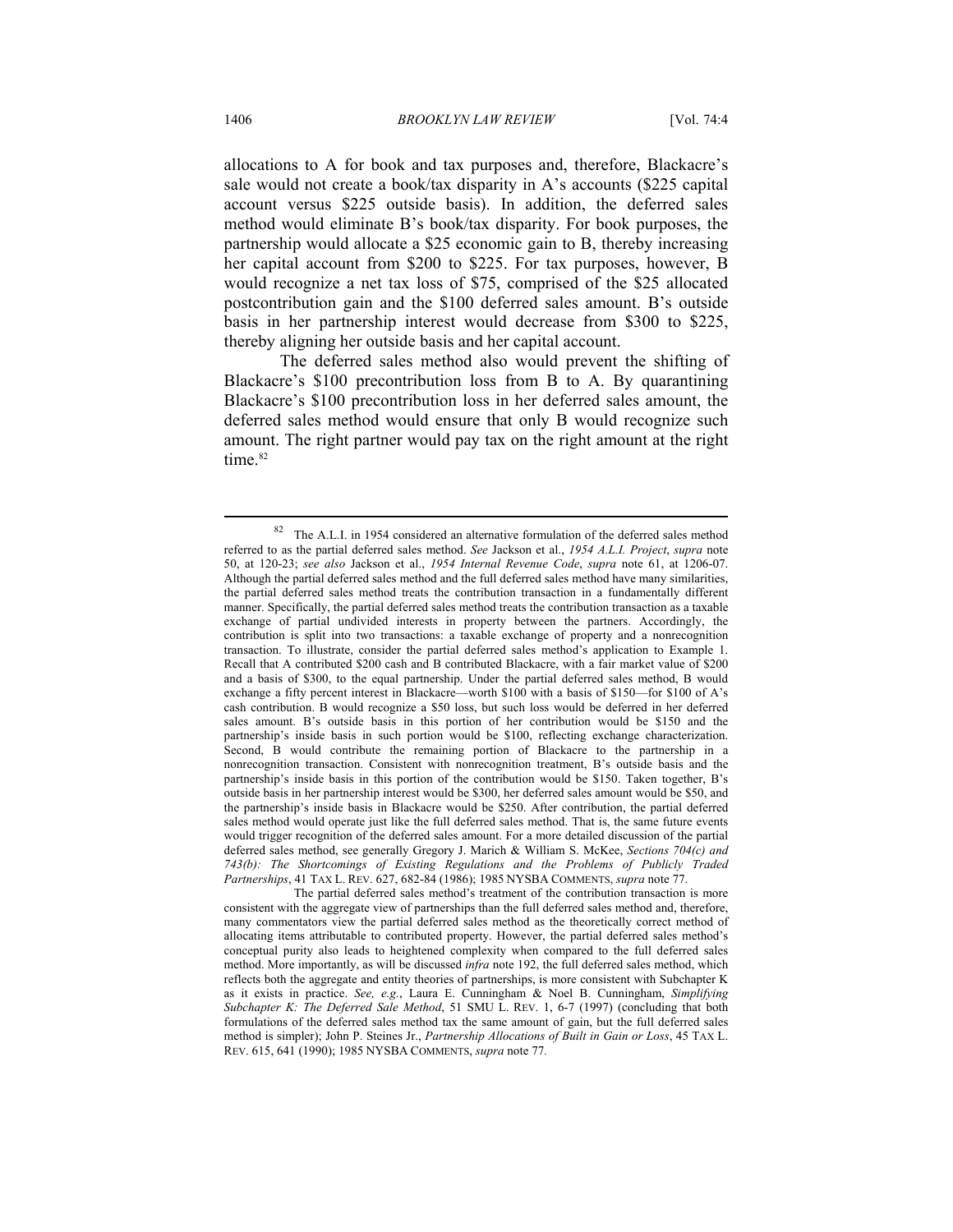# 3. The Proposal Continued: Contributions of Depreciable Property

The deferred sales method also solved problems concerning the depreciation of contributed property. Consistent with its treatment of the contribution as a taxable exchange, the deferred sales method required the partnership to treat contributed property as newly purchased property. Thus, the partnership recovered its inside basis in such property using the appropriate methodology and a new recovery period.

Additionally, the deferred sales method required the contributing partner to recognize a portion of her deferred sales amount in each year of the contributed property's new recovery period. Thus, the contributing partner recognized the deferred sales amount incrementally throughout the contributed property's depreciable life. The portion of the deferred sales amount recognized annually was proportionate to the partnership's depreciation deduction for the taxable year. Specifically, the percentage of the deferred sales amount recognized equaled the percentage of the partnership's initial inside basis in the contributed property recovered during such year.

To illustrate, consider the deferred sales method's application to Example 2. Recall that the Building's fair market value was \$200 and its adjusted basis was \$60 at contribution. Under the deferred sales method, Y would recognize a \$140 gain on the contribution exchange, but this gain would be deferred through her deferred sales amount. Y's outside basis in her partnership interest would be \$60, and her capital account would be \$200. The partnership's inside basis in the Building would be \$200, reflecting its fair market value at contribution.<sup>83</sup>

For tax purposes, the partnership would treat the Building as newly placed in service property, and depreciate it using the straight-line method over a fresh ten-year recovery period. Accordingly, the partnership would take annual depreciation deductions of \$20 (\$200 inside basis divided by ten-year recovery period). For book purposes, the partnership would use the same methodology and recovery period, resulting in annual book depreciation deductions of \$20 (\$200 book value divided by ten-year recovery period). The partnership would allocate these book and tax deductions equally between X and Y, \$10 to each partner. Additionally, Y would amortize her deferred sales amount over the Building's ten-year recovery period, thereby recognizing \$14 (\$140 deferred sales amount divided by ten-year recovery period) of the Building's precontribution gain annually.

In the first year following contribution, the partnership would allocate \$10 of book depreciation to X and Y, thereby reducing each partner's capital account from \$200 to \$190. The partnership similarly

<sup>83</sup> Again, the consequences of the contribution to X would remain unchanged under the deferred sales method. A would have a capital account of \$200 and an outside basis of \$200.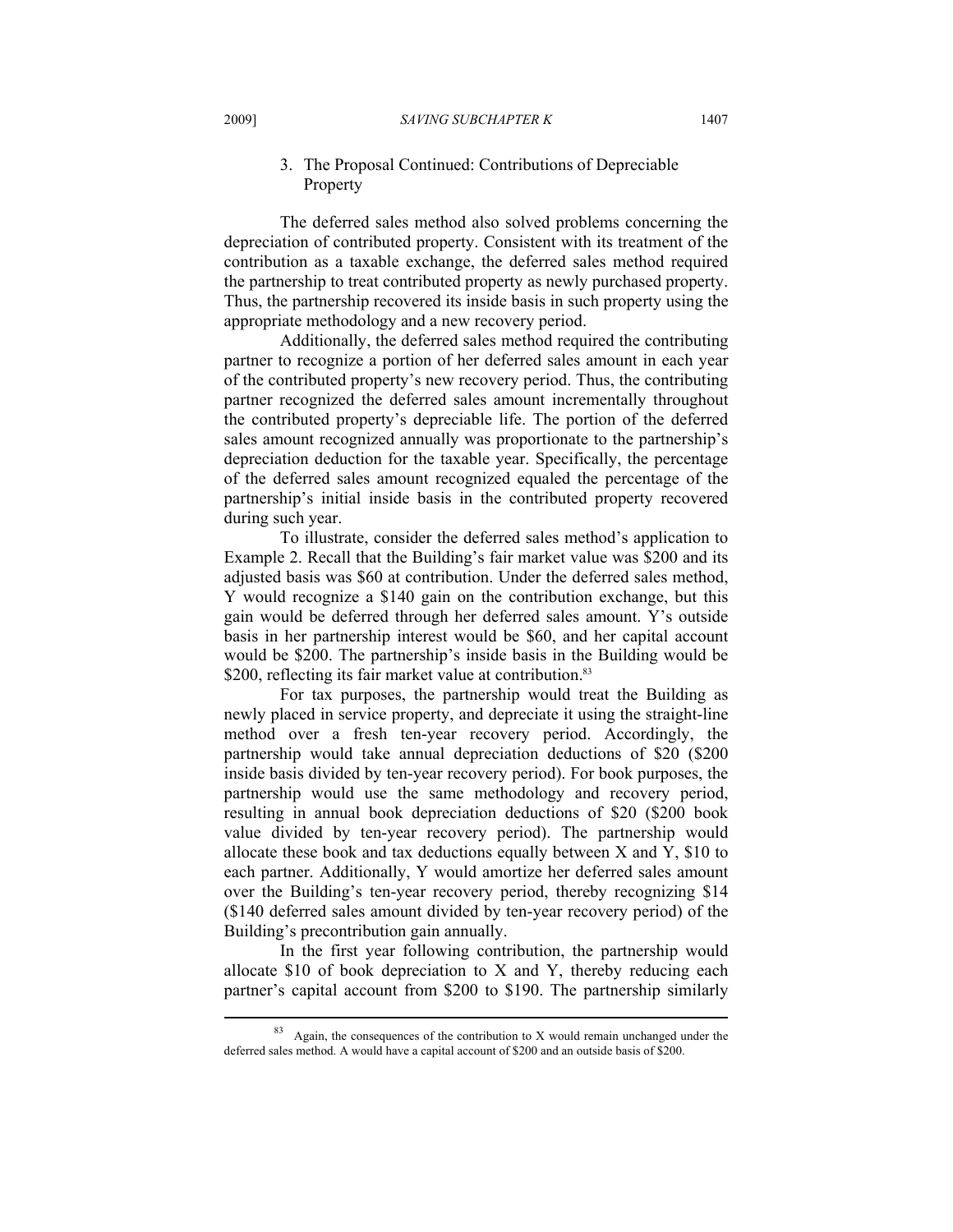would allocate \$10 of tax depreciation to each partner. X's outside basis in her partnership interest would decrease from \$200 to \$190, just like her capital account. Y, however, also would recognize \$14 of her deferred sales amount and, therefore, she would recognize a net \$4 gain (\$14 deferred sales amount minus \$10 depreciation deduction). Accordingly, Y's outside basis would increase from \$60 to \$64.

|                          | X           |      | $\mathbf Y$ |      |
|--------------------------|-------------|------|-------------|------|
|                          | <b>Book</b> | Tax  | <b>Book</b> | Tax  |
| Initial<br>Balance       | 200         | 200  | 200         | 60   |
| Depreciation             | (10)        | (10) | (10)        | (10) |
| Def. Sales<br>Amt.       |             |      |             | 14   |
| Ending<br><b>Balance</b> | 190         | 190  | 190         | 64   |

Table 5: Depreciation Allocations Using the Deferred Sales Method

Again, the benefits of the deferred sales method would be evident. Because X would receive parallel allocations for book and tax purposes, she would not develop a book/tax disparity. Although Y would continue to have a book/tax disparity, such disparity would decrease. And most importantly, none of the Building's precontribution gain would shift to X.

This pattern would repeat itself annually throughout the Building's depreciable life. At the conclusion of the ten-year recovery period, neither X nor Y would have a book/tax disparity, and none of the Building's \$140 precontribution gain would have shifted from Y to  $X$ .<sup>84</sup> Y would have received economic credit for the Building's \$140 built in gain at contribution, as reflected in her capital account. Similarly, at the end of the Building's recovery period, Y would have borne the corresponding tax burden of the Building's \$140 precontribution gain.

<sup>84</sup> At the end of the ten-year recovery period, the partnership would have allocated book depreciation of \$100 and tax depreciation of \$100 to both X and Y (\$10 annual book/tax depreciation multiplied by ten years). For capital account purposes, X's and Y's capital accounts would have decreased from \$200 to \$100. Similarly, X's outside basis would have decreased from \$200 to \$100. In addition, Y would have recognized her entire \$140 deferred sales amount, thereby resulting in a net \$40 gain over the Building's ten-year recovery period (\$140 deferred sales amount minus \$100 tax depreciation). Accordingly, her outside basis would have increased from \$60 to \$100.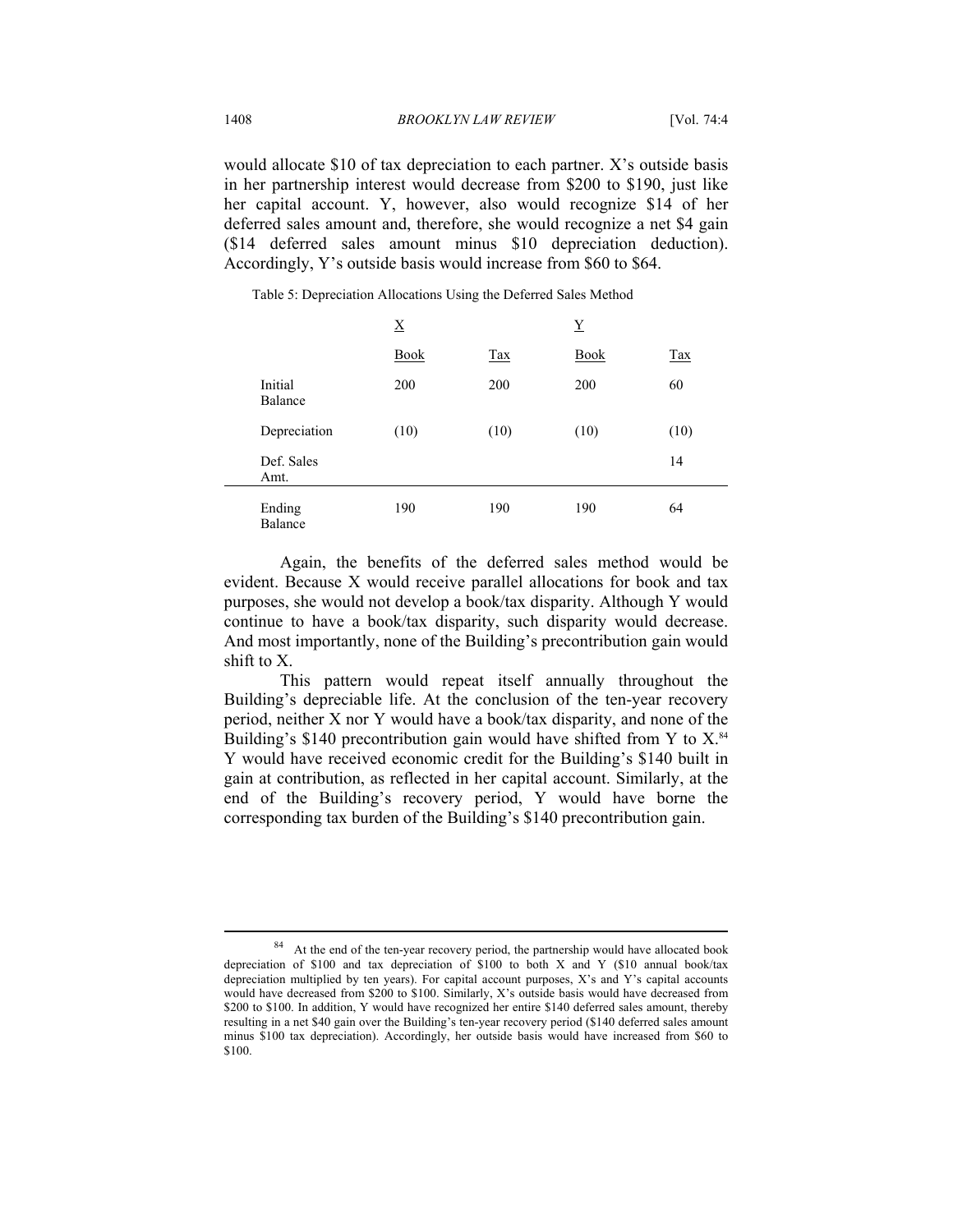# 4. The A.L.I.'s Recommendation: No to the Deferred Sales Method

Ultimately, the A.L.I. did not recommend the deferred sales method's adoption. The A.L.I.'s primary reservations related to valuation and the methodology's complexity.<sup>85</sup>

For the A.L.I., the deferred sales method's most troublesome feature was its dependence on asset valuation.<sup>86</sup> Specifically, the deferred sales method required a partnership to determine the contributed property's fair market value at contribution in order to compute the deferred sales amount and the partnership's inside basis. The A.L.I. feared that such valuation requirement would result in unanticipated tax consequences to the partners and would afford partnerships new opportunities for strategic behavior.87

Additionally, the A.L.I. was concerned about the deferred sales method's complexity.<sup>88</sup> Unlike the allocation rules set forth in Section 704(c) of the 1954 Code, the deferred sales method required the partnership to make computations in the year of contribution and in each year thereafter. As noted, the partnership would have to value all property at contribution. The partnership then would have to determine annually whether any adjustments to the deferred sales amount are necessary, for example to reflect the depreciation of contributed property.

Further questions arose regarding the deferred sales method's proper scope. The A.L.I. believed that the same methodology should govern Section 704(c) and allocations following the admission of a partner to an existing partnership.<sup>89</sup> This conclusion, however, would have expanded the deferred sales method's scope and complexity. Partnerships admit new partners regularly, and each admission would necessitate the deferred sales method's application. The A.L.I. believed that the administrative burden created by such expansive use of the deferred sales method was too great to impose on partnerships.<sup>90</sup>

Although acknowledging the ceiling rule's incompatibility with the Substance Principle, the A.L.I.'s rejection of the deferred sales method tacitly endorsed the ceiling limited approach of Section  $704(c)(2)^{91}$  Indeed, the A.L.I. believed that the ceiling rule possessed an important advantage compared to the deferred sales method. The ceiling

<sup>85</sup> <sup>1984</sup> A.L.I. PROJECT, *supra* note 76, at 131-38. 86 *Id.* at 131-36. 87 For a more detailed discussion of the valuation objection to the deferred sales method, see *infra* Part III.A.

<sup>88</sup> <sup>1984</sup> A.L.I. PROJECT, *supra* note 76, at 136-38. 89 *Id.* at 136. Problems virtually identical to the problem of contributed property arise in other contexts, including the admission of a new partner to an existing partnership. *See* discussion

*infra* note 98. 90 <sup>1984</sup> A.L.I. PROJECT, *supra* note 76, at 137. 91 *Id.* at 139.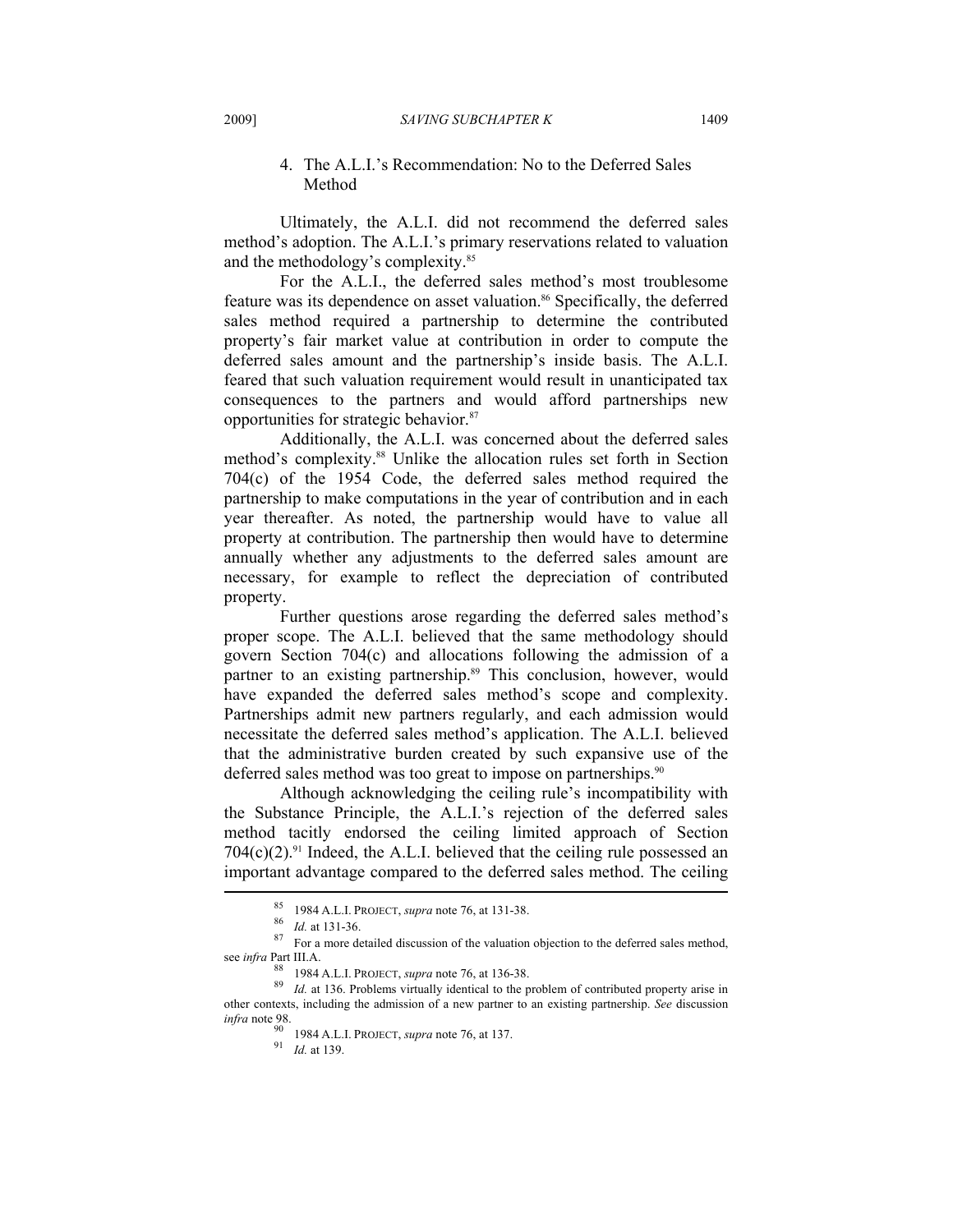rule used readily ascertainable numbers computed by reference to the contributed property's basis and ultimate sales price. The A.L.I. felt that "this 'reality' testing may provide a significant check on manipulating allocation arrangements between partners."92

Like Congress in 1954, the A.L.I. assumed that partners rarely used Section 704 $(c)$  or the ceiling rule in an abusive manner.<sup>93</sup> But the A.L.I.'s discussion of allocations attributable to contributed property concluded with a prescient remark:

If, because of the ease with which gain or loss on contributed property can be shifted between partners, such shifting is being broadly used to gain tax advantage, a rule to prevent such shifting may be appropriate. If, on the other hand, such shifting generally occurs only because of valuation uncertainty or a desire by taxpayers to avoid the additional complexity that a  $\S$  704(c)(2) allocation agreement entails, then the adoption of a rule similar to the deferredsale approach described above seems unwise.<sup>94</sup>

Thus, the A.L.I. suggested that if partnerships strategically used contributed property allocations to shift income or losses, congressional reconsideration of the deferred sales method would be proper.

# *D. The 1984 Internal Revenue Code*

Congress, too, was ultimately compelled to acknowledge the many abusive transactions capitalizing on the tax law's general failure to account for the time value of money.<sup>95</sup> The Deficit Reduction Act of 1984 attempted to curb many of these abuses, including tax-advantaged allocations attributable to contributed property.<sup>96</sup> In amending Section 704(c), Congress required that partnerships allocate items attributable to contributed property by accounting for the difference between the property's basis and its fair market value at contribution.<sup>97</sup> Congress thus converted the elective allocation rule previously set forth in Section

in Prior I.R.C. § 704(c)(1984)).<br>I.R.C. § 704(c) (1984). Specifically, Section 704(c) provided that

[u]nder regulations prescribed by the Secretary, income, gain, loss, and deduction with respect to property contributed to the partnership by a partner shall be shared among partners so as to take account of the variation between the basis of the property to the partnership and its fair market value at the time of contribution.

<sup>92</sup> *Id.* 93 *Id.* at 139-40. 94 *Id.* at 140. 95 *See* JOINT COMM. ON TAXATION, 98TH CONG., GENERAL EXPLANATION OF THE REVENUE PROVISIONS OF THE DEFICIT REDUCTION ACT OF 1984, at 7 (Comm. Print 1984), *reprinted in* 5 TAX REFORM 1984: A LEGISLATIVE HISTORY OF THE TAX REFORM ACT OF 1984: THE LAW, REPORTS, HEARINGS, DEBATES AND RELATED DOCUMENTS (Bernard D. Reams, Jr. ed., 1985) [hereinafter 1984 JOINT COMMITTEE EXPLANATION]; H.R. REP. NO. 98-432, at 1095 (1984).<br><sup>96</sup> Deficit Reduction Act of 1984, Pub. L. No. 98-369, § 71, 98 Stat. 494 (1984) (codified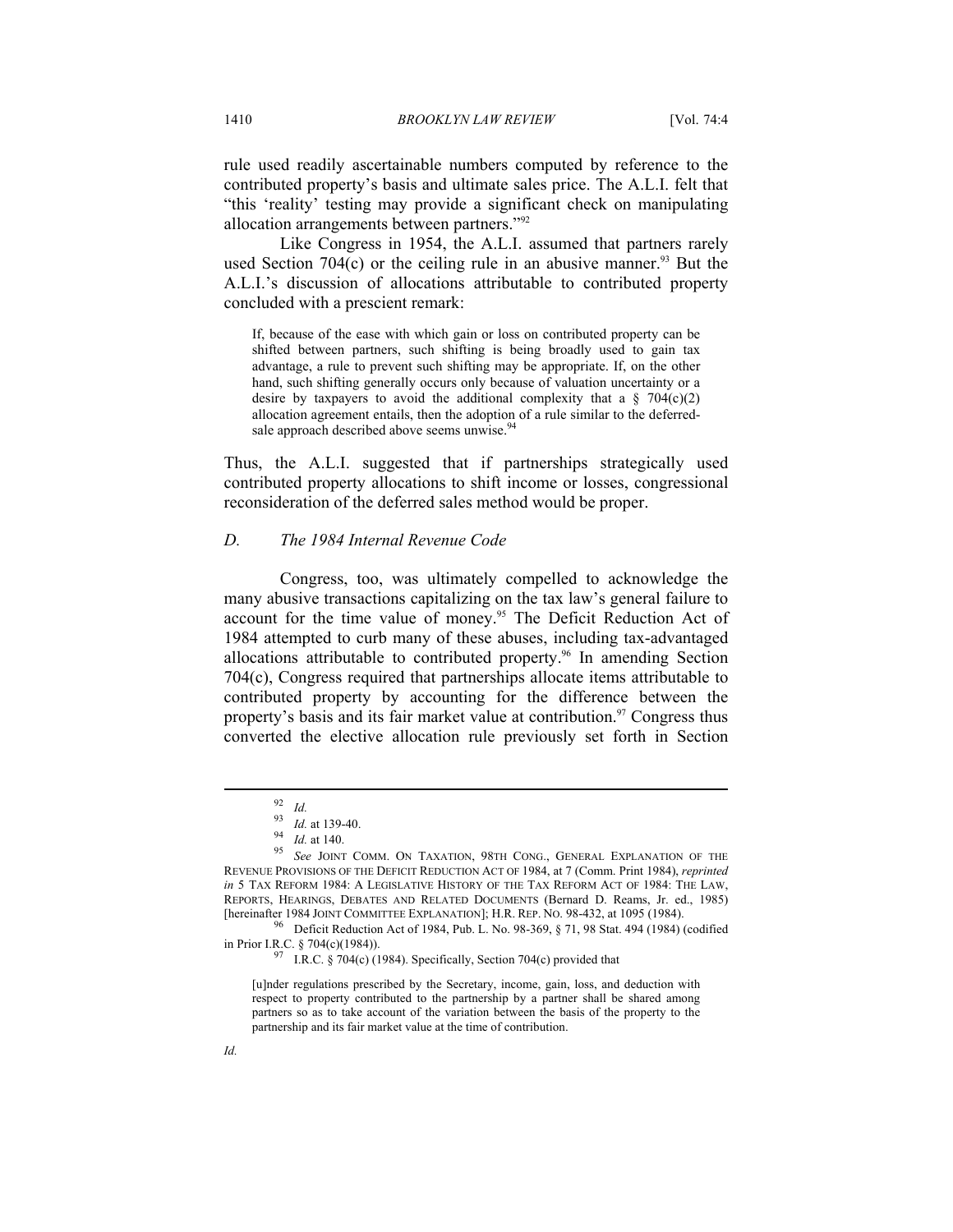$704(c)(2)$  into a mandatory rule governing all allocations attributable to contributed property.98

Section 704(c)'s amendment reflected a newfound congressional commitment to the Substance Principle. How closely aligned the Section 704(c) allocation rules and the Substance Principle would become, however, was entirely dependent on the fate of the ceiling rule. And, on this point, Congress faltered.

The 1984 Act's legislative history appeared to contemplate the ceiling rule's continuing application.<sup>99</sup> Nonetheless, Congress granted Treasury broad authority to issue regulations governing allocations attributable to contributed property.100 Indeed, this legislative grant explicitly authorized Treasury to adopt alternative allocation methodologies that accelerated the elimination of book/tax disparities, including those perpetuated by the ceiling rule.<sup>101</sup>

98-861, at 857 (1984) (Conf. Rep.); H.R. REP. NO. 98-432, at 1209 (1984). 101 *See* 1984 JOINT COMMITTEE EXPLANATION, *supra* note 95, at 213. Specifically, the

<sup>&</sup>lt;sup>98</sup> Congress omitted certain allocations, such as allocations following the admission of a partner to an existing partnership, from this new Section 704(c) allocation regime believing such allocations were sufficiently addressed by the Section 704(b) substantial economic effect regulations. *See* 1984 JOINT COMMITTEE EXPLANATION, *supra* note 95, at 212. These allocations, referred to as reverse Section 704(c) allocations, raise issues indistinguishable from those raised by allocations attributable to contributed property. The Section 704(b) substantial economic effect regulations permit a partnership to rebook its assets to reflect their fair market value following the occurrence of certain enumerated events, including the admission of a partner to an existing partnership. Treas. Reg. §  $1.704-1(b)(2)(iv)(f)$  (as amended in 2008). If the partnership revalues its assets, then the historic partners' capital accounts are increased or decreased to reflect any book gains or losses. *Id.* § 1.704-1(b)(2)(iv)(f)(2), (3). The rebooking is not a taxable event, however, and no corresponding adjustments are made to the partnership's inside basis in its assets or to the historic partners' outside basis in their partnership interests. Like a partnership contribution, the rebooking results in an immediate book/tax disparity for the historic partners. Thus, the partnership can no longer make parallel book and tax allocations with respect to its historic property. Put another way, the rebooking of partnership property creates a problem identical to the problem of contributed property. Allocations attributable to rebooked property cannot have substantial economic effect and necessarily require an alternative allocation regime. Accordingly, the Section 704(b) substantial economic effect regulations command that a partnership apply Section 704(c) principles when allocating items attributable to rebooked property. *Id.* § 1.704-1(b)(2)(iv)(f)(4). For a detailed discussion of reverse Section 704(c) allocations, see generally MCKEE ET AL., *supra* note 12, ¶ 11.02[2][c][ii].

The 1984 Act's legislative history is virtually silent on the ceiling rule, only mentioning it in one footnote. 1984 JOINT COMMITTEE EXPLANATION, *supra* note 95, at 213, n.4; H.R. REP. NO. 98-432, at 1209, n.3. (1984). Congress granted Treasury the authority to permit partnerships to use more accelerated means of eliminating book/tax disparities than those permitted under prior law. 1984 JOINT COMMITTEE EXPLANATION, *supra* note 95, at 213. In a footnote to this statement, the legislative history suggests amending an example in the former Section 704(c) regulations applying the ceiling rule to depreciable property. Specifically, the legislative history suggested that the example could be amended to permit an electing partnership to use any gains recognized on the contributed property's subsequent disposition to offset prior ceiling rule distortions. *Id.* at 213 n.4. The implication, however, was that the new Section 704(c) regime would preserve the ceiling rule. *See* Prop. Treas. Reg. § 1.704-3, 57 Fed. Reg. 61,345 (Dec. 24, 1992). 100 *See* <sup>1984</sup> JOINT COMMITTEE EXPLANATION, *supra* note 95, at 213-14; H.R. REP. NO.

Joint Committee on Taxation's explanation of the 1984 Act provides that "[i]t was anticipated that Treasury Regulations may permit partners to agree to a more rapid elimination of disparities between the value and adjusted basis of contributed property (determined at the time of contribution) among partners than is required by the new rules." *Id.*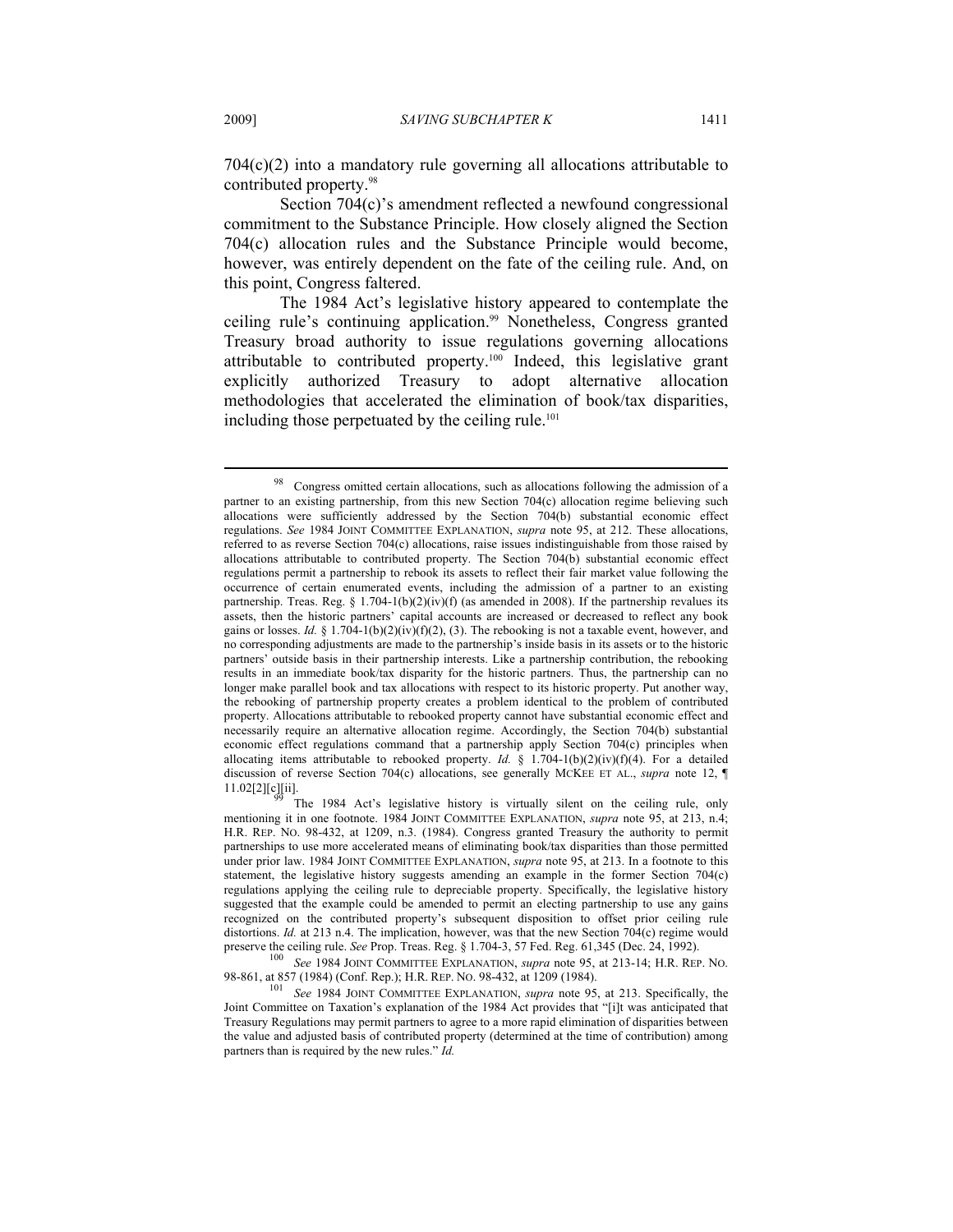Congress directed partnerships to rely on the prior Section 704(c) regulations until Treasury issued regulations interpreting the 1984 amendment to Section  $704(c)$ .<sup>102</sup> In doing so, Congress subjected all Section 704(c) allocations to the ceiling rule. It would be almost a decade before Treasury issued the regulations that would shape the future relationship between allocations attributable to contributed property and the Substance Principle.

#### *E. The 1992 Treasury Regulations*

In December 1992, Treasury proposed new regulations under Section  $704(c)$  ("Section  $704(c)$  Regulations").<sup>103</sup> Consistent with all prior efforts to regulate allocations attributable to contributed property, Treasury strove to implement the challenging congressional mandate to maximize both flexibility and the Substance Principle, while simultaneously minimizing complexity and the potential for abuse.<sup>104</sup>

The Section 704(c) Regulations give partnerships myriad options. They permit partnerships to use any reasonable method of allocating items attributable to contributed property so long as such method accounts for the difference between the property's fair market value and its basis at contribution.<sup>105</sup> The partnership selects a reasonable allocation methodology on a property-by-property basis and, therefore, it is not limited to one allocation method.<sup>106</sup> Rather, a partnership can apply multiple allocation methodologies to its various contributed properties.

The Section 704(c) Regulations list three methods that Treasury considers reasonable means of allocating items attributable to contributed property.<sup>107</sup> The first is the traditional method subject to the ceiling

<sup>102</sup> *Id.* at 214. 103 *See* Prop. Treas. Reg. § 1.704-3, 57 Fed. Reg. 61,345 (Dec. 24, 1992). 104 *Id.* The preamble to the proposed Section 704(c) Regulations states that Congress granted Treasury broad regulatory authority in drafting such regulations because of

Congressional concern that the existing regulations under the formerly elective method did not provide sufficient flexibility and were overly burdensome for taxpayers in situations where there was little potential for abuse. The proposed regulations attempt to provide guidance that is consistent with the intent of Congress in enacting the amendments to [S]ection 704(c) and that is relatively simple for taxpayers to comply with and for the Internal Revenue Service to administer.

*Id.* (citations omitted).<br><sup>105</sup> Treas. Reg. § 1.704-3(a)(1) (as amended in 2005). With the exception of the remedial allocation method, discussed *infra* notes 115-120 and accompanying text, an allocation method is not reasonable if it involves notional allocations or requires the partnership to adjust its basis in contributed property to reflect precontribution gains or losses. Treas. Reg.  $\S$  1.704-3(a)(1) (as amended in 2005). Accordingly, the Section 704(c) Regulations expressly forbid the use of the deferred sales method.<br><sup>106</sup> Treas. Reg. § 1.704-3(a)(2) (as amended in 2005).<br><sup>107</sup> *Id.* § 1.704-3(b)-(d). The use of these three allocation methods is subject to a general

anti-abuse rule. Treas. Reg.  $\S 1.704-3(a)(10)$  (as amended in 2005, and additional amendments to the anti-abuse rule proposed by Prop. Treas. Reg.  $\S$  1.704-3(a)(10), 73 Fed. Reg. 28,765 (May 19, 2008)). Under this anti-abuse rule, a partnership's allocation method will not be considered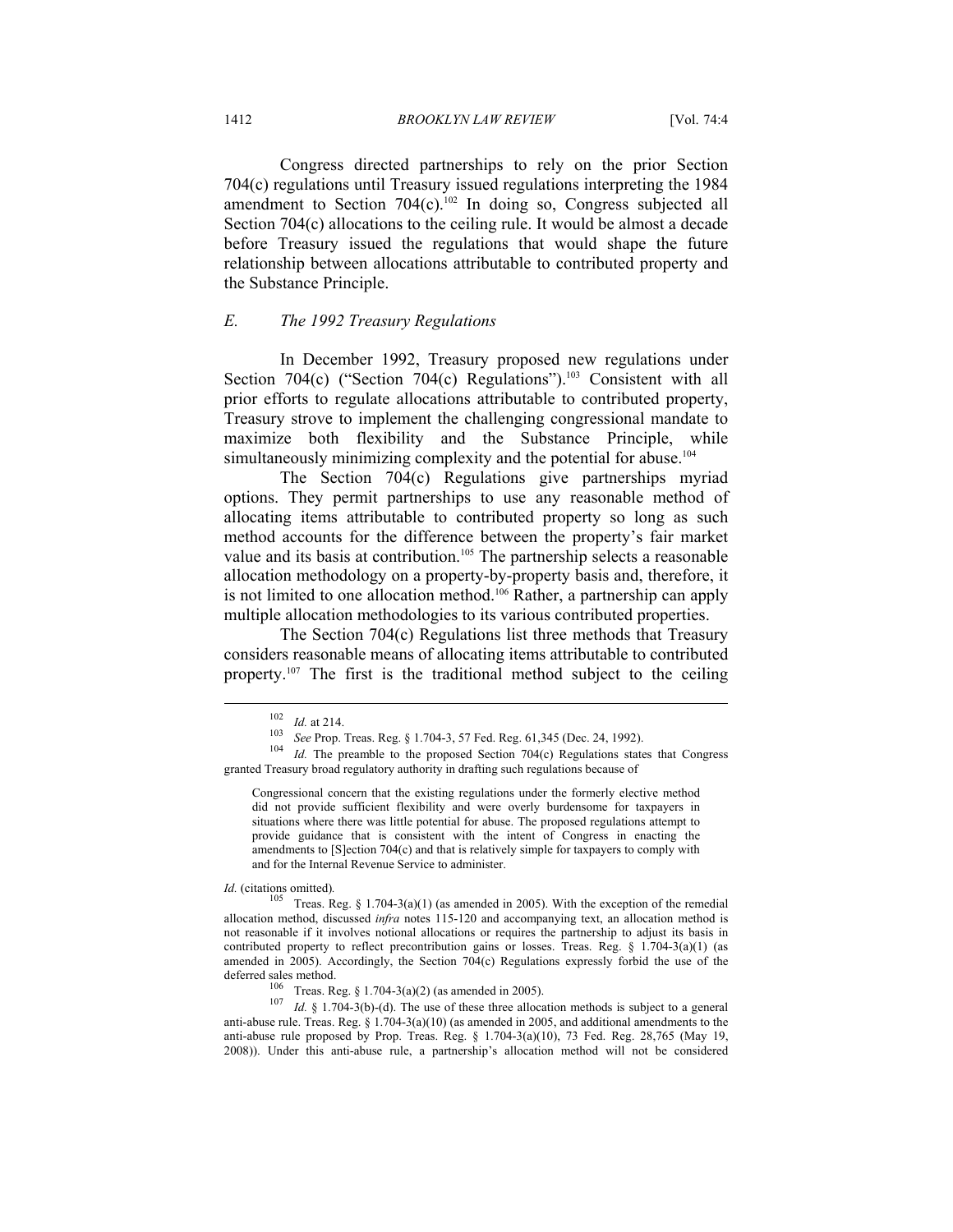rule.108 Indeed, this is the previously elective approach of Section  $704(c)(2)$  of the 1954 Code.<sup>109</sup> Despite the acknowledged inability of the traditional method to eliminate all book/tax disparities, Treasury simply was not prepared to repeal the ceiling rule.<sup>110</sup>

But Treasury was prepared to provide partnerships with relief from the ceiling rule. The Section 704(c) Regulations permit partnerships to elect two alternative allocation methods, each reflecting the reemergence of the Substance Principle in the contributed property context.

One of these methods is the traditional method with curative allocations.111 As its name suggests, the traditional method with curative allocations begins with the application of the traditional method subject to the ceiling rule. If the ceiling rule causes a book/tax disparity for a noncontributing partner, the partnership can make curative allocations of other existing tax items to alleviate the distortion.112 Curative allocations will only be respected to the extent they are reasonable, which requires that the tax item used to make the curative allocation have the same effect on the partners as the item limited by the ceiling rule.<sup>113</sup>

The traditional method with curative allocations, however, is not a perfect solution to the problem of contributed property. Curative allocations can only be made with items actually recognized by the partnership. Thus, the success of this method is entirely dependent on the items the partnership recognizes.<sup>114</sup> Absent the recognition of an item that

<sup>111</sup> Treas. Reg. § 1.704-3(c) (as amended in 2005). For a helpful example of the application of the traditional method with curative allocations, see Simmons, *supra* note 18, manuscript at 13-15 (sale of contributed property) and 19-20 (depreciation of contributed property).<br>
<sup>112</sup> Treas. Reg. § 1.704-3(c)(1) (as amended in 2005).<br>
<sup>113</sup> *Id.* § 1.704-3(c)(3)(iii). Additionally, a curative all

the extent it does not exceed the amount necessary to eliminate the book/tax disparity caused by the ceiling rule. *Id.* § 1.704-3(c)(3)(i).<br><sup>114</sup> If a partnership fails to recognize any items with which to make a reasonable curative

allocation in the year a ceiling rule distortion arises, the partnership may make such curative allocation in a succeeding taxable year when it recognizes a proper item. *Id.* § 1. 704-3(c)(3)(ii).

reasonable if the contribution and subsequent contributed property allocations are made "with a view to shifting the tax consequences" of precontribution gains and losses "among the partners in a manner that substantially reduces the present value of the partners' aggregate tax liability."  $Id$ .

<sup>&</sup>lt;sup>108</sup> Treas. Reg. § 1.704-3(b) (as amended in 2005).<br><sup>109</sup> For a more detailed discussion of the mechanics of the traditional method subject to the ceiling rule, see *supra* Part I.B.2.<br><sup>110</sup> See Prop. Treas. Reg. § 1.704-3, 57 Fed. Reg. 61,345 (Dec. 24, 1992) ("[T]he ceiling

rule may prevent elimination of the entire effect of the disparity between the fair market value and adjusted basis in the partnership for the contributing partner and may create a disparity for the noncontributing partners. The proposed regulations retain the traditional method despite this potential for distortions."). Many commentators have suggested that Treasury retained the ceiling rule due to concerns regarding its authority to administratively repeal such rule. *See, e.g.*, Laura Cunningham, *Use and Abuse of Section 704(c)*, 3 FLA. TAX REV. 93, 95 (1996) [hereinafter Cunningham, *Use and Abuse*]; Marich & McKee, *supra* note 82, at 692, n.111; Steines, *supra* note 82, at 665, n.173; *see also Tax Simplification Act of 1991: Hearing on H.R. 2777 Before the H. Subcomm. on Select Revenue Measures*, 102d Cong. (statement of David E. Peterson, Chairman of the Legislative Comm., Coalition of Publicly Traded Partnerships, noting that in the Coalition's discussions with Treasury and IRS staff, it was revealed that Treasury doubted that they had the authority to eliminate the ceiling rule), *reprinted in* 91 TAX NOTES TODAY 159-28 (July 30, 1991).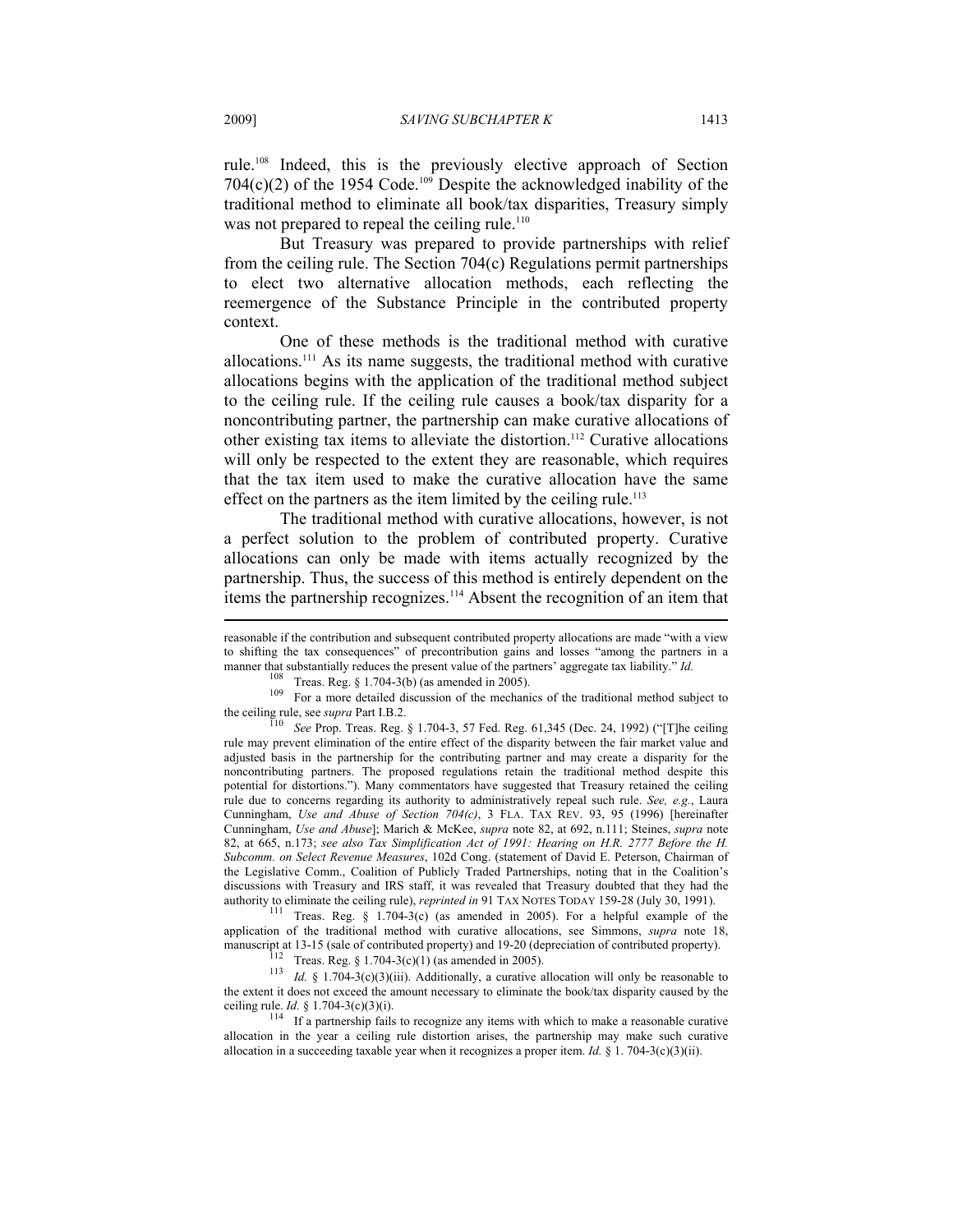happens to qualify as a reasonable curative allocation, the partnership is precluded from making a curative allocation and curing the ceiling rule distortion.

Treasury's last allocation method is the remedial allocation method.115 Like the traditional method with curative allocations, the

[a]fter considering the many comments received concerning the deferred sale method and upon further review by the IRS and Treasury, it was determined that the results of the deferred sale method in the original proposed regulations could be achieved using a less complex method. Therefore, the IRS and Treasury have included a revised deferred sale method referred to as the remedial allocation method in these temporary regulations.

*Id.* The deferred sales method and the remedial allocation method do share common traits—both eliminate ceiling rule distortions through the use of notional tax allocations. Yet the deferred sales method and the remedial allocation method differ in critical respects. Most importantly, the deferred sales method and the remedial allocation method treat contributions as fundamentally different transactions, and this difference reverberates through many aspects of the respective allocation rules. Indeed, many commentators believed that the deferred sales method's integration into Subchapter K would present numerous challenges not evident with the remedial allocation method. *See, e.g.*, COMM. ON P'SHIPS., N.Y. STATE BAR ASS'N TAX SECTION, REPORT ON TREASURY REGULATION SECTION 1.704-3T AND CERTAIN OTHER SECTION 704(C) MATTERS, *reprinted in* 94 TAX NOTES TODAY 86-15 (May 4, 1994) [hereinafter 1994 NYSBA COMMENTS]; TAXATION SECTION, D.C. BAR ASS'N, COMMENTS ON PROPOSED REGULATION SECTION 1.704-3 PERTAINING TO ALLOCATIONS IN CONNECTION WITH BUILT-IN GAIN OR LOSS PROPERTY CONTRIBUTED TO PARTNERSHIPS, *reprinted in* 93 TAX NOTES TODAY 84-32 (Apr. 16, 1993) [hereinafter DCBA COMMENTS].

 The mechanics of the deferred sales method as set forth in the proposed Section 704(c) Regulations generally tracked the A.L.I.'s 1984 proposal, discussed *supra* Part I.C.2. However, Treasury's formulation of the deferred sales method and the A.L.I.'s proposal differed in several notable respects. First, the proposed Section 704(c) Regulations clarified the triggering effect of subsequent distributions. Specifically, distributions to the contributing partner only would have triggered recognition of the deferred sales amount to the extent that the distributed property's fair market value plus any cash distributed exceeded the contributing partner's outside basis. Prop. Treas. Reg. § 1.704-3(d)(2)(ii)(B), 57 Fed. Reg. 61,345 (Dec. 24, 1992). Second, the proposed Section 704(c) Regulations would have adopted a bifurcated approach to depreciation. *Id.* § 1.704-3(d)(7), 57 Fed. Reg. 61,345. Under the proposed Section 704(c) Regulations, the partnership would have divided its inside basis in the contributed property into two components—one equal to the contributing partner's basis in such property at contribution and the other equal to the remainder. The partnership would have depreciated the portion equal to the contributing partner's basis on a step in the shoes basis using the contributed property's remaining recovery period. By contrast, the partnership would have depreciated the remaining portion, which would equal the deferred sales amount, as newly placed in service property using a fresh recovery period. *Id.* Although Treasury did not include the deferred sales method in the final Section 704(c) Regulations, the bifurcated depreciation approach survived and governs the depreciation of contributed property under the remedial allocation method. Treas. Reg.  $\S 1.704-3(d)(2)$ , (7) ex. 1 (as amended in 2005).

 Treasury's deferred sales method proposal was virtually identical to prior, unsuccessful congressional proposals. Specifically, on several occasions, Congress tried to enact legislation that would have required large partnerships—those having at least 250 members—to use the deferred sales method. *See* Revenue Act of 1992, H.R. 11, 102d Cong. § 4301(a), *reprinted in* 92 TAX NOTES TODAY 203-96 (Oct. 7, 1992) (pocket vetoed by President Bush on November 5, 1992); Tax Fairness and Economic Growth Acceleration Act of 1992, H.R. 4210, 102d Cong. § 4301(a), *reprinted in* 92 TAX NOTES TODAY 66-20 (Mar. 26, 1992) (vetoed by President Bush at 138 Cong. Rec. H. 1604 (March 24, 1992)); Tax Simplification Act of 1991, H.R. 2777, 102d Cong. § 201,

<sup>115</sup> T.D. 8501, 1994-1 C.B. 191 (finalized by T.D. 8585, 1995-1 C.B. 120). Treasury did not include the remedial allocation method in the initial Section 704(c) Regulations proposed in 1992. Prop. Treas. Reg. § 1.704-3, 57 Fed. Reg. 61,345 (Dec. 24, 1992). Rather, such regulations included the deferred sales method. *Id.* However, when Treasury issued the final Section 704(c) Regulations in 1994, it reserved on the third allocation method and simultaneously issued proposed and temporary regulations introducing the remedial allocation method. T.D. 8500, 1994-1 C.B. 183. Treasury downplayed the shift from the deferred sales method to the remedial allocation method, stating in the preamble to temporary Treasury Regulation that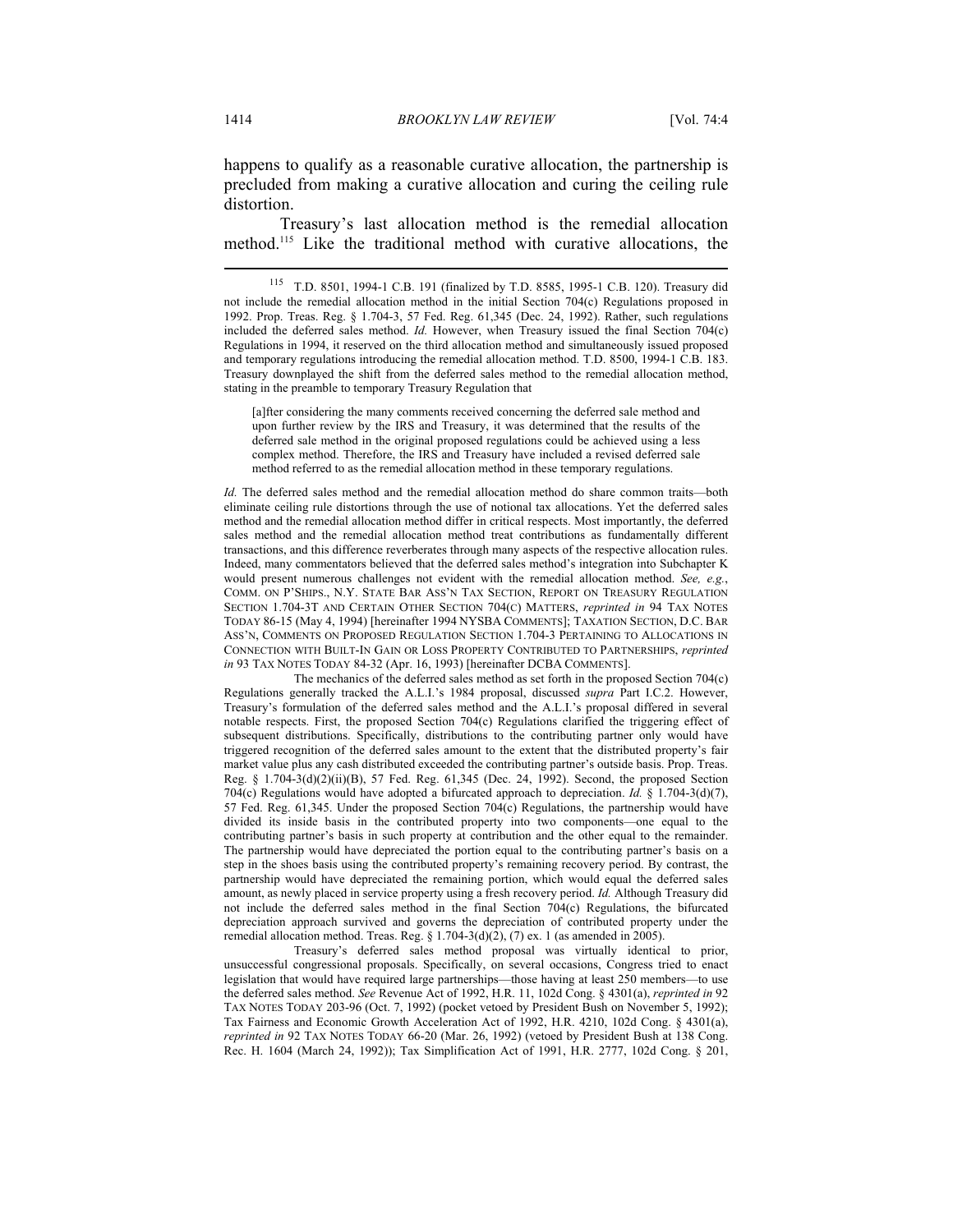remedial allocation method uses the traditional method as its baseline, only deviating from it when the ceiling rule causes a book/tax disparity for a noncontributing partner.116 If the ceiling rule applies, the partnership makes a notional allocation to the affected noncontributing partner in order to eliminate her book/tax disparity.117 Simultaneously, the partnership makes an offsetting notional allocation to the contributing partner.118 The sole purpose of these allocations is to remedy ceiling rule distortions, and they are otherwise invisible to the partnership.<sup>119</sup> Because the remedial allocations offset one another, the partnership's aggregate taxable income or loss remains unchanged. Further, remedial allocations are made for tax purposes only; they have no effect on the partners' capital accounts.120 Simply put, remedial allocations are offsetting fictional allocations intended to eliminate the problems—shifting and book/tax disparities—perpetuated by the ceiling rule.

For the most part, the Section 704(c) Regulations remain the primary rules governing allocations attributable to contributed property. A partnership may elect between these three alternative allocation regimes, each with its own idiosyncrasies, and it may make such election on a property-by-property basis.121 Consistent with much of Subchapter K, flexibility reigns supreme within the Section 704(c) Regulations. Yet partnerships also have the opportunity to achieve results more consistent with the Substance Principle through either curative allocations or remedial allocations.

Perhaps, however, the Section 704(c) Regulations are best described as a Pyrrhic victory for Congress and Treasury. The current Section 704(c) allocation regime does reflect both of Congress's primary goals for Subchapter K—flexibility and the Substance Principle. But, as

*reprinted in* 91 TAX NOTES TODAY 138-24 (June 28, 1991) (failed to reach floor vote in House of Representatives); STAFF OF JT. COMM. ON TAX'N, 101ST CONG., WIDELY HELD PARTNERSHIPS: COMPLIANCE AND ADMINISTRATIVE ISSUES (Comm. Print 1990); 138 Cong. Rec. H1604 (1992); Library of Congress: Thomas, S.1394, http://thomas.loc.gov/cgi-bin/query/D?c102:10:. /temp/~c1025TjONg:: (follow "Bill Summary & Status file" hyperlink; then follow "All Congressional Actions" hyperlink) (last visited Apr. 3, 2009) (on file with author); Library of Congress: Thomas, H.R. 11, http://thomas.loc.gov/cgi-bin/bdquery/z?d102:HR00011:@@@R (last

visited June 15, 2009).<br><sup>116</sup> Treas. Reg. § 1.704-3(d) (as amended in 2005). For a helpful example of the application of the traditional method with remedial allocations, see Simmons, *supra* note 18, manuscript at 15-16 (sale of contributed property) and 20-22 (depreciation of contributed property).

<sup>&</sup>lt;sup>117</sup> Treas. Reg. § 1.704-3(d)(1), (7) exs. 1 & 2 (as amended in 2005).<br>
<sup>118</sup> *Id.*<br> *Id.* § 1.704-3(d)(3), (4)(ii).<br>
<sup>120</sup> *Id.* § 1.704-3(d)(4)(i), (ii).<br>
For instance, as discussed *supra* note 115, the remedial alloc approach to depreciation. Neither the traditional method nor the traditional method with curative allocations applies this approach. Rather, they follow a step-in-the-shoes approach to depreciation. In addition, as discussed *supra* note 114, the traditional method with curative allocations permits a partnership to make curative allocations in the years following the year in which the noncontributing partner's ceiling rule distortion arises. By contrast, the other allocation methods require a partnership to make all necessary allocations in the taxable year the noncontributing partner's ceiling rule distortion occurs.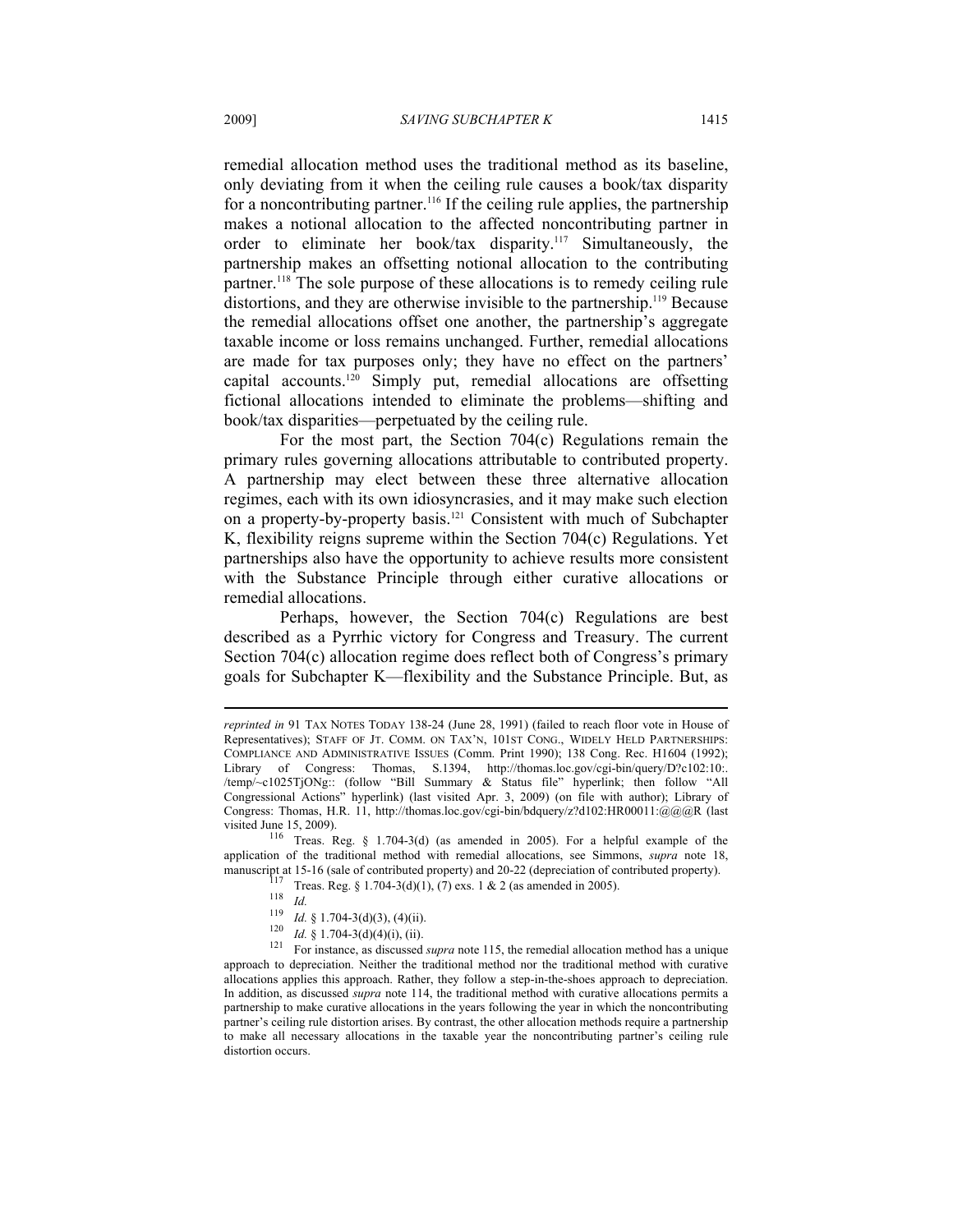Part II of this Article explains, the cost of Congress's failure to choose between flexibility and the Substance Principle has been quite high. And the enactment of Section  $704(c)(1)(C)$  in 2004 only exacerbated this predicament.

## *F. The Enactment of Section 704(c)(1)(C)*

In the American Jobs Creation Act of 2004, Congress amended Section 704(c) in order to thwart certain loss shifting partnership transactions.<sup>122</sup> The stated goal of Section 704(c)(1)(C) was to prevent the transfer of precontribution losses, but the amendment's impact is far broader.<sup>123</sup> When applicable, Section 704(c)(1)(C) provides a mandatory allocation rule entirely consistent with the Substance Principle. Simply put, Section  $704(c)(1)(C)$  partially repeals the ceiling rule.

Under Section  $704(c)(1)(C)$ , a partnership may not allocate any portion of a precontribution loss to a partner other than the contributing partner.124 Indeed, built in losses are disregarded for purposes of making allocations to noncontributing partners.<sup>125</sup> To this end, the partnership treats built in loss property as if it had been acquired in a taxable exchange and takes an inside basis in such property equal to its fair market value at contribution.<sup>126</sup> Accordingly, when future taxable events occur, such as a sale of the contributed property, the noncontributing

<sup>&</sup>lt;sup>122</sup> American Jobs Creation Act of 2004, Pub. L. No. 108-357, § 833(a), 188 Stat. 1418, 1589 (2004) (codified in I.R.C. § 704(c)(1)(C)).

See STAFF OF JT. COMM. ON TAX'N, 108TH CONG., GENERAL EXPLANATION OF TAX LEGISLATION ENACTED IN THE 108TH CONGRESS 384-86 (Comm. Print 2005); H.R. REP. NO. 108- 755, at 621 (2004) (Conf. Rep.); H.R. REP. NO. 108-548, at 281-83 (2004). Indeed, the legislative history of Section 704(c)(1)(C) focuses primarily on transactions in which precontribution losses are duplicated following the transfer of the contributing partner's partnership interest. Under certain circumstances, a subsequent sale of the contributed property will improperly duplicate and shift such precontribution losses to the remaining partners, including the transferee partner. Notwithstanding this narrow focus, the relevant legislative history specifies a much broader underlying concern—the improper transfer of built in losses among partners. *See* STAFF OF JT. COMM. ON TAX'N, 108TH CONG., GENERAL EXPLANATION OF TAX LEGISLATION ENACTED IN THE 108TH CONGRESS 384-86 (Comm. Print 2005); H.R. REP. No. 108-548, at 283 (2004). Thus, Section 704 $(c)(1)(C)$ 's legislative history is ambiguous. It is unclear whether Congress intended the provision to prevent all shifts of precontribution losses or only those occurring following the contributing partner's sale of her partnership interest. As will be discussed, the literal language of Section  $704(c)(1)(C)$ , by contrast to the legislative history, is quite clear. For a more detailed discussion of these transactions and the intended effect of Section 704(c)(1)(C), see generally Darryll Jones, *It's the Ceiling Rule Stupid!*, 107 TAX NOTES 1579 (June 20, 2005); Lukasz Rachuba, *New Issues with Partnership Built-In Loss Property*, 107 TAX NOTES 1569 (June 20, 2005).<br><sup>124</sup> I.R.C. § 704(c)(1)(C)(i) (2006). The following analysis is based on a literal reading of

Section 704(c)(1)(C). As discussed *supra* note 123, the language of Section 704(c)(1)(C) is not ambiguous. Section  $704(c)(1)(C)$  applies "if any property so contributed [to a partnership] has a built-in loss." *Id.* For a less literalist reading of Section 704(c)(1)(C), see Simmons, *supra* note 18,

manuscript at 52-82.<br>
I.R.C. § 704(c)(1)(C)(ii). Section 704(c)(1)(C)(ii) controls built in loss property<br>  $\therefore$ allocations made to "other partners." That is, it governs allocations made to partners other than the contributing partners, including noncontributing partners and any transferee partners.<br><sup>126</sup> *Id.* § 704(c)(1)(C) (flush language). A "built in loss" is the excess of the contributed

property's adjusted basis over its fair market value at contribution. *Id.*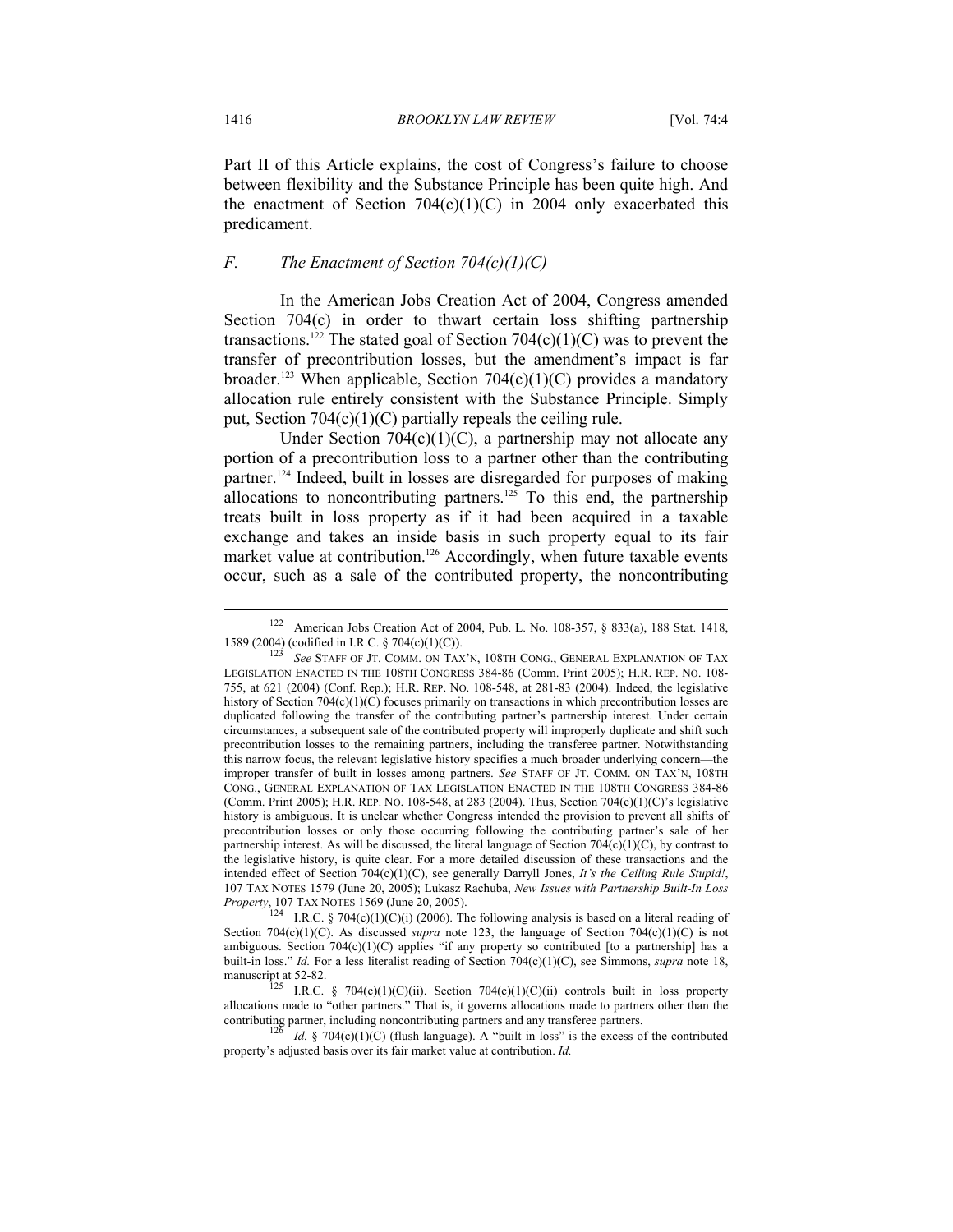partner will receive parallel book and tax allocations. No new book/tax disparities will arise and no losses will shift from the contributing partner to the noncontributing partner.

However, Section  $704(c)(1)(C)$ 's applicability is quite limited. The provision only applies to built in loss property contributed to a partnership. And even in these circumstances, Section  $704(c)(1)(C)$  does not apply to all of the partnership's allocations. Section  $704(c)(1)(C)$ only applies when the partnership makes allocations attributable to such built in loss property to the noncontributing partner. Section  $704(c)(1)(C)$ does not govern allocations made to the contributing partner; these allocations remain subject to the historic rules of Section 704(c), now set forth in Section 704(c)(1)(A).<sup>127</sup> Allocations attributable to built in gain property also fall outside Section 704(c)(1)(C)'s parameters and, therefore, partnerships continue to make these allocations under Section 704(c)(1)(A).<sup>128</sup> In essence, Section 704(c)(1)(C) bifurcated the rules governing allocations attributable to contributed property: Section  $704(c)(1)(C)$  governs allocations attributable to built in loss property made to noncontributing partners, and Section  $704(c)(1)(A)$  governs all other allocations attributable to contributed property.

To illustrate, consider Section 704(c)(1)(C)'s effect on Example 1. Prior to Section 704(c)(1)(C), the partnership would have recognized a \$50 book gain on Blackacre's sale for \$250 (\$250 amount realized minus \$200 book value). The partnership would have allocated each partner a \$25 book gain, increasing her capital account from \$200 to \$225. By contrast, the partnership would have recognized a \$50 tax loss on the sale (\$250 amount realized minus \$300 inside basis), and the ceiling rule would have governed the allocation of such loss.<sup>129</sup> Accordingly, the partnership would have allocated the entire \$50 tax loss to B. As discussed, the application of the ceiling rule would have resulted in distortions, each reflecting Section  $704(c)(1)(A)$ 's failure to comply with the Substance Principle. Specifically, A and B would have had \$25 book/tax disparities, and \$25 of Blackacre's precontribution loss would have shifted from B to A.

Section  $704(c)(1)(C)$  alters the tax consequences of Blackacre's sale.<sup>130</sup> The partnership must now bifurcate the transaction and determine

<sup>127</sup> In the Omnibus Budget Reconciliation Act of 1989, Congress amended Section 704(c). Omnibus Budget Reconciliation Act of 1989, Pub. L. No. 101-239, § 7642, 103 Stat. 2106, 2380 (1989). Former Section 704(c) was redesignated Section 704(c)(1)(A), and the Section 704(c)(1)(B) mixing bowl rule, discussed *supra* Part II.B.4.a., was added to the Code.

In addition, Section 704(c)(1)(C) does not apply to reverse Section 704(c) allocations, discussed *supra* note 97. 129 *See* Treas. Reg. § 1.704-3(b)(1) (as amended in 2005). For purposes of this illustration,

it is assumed that the partnership did not elect to apply the traditional method with curative allocations or the remedial allocation method, either of which may have cured the ceiling rule distortion.<br><sup>130</sup> For capital account purposes, the consequences of Blackacre's sale would remain

unchanged. Like before Section  $704(c)(1)(C)$ 's enactment, the partnership would recognize a \$50 book gain and allocate it equally between A and B.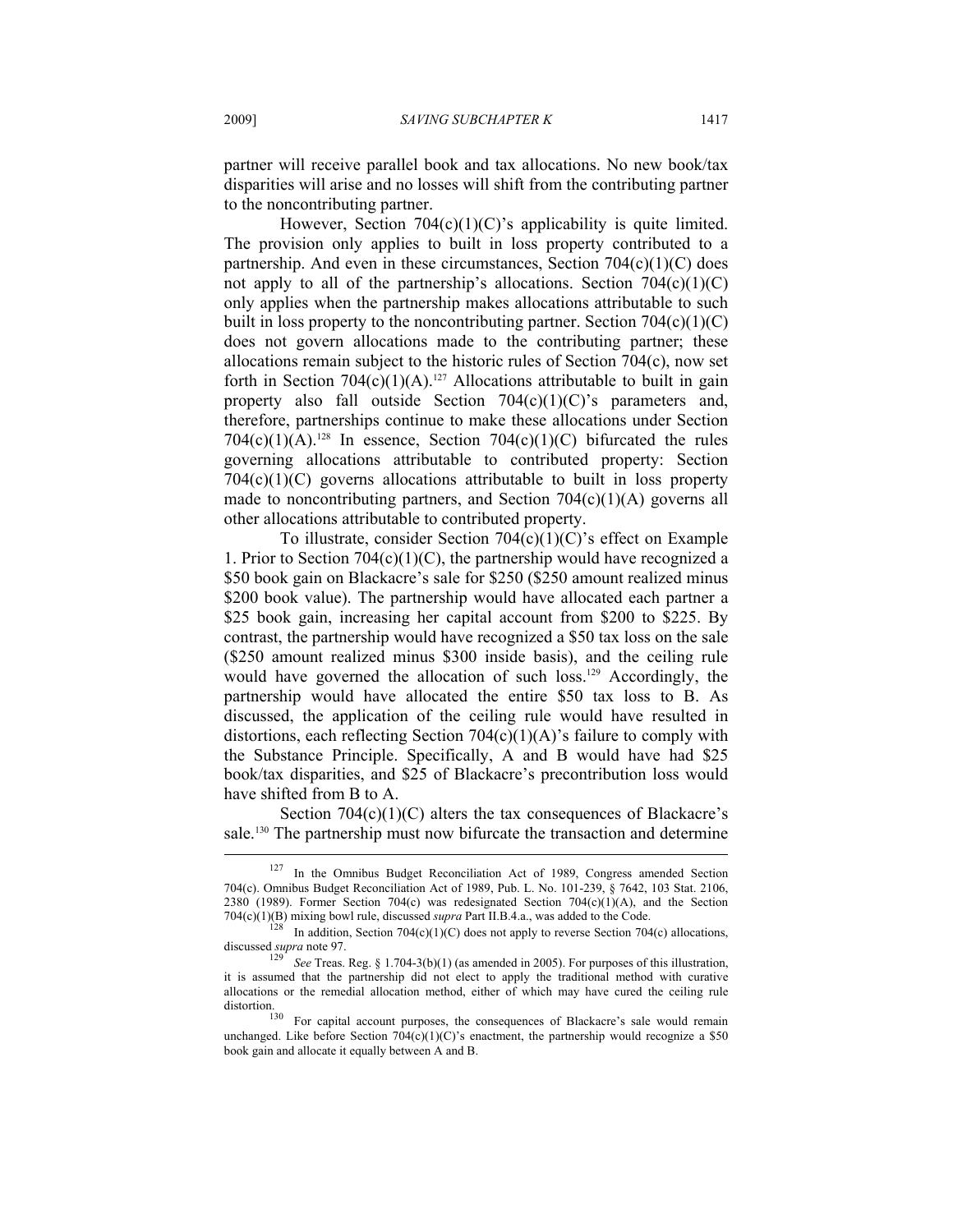A's and B's tax consequences separately. The partnership's allocations to B, the contributing partner, would remain subject to Section  $704(c)(1)(A)$ . The partnership would recognize a \$50 tax loss, which it would allocate entirely to B because of the ceiling rule. Thus, B would have a \$25 book/tax disparity following Blackacre's sale (\$225 capital account versus \$250 outside basis).

By contrast, the partnership would determine A's tax consequences under Section  $704(c)(1)(C)$ . As discussed, a partnership disregards precontribution losses when making allocations to a noncontributing partner under Section  $704(c)(1)(C)$ . Accordingly, the partnership would not account for Blackacre's \$100 precontribution loss when determining the A's tax consequences. To this end, the partnership's inside basis in Blackacre would be \$200, the property's fair market value at contribution. The partnership would recognize a \$50 tax gain on the sale (\$250 amount realized minus \$200 Section  $704(c)(1)(C)$ ) inside basis) and allocate \$25 of such tax gain to A. Accordingly, A would receive matching book and tax allocations following Blackacre's sale.

Table 6: Allocations under Section 704(c)(1)(C)

|                       | $\underline{A}$ |            | $\underline{\mathbf{B}}$ |            |
|-----------------------|-----------------|------------|--------------------------|------------|
|                       | <b>Book</b>     | <b>Tax</b> | <b>Book</b>              | <b>Tax</b> |
| Initial<br>Balance    | 200             | 200        | 200                      | 300        |
| Sale-<br>704(c)(1)(A) |                 |            | 25                       | (50)       |
| Sale-<br>704(c)(1)(C) | 25              | 25         |                          |            |
| Ending<br>Balance     | 225             | 225        | 225                      | 250        |

To the extent applicable, Section  $704(c)(1)(C)$  repeals the ceiling rule and aligns the rules governing allocations attributable to contributed property and the Substance Principle. In the foregoing example, A would not have a book/tax disparity following Blackacre's sale. In addition, none of Blackacre's \$100 precontribution loss would shift from B to A. By eliminating the precontribution loss from the partnership's inside basis, Section  $704(c)(1)(C)$  ensures that no portion of such loss inures to the benefit of the noncontributing partner. Indeed, the ceiling rule no longer causes book/tax disparities or loss shifting for noncontributing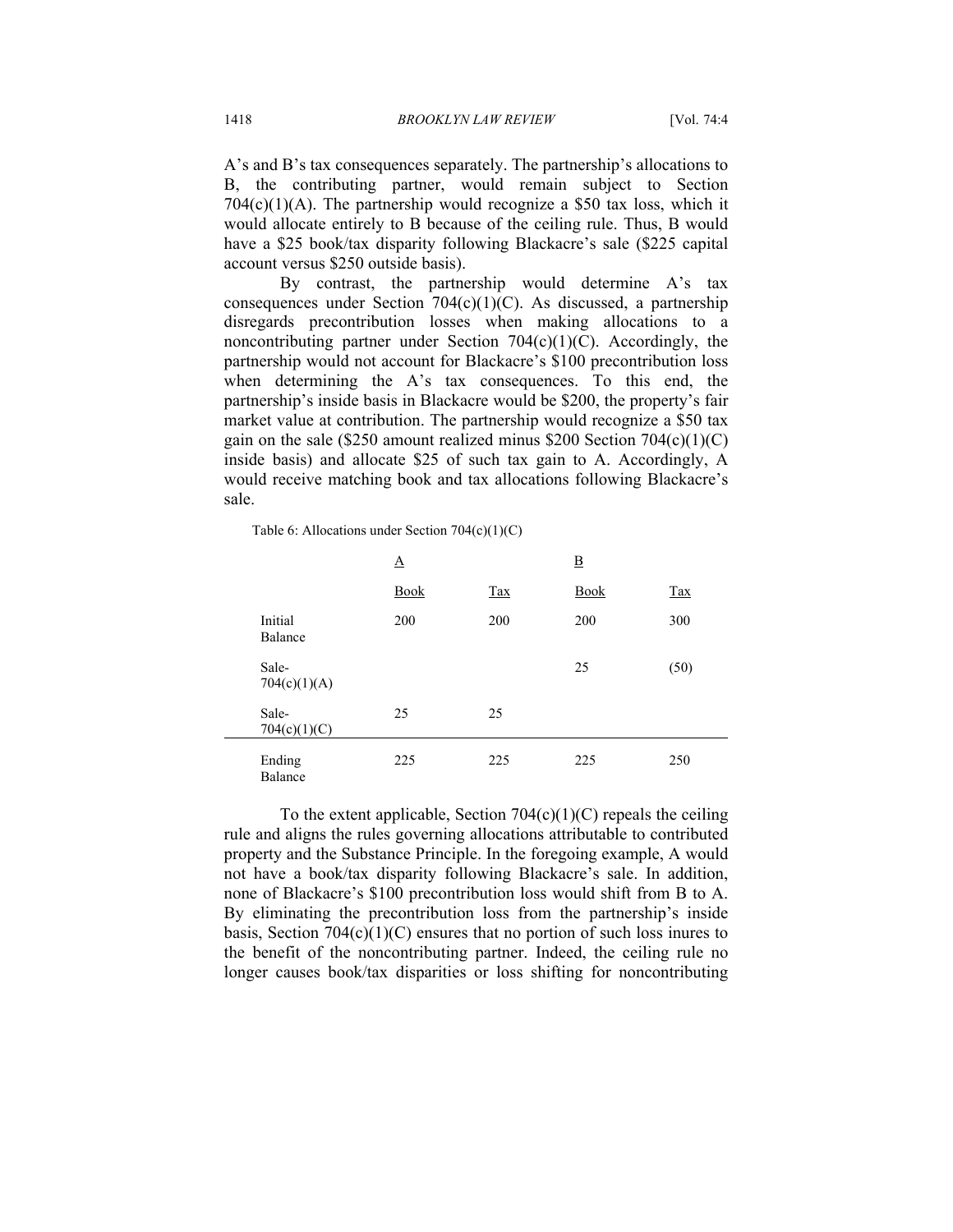partners. Under Section  $704(c)(1)(C)$ , the right noncontributing partner pays tax on the right amount at the right time.<sup>131</sup>

More importantly, Section  $704(c)(1)(C)$  highlights a fundamental shift in congressional thinking about Subchapter K. Throughout the years, Congress has remained steadfast in its commitment to promoting both flexibility and the Substance Principle in Section 704(c) and, more broadly, in Subchapter K. Section 704(c)(1)(C) reflects Congress's recognition of the high cost of such approach. Congress has demonstrated a newfound willingness to choose between flexibility and the Substance Principle, and Section  $704(c)(1)(C)$ 's enactment is an example of such trend. Indeed, Congress's choice has been the Substance Principle.

#### II. THE SOLUTION: THE DEFERRED SALES METHOD

#### *A. The Unraveling of the Impossible Balancing Act*

Despite the commendable policy shift reflected in Section  $704(c)(1)(C)$ , its practical effect is disastrous. As discussed, the enactment of Section  $704(c)(1)(C)$  split the rules governing allocations attributable to contributed property into two fundamentally distinct allocation regimes. Section  $704(c)(1)(A)$  and Section  $704(c)(1)(C)$  have different theoretical bases and unique compliance requirements. Hence, these allocation regimes require separate administrative infrastructures. Simply put, Section  $704(c)(1)(C)$  necessitates a foundational  $\overline{a}$ 

<sup>&</sup>lt;sup>131</sup> Section 704(c)(1)(C)'s application, however, does result in a new distortion—the partners' aggregate outside basis in their partnership interests exceeds the partnership's aggregate inside basis in its property. After Blackacre's sale, A and B would have an aggregate outside basis of \$475, but the partnership would have an aggregate inside basis of \$450. The inside/outside basis mismatch results from the application of different allocation rules to different partners. The traditional rule of Section 704(c)(1)(A), including the ceiling rule, applies to the contributing partner, and Section  $704(c)(1)(C)$  applies to the noncontributing partner. A remedial allocation to the contributing partner would solve this problem. Specifically, if the partnership made a remedial loss allocation to the contributing partner equal to the gain recognized by the noncontributing partner, such remedial allocation would eliminate the inside/outside basis disparity. As will be discussed *infra* note 143, the Section 704(c) Regulations do not permit a remedial allocation to the contributing partner under these circumstances. Thus, Treasury would have to authorize such remedial allocations through a revision of the Section 704(c) Regulations or the issuance of regulations under Section 704(c)(1)(C).

Interestingly, one of the primary objections to a literalist application of Section 704(c)(1)(C) is that such application results in this inside/outside basis disparity. Simmons, *supra* note 18, manuscript at 55 ("The inside/outside basis disparity created by this [literalist] analysis suggests that the result is not correct."). Specifically, the inside/outside basis disparity reflects the impermissible recognition of notional tax items by the noncontributing partner without a corresponding recognition of gain at the partnership level. *Id.* at 55-56. As will be discussed *infra* Part III.C.2, Congress has increasingly used notional allocations to prevent abuse and better align Subchapter K and the Substance Principle. Accordingly, a literalist application of Section 704(c)(1)(C) should not be rejected because it would result in the noncontributing partner recognizing notional tax gains. On the contrary, such notional tax allocations would eliminate the shifting of built in losses and, therefore, better align the rules governing allocations attributable to contributed property and the Substance Principle—at least with respect to the noncontributing partner.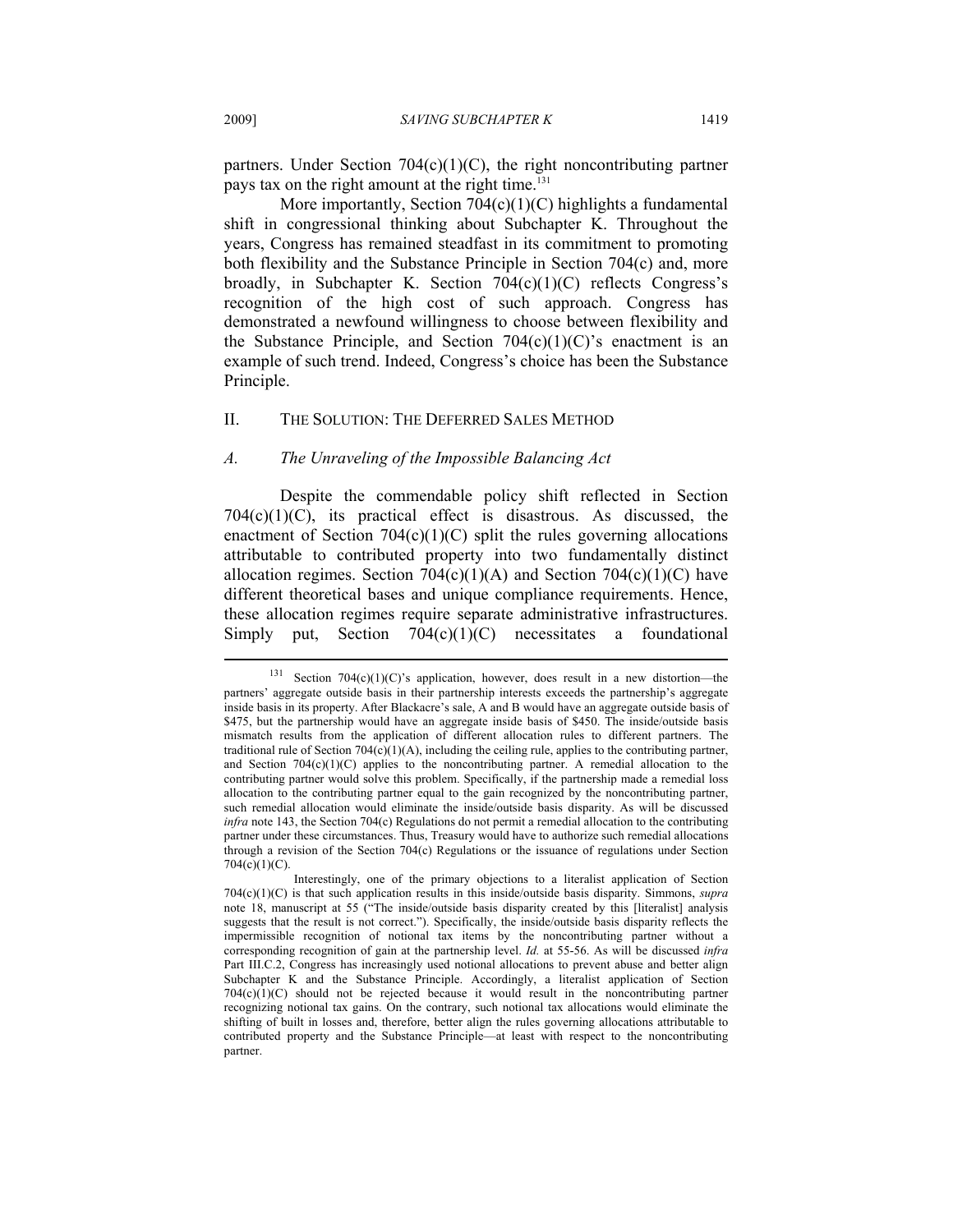transformation in the way that partnerships make allocations attributable to contributed property.

Prior to Section  $704(c)(1)(C)$ , contributed property allocations were governed exclusively by Section  $704(c)(1)(A)$  and the Section 704(c) Regulations. Likewise, this Section 704(c)(1)(A) regime continues to govern the majority of such allocations, including allocations attributable to built in gain property and allocations related to built in loss property if made to the contributing partner.<sup>132</sup> Like much of Subchapter K, the Section  $704(c)(1)(A)$  allocation regime strives to maximize partnership flexibility. To this end, Section  $704(c)(1)(A)$  offers a partnership a choice of three different allocation methodologies—some simple, some more equitable—that it may select on a property-byproperty basis.133 Although all three methods share common roots in the traditional method subject to the ceiling rule, each allocation methodology is distinctive, possessing its own unique complexities and idiosyncrasies.134 To state the obvious, the simultaneous application of three independent allocation methodologies, each the subject of highly technical regulations, is anything but simple.

Nonetheless, Congress enacted Section 704(c)(1)(C), thereby introducing an entirely foreign allocation regime into the already complicated world of Section 704(c). Despite its limited applicability, Section  $704(c)(1)(C)$  requires the creation of a new regulatory framework. Unlike Section  $704(c)(1)(A)$ , Section  $704(c)(1)(C)$  is anchored in the Substance Principle and treats a partnership contribution as a deferred taxable exchange. Accordingly, Section  $704(c)(1)(C)$ necessarily requires a different administrative infrastructure to reflect its equity-based foundations and unique compliance requirements. Perhaps more challenging, Section  $704(c)(1)(C)$  forces partnerships to adapt to a fundamentally different way of thinking about allocations attributable to contributed property—at least for the modest number of allocations to which Section  $704(c)(1)(C)$  applies.

Viewed independently, Section 704(c)(1)(A) and Section  $704(c)(1)(C)$  are both challenging provisions, each raising distinct administrative and complexity concerns. Taken together, Section

<sup>132</sup> In addition, reverse Section 704(c) allocations, discussed *supra* note 97, remain

subject to Section 704(c)(1)(A).<br><sup>133</sup> Treas. Reg. § 1.704-3(a)(1), (2) (as amended in 2005).<br><sup>134</sup> All three of the allocation methodologies set forth in the Section 704(c) Regulations begin with the application of the traditional method subject to the ceiling rule. Indeed, the partnership's ability to make curative allocations or remedial allocations is only triggered by a noncontributing partner suffering a ceiling rule distortion. Treas. Reg. § 1.704-3(c)(1), (d)(1) (as amended in 2005). *See, e.g.*, Barksdale Hortenstine & Gregory J. Marich, *An Analysis of the Rules Governing Partnership Allocations with respect to Contributed Properties: The Final Regulations under Section 704(c)*, 581 PRAC. L. INST. TAX LAW AND ESTATE PLANNING COURSE HAND BOOK SERIES 1295, 1316 (2003) (describing the Section 704(c) Regulations as having "one horse in the barn", and identifying such "horse" as the traditional method subject to the ceiling rule). Notwithstanding these common roots, each allocation methodology has its own unique attributes. *See supra* note 121 for examples of such attributes.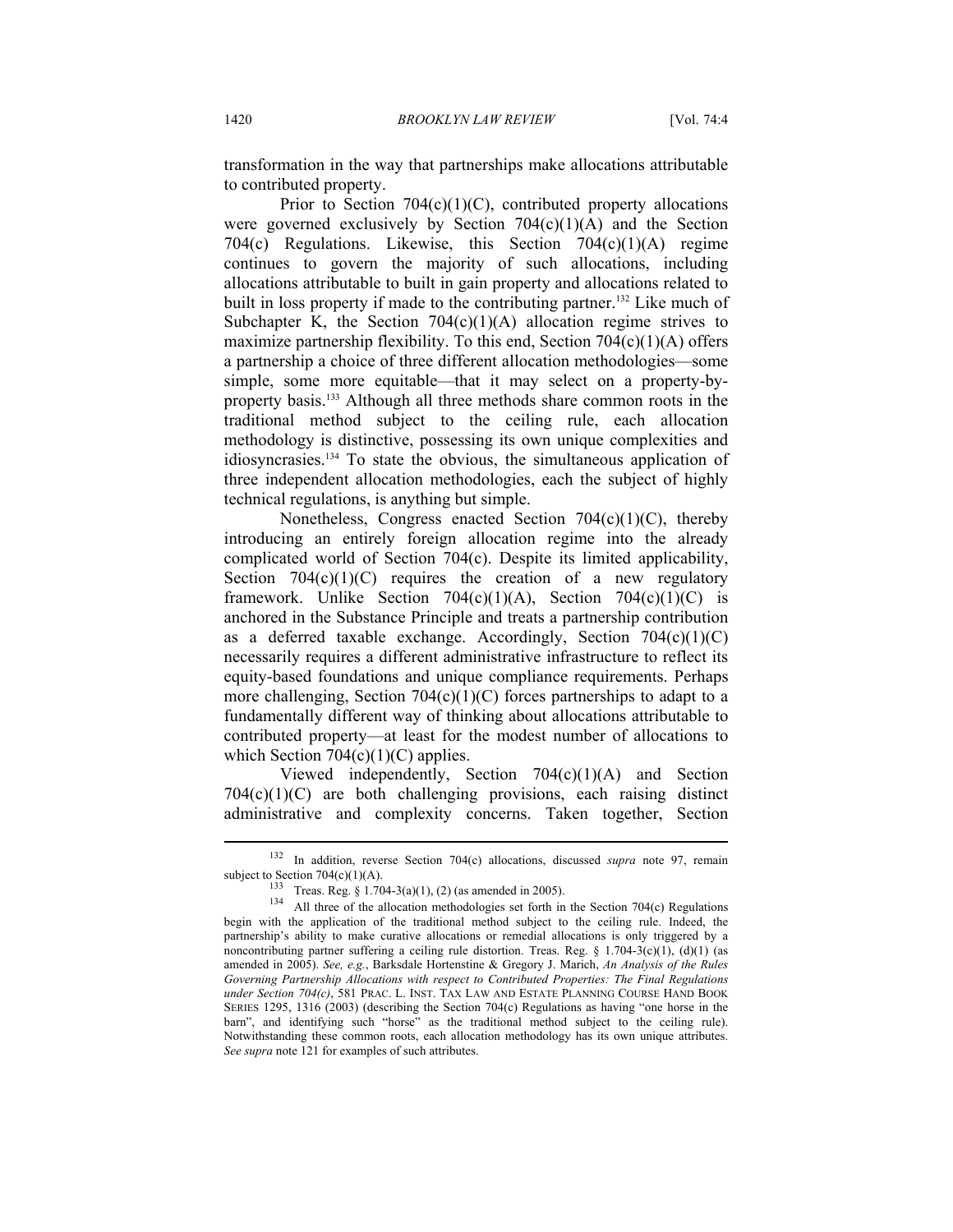$704(c)(1)(A)$  and Section  $704(c)(1)(C)$  elevate the complexity of Section 704(c) to critical levels. Simply put, the current bifurcated Section 704(c) allocation regime compromises the integrity of the rules governing allocations attributable to contributed property. And in doing so, it endangers the heart of Subchapter K—its allocation provisions.

Let me consider two arguments that might defend this bifurcated allocation regime. First, one might assert that the complexity of current law is overstated, particularly when technological advances are considered. Second, one might argue that Section  $704(c)(1)(C)$ 's positive effect on equity and abuse prevention justifies the increased complexity resulting from its passage. As will be discussed, neither of these arguments is persuasive.

The first argument would maintain that modern partnerships are better equipped than their predecessors to handle Subchapter K's complexity, including the bifurcated Section 704(c) regime. As Subchapter K has grown increasingly complex, partnerships and technology have adapted. Programmers have developed sophisticated computer models that accomplish many of the computations and allocations, including Section 704(c) allocations, previously performed manually.<sup>135</sup> Thus, it is reasonable to conclude that the commercial environment will adapt to Section  $704(c)(1)(C)$  and any regulations related thereto, and capable analysts will develop models that account for allocations governed by such rules.

Even so, the complexity of Subchapter K and the sophistication of partnerships are not the only variables that determine whether Section 704(c) remains viable. One must also consider the number of business entities subject to Subchapter K and the Internal Revenue Service's enforcement activities. And these later variables clearly demonstrate Section 704(c)'s fatal flaws.

In 1997, Treasury adopted the "check the box" regulations, which permit unincorporated business associations, such as limited liability companies, to elect whether to be taxed as corporations or as partnerships under Subchapter K.<sup>136</sup> Since that time, the number of entities electing to be taxed under Subchapter K has grown dramatically due primarily to the rise of the limited liability company.137 Indeed, there has been explosive growth in the number of business entities electing to be treated as partnerships for federal income tax purposes, and this trend is expected to continue.<sup>138</sup>

<sup>135</sup> *See* 1984 A.L.I. PROJECT, *supra* note 76, at 138; *see also* R. Donald Turlington, *Section 704(c) and Partnership Book-Tax Disparities, The Ceiling Rule and the Art of Tax Avoidance, 46 INST. ON FED. TAX'N. 26, § 26.08 (1988).* 

<sup>&</sup>lt;sup>136</sup> Treas. Reg. § 301.7701-2 (as amended in 2008); Treas. Reg. § 301.7701-3 (as amended in 2006).<br><sup>137</sup> See sources cited *supra* note 5 and accompanying text.<br><sup>138</sup> See sources cited *supra* note 5 and accompanying text.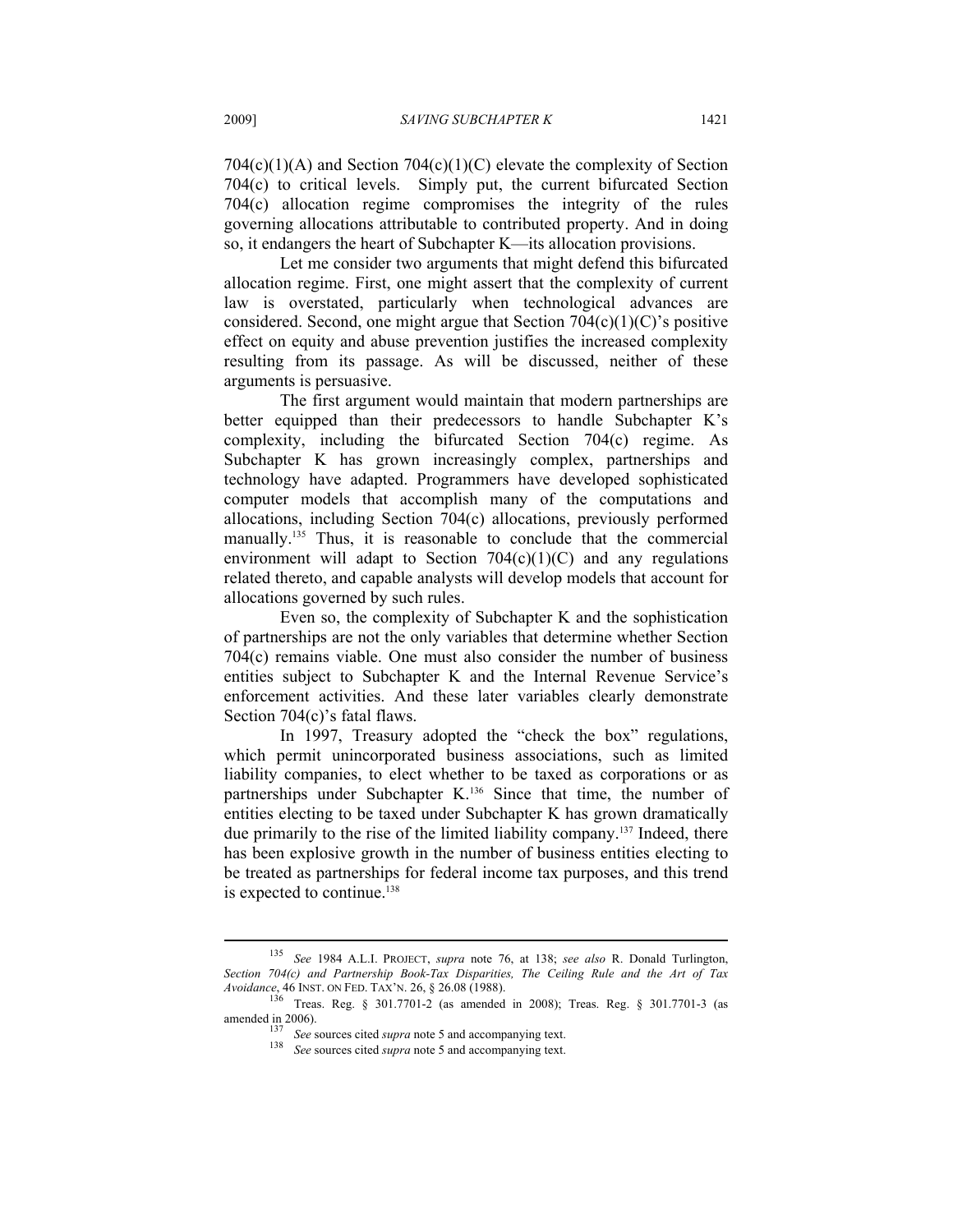In turn, as the number of entities subject to Subchapter K has increased, so too have the Service's enforcement needs. Historically, enforcement rates in Subchapter K have been extraordinarily low when compared to enforcement in other income tax contexts.139 And this disparity has yet to be corrected, despite more than a decade of "check the box" and the resulting increase in the number of entities governed by Subchapter K<sup>140</sup> There is, therefore, especially little reason to expect that the enforcement resources dedicated to Subchapter K will be sufficient to keep pace with the explosive growth in the number of entities electing to be treated as partnerships for federal income tax purposes.

Accordingly, Subchapter K is poised for a perfect storm. The dramatic increase in the number of entities electing to be taxed under Subchapter K and the lack of necessary enforcement resources has placed great stress on an already fragile system. Under these challenging circumstances, Section  $704(c)(1)(C)$  is simply too much. The rules governing allocations attributable to contributed property cannot withstand the pressure of a bifurcated Section 704(c) allocation regime.

The second argument defending Section  $704(c)(1)(C)$  would assert that the provision's additional complexity is justified by increased equity and decreased abuse. Yet because Section  $704(c)(1)(C)$  applies to such a narrow universe of allocations, its benefits are necessarily limited. Section  $704(c)(1)(C)$  only prevents abuse with respect to those allocations that fall within its modest parameters. Although Section  $704(c)(1)(C)$  prevents loss shifting transactions, Section  $704(c)(1)(C)$ fails to address the related problem of income shifting. Thus, an opportunistic partnership may continue to allocate precontribution gains so as to shift income among its partners.<sup>141</sup>

Additionally, Section 704(c)(1)(C) fails to provide comprehensive results consistent with the Substance Principle. Again, Section  $704(c)(1)(C)$  does not govern allocations involving built in gain property and, therefore, such allocations are deprived of the benefit of the perfect alignment between Section  $704(c)(1)(C)$  and the Substance Principle.<sup>142</sup>

Also, Section 704(c)(1)(C) denies partners contributing built in loss property an equitable result. Indeed, the tax consequences to a contributing partner are far less equitable today than prior to Section  $704(c)(1)(C)$ 's enactment. A contributing partner no longer has the option to eliminate book/tax disparities attributable to built in loss property following the application of the ceiling rule. That is, a partner

<sup>139</sup> *See* sources cited *supra* note 6. 140 *See* sources cited *supra* note 6. 141 As discussed *supra* note 107, the Section 704(c) Regulations contain an anti-abuse rule. Accordingly, a partnership can only shift precontribution gains and losses to the extent that the underlying allocations do not violate this anti-abuse rule.

Additionally, Section  $704(c)(1)(C)$  does not apply to reverse Section 704(c) allocations.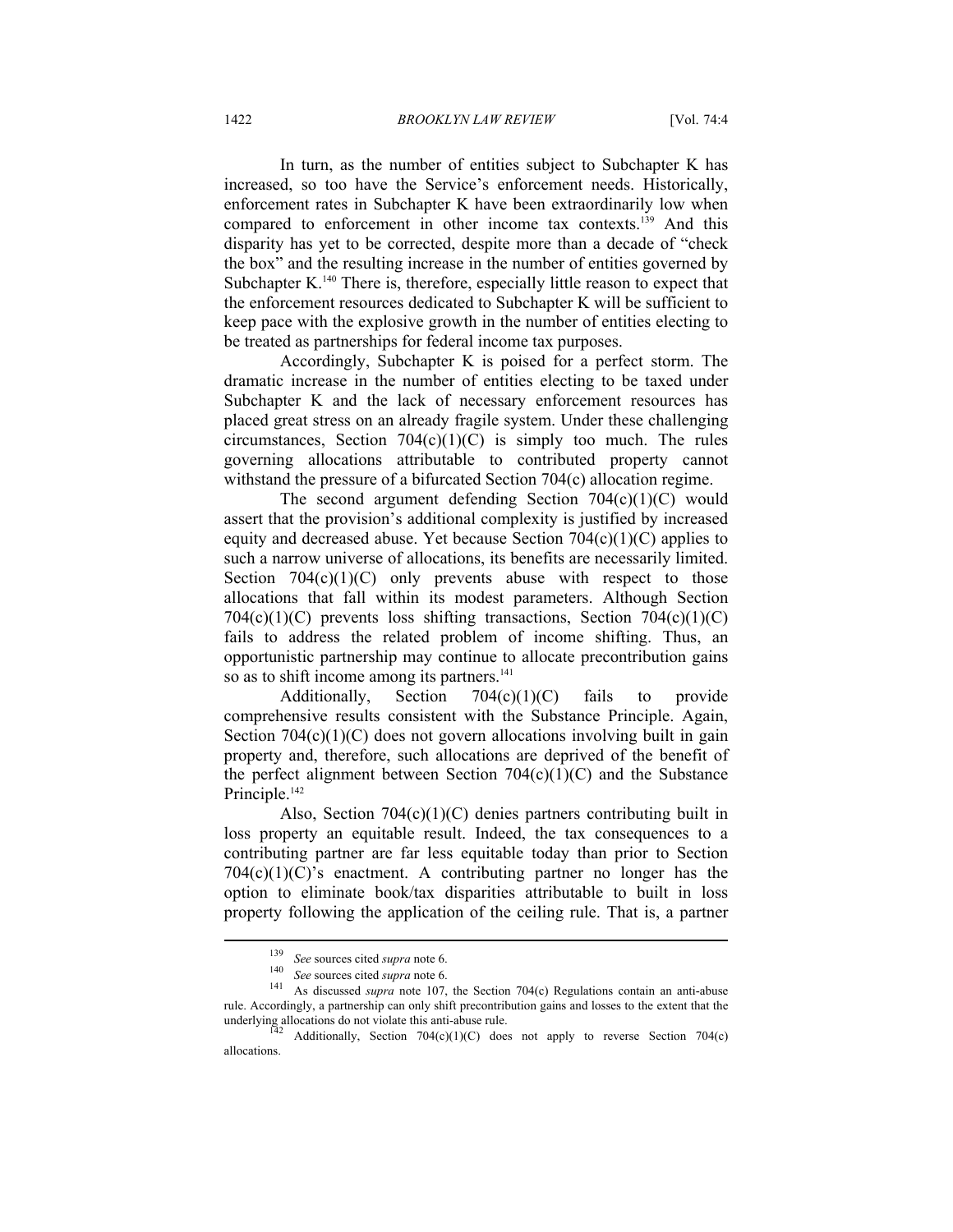contributing built in loss property is currently denied the benefit of the alternative Section  $704(c)(1)(A)$  allocation rules—the traditional method with curative allocations and the remedial allocation method—intended to cure ceiling rule distortions.<sup>143</sup> Accordingly, Section  $704(c)(1)(C)$ affords a contributing partner less equity and less flexibility than such partner had under prior law.

Section  $704(c)(1)(C)$ 's modest applicability invariably mitigates its beneficial impact on equity and abuse. Yet despite its limited applicability, Section  $704(c)(1)(C)$  is a disaster from a complexity perspective. Thus, absent more definitive support for the proposition that Section  $704(c)(1)(C)$ 's profoundly adverse effect on the complexity of Section 704(c) is outweighed by increases in equity and decreases in abuse, such proposition must fail. And Congress must reconsider the current bifurcated Section 704(c) allocation regime. If Subchapter K is to weather this perfect storm, Congress must fundamentally reform the rules governing allocations attributable to contributed property.

#### *B. Shelter from the Storm: The Deferred Sales Method*

In failure, however, Section  $704(c)(1)(C)$  may have found its greatest success. Section  $704(c)(1)(C)$  has devastated the rules governing allocations attributable to contributed property, and congressional action is urgently needed to salvage these rules. Indeed, repairing the damage caused by Section  $704(c)(1)(C)$  may force Congress to make the choice between flexibility and the Substance Principle that it has skillfully avoided for more than fifty years. And this would be an extraordinary achievement, particularly for a provision as flawed as Section  $704(c)(1)(C)$ .

It is time for Congress to solve the problem of contributed property. To this end, Congress must choose the Substance Principle and

<sup>143</sup> Under Section 704(c)(1)(C), a contributing partner's book/tax disparity cannot be remedied through the application of an alternative allocation methodology. Put another way, the traditional method with curative allocations and the remedial allocation method are no longer available to partners contributing built in loss property. Because Section  $704(c)(1)(A)$  governs the partnership's allocations to the contributing partner, the Section 704(c) Regulations also apply. Under these regulations, the availability of the traditional method with curative allocations or the remedial allocation method hinges on the occurrence of one triggering event—a noncontributing partner developing a book/tax disparity. Treas. Reg. § 1.704-3(c)(1), (d)(1) (as amended in 2005). If the ceiling rule's application does not create a book/tax disparity for a noncontributing partner, the partnership may not make curative or remedial allocations to any partner, including the contributing partner. And herein lies the problem. Under Section  $704(c)(1)(C)$ , the noncontributing partner will always receive equal book and tax allocations and will never develop a book/tax disparity. Accordingly, the partnership will not have the ability to correct the contributing partner's lingering book/tax disparity through curative allocations or remedial allocations. Unless and until the contributing partner disposes of her partnership interest or the partnership liquidates, the contributing partner's book/tax disparity will remain. This problem could be solved through a revision of the Section 704(c) Regulations or the issuance of regulations under Section 704(c)(1)(C). Specifically, such regulations could permit the partnership to make a remedial allocation to the contributing partner to the extent necessary to eliminate any book/tax disparity remaining following the partnership's sale of the contributed property.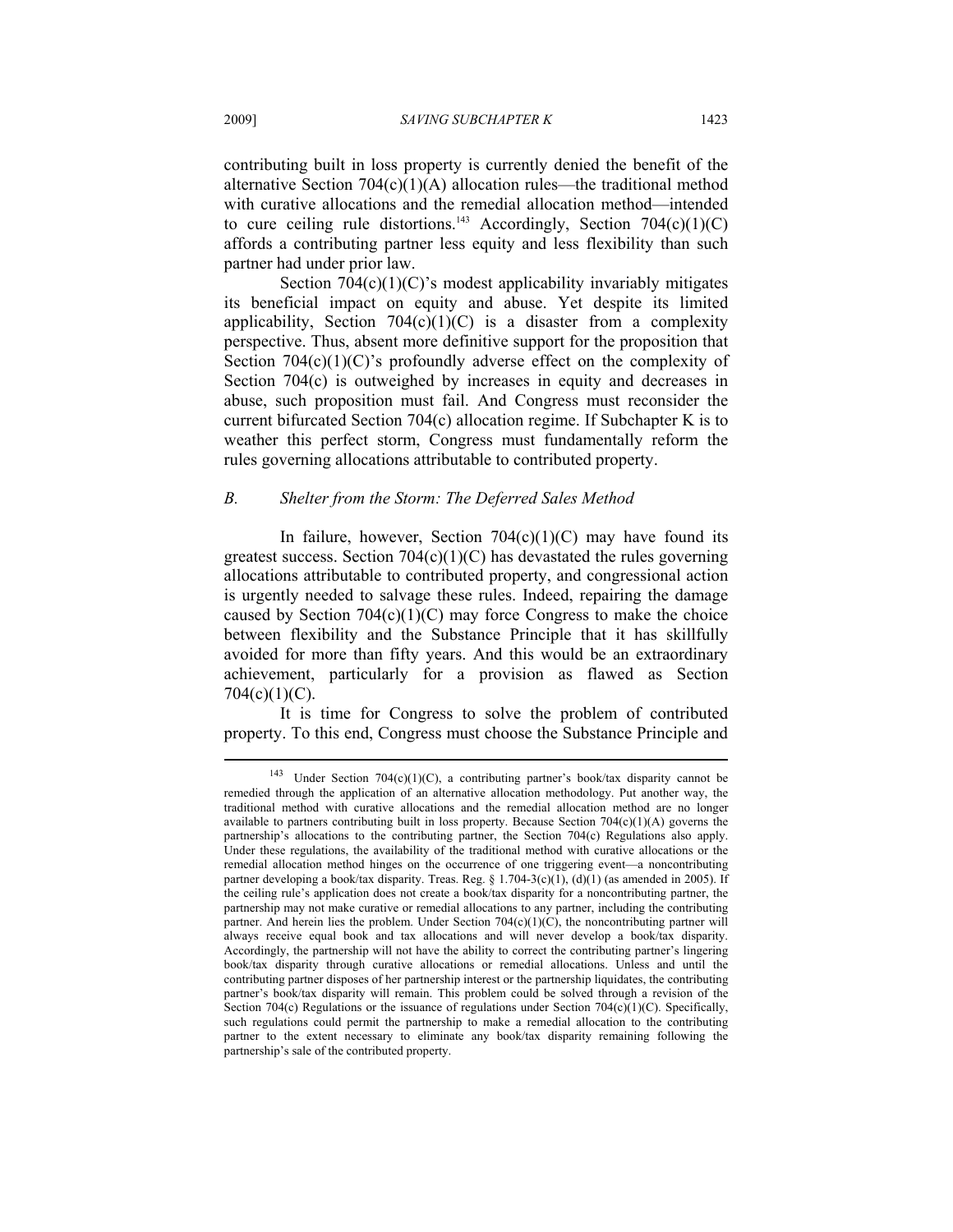abandon flexibility. Congress must adopt the deferred sales method as the exclusive means of allocating all items attributable to contributed property.

#### 1. The Adoption of the Deferred Sales Method

The deferred sales method would require partnerships to make all allocations attributable to contributed property in a manner entirely consistent with the Substance Principle.144 Unlike current law, the deferred sales method would treat property contributions as taxable exchanges between the contributing partner and the partnership.<sup>145</sup> Notwithstanding this characterization, the contributing partner would recognize no gain or loss at contribution. Rather, such gain or loss would be deferred for future recognition and retained as the contributing partner's deferred sales amount. Consistent with exchange treatment, the partnership would take an inside basis in the contributed property equal to such property's fair market value at contribution.<sup>146</sup> Thus, any precontribution gain or loss would remain with the contributing partner, captured in her deferred sales amount. The contributing partner's initial outside basis in her partnership interest would be her basis in the contributed property prior to contribution.

The contributing partner would recognize the deferred sales amount when certain triggering events occur.<sup>147</sup> The partnership's disposition of the contributed property or the contributing partner's disposition of her partnership interest both would trigger the recognition of the deferred sales amount.148 Similarly, the contributing partner would recognize the deferred sales amount on receipt of a distribution or on the partnership's distribution of the contributing property.<sup>149</sup>

<sup>&</sup>lt;sup>144</sup> See *supra* Part I.C.2.<br><sup>145</sup> In addition, the deferred sales method would govern all reverse Section 704(c) allocations, which are discussed *supra* note 97.

<sup>&</sup>lt;sup>146</sup> Hence, Section 723 would require amendment. As previously discussed, *supra* note 27 and accompanying text, Section 723 currently provides that the partnership's initial inside basis in contributed property equals such property's precontribution basis in the hands of the contributing partner.<br><sup>147</sup> After the contributing partner's recognition of all or any portion of her deferred sales

amount, such partner would have to adjust her outside basis to reflect the recognition of this amount. Accordingly, Congress would have to amend Section 705 to permit such adjustment.<br><sup>148</sup> If the partnership disposed of the contributed property in a nonrecognition transaction,

for example, in a like kind exchange under Section 1031, the contributing partner's recognition of the deferred sales amount would be deferred. The partnership would treat the property received in the nonrecognition transaction just like the contributed property. Accordingly, a subsequent disposition or distribution of such property would trigger the contributing partner's recognition of the deferred sales amount. *See* Prop. Treas. Reg. § 1.704-3, 57 Fed. Reg. 61,345 (Dec. 24, 1992). For a comprehensive discussion of the deferred sales method's application in various contexts, including like kind exchanges, see Cunningham & Cunningham, *supra* note 82, at 28-35.<br><sup>149</sup> To some extent, distributions to the contributing partner would trigger only partial

recognition of the deferred sales amount. If the cash or the distributed property's fair market value is less than the contributed property's fair market value at contribution, the distribution would not trigger recognition of the entire deferred sales amount. Rather, the contributing partner would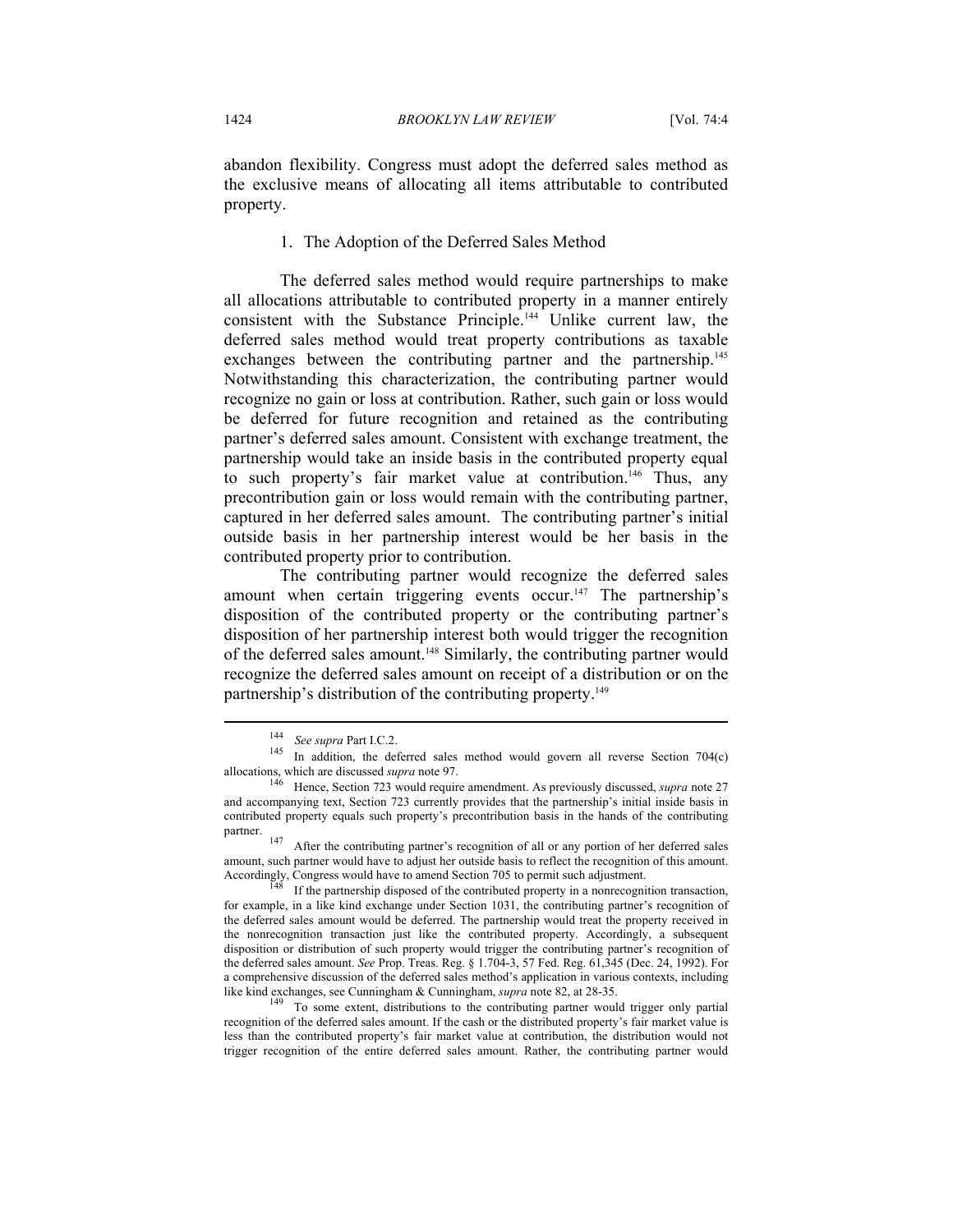2009] *SAVING SUBCHAPTER K* 1425

Also, the deferred sales method would affect the depreciation of contributed property. Because the contribution would be characterized as a taxable exchange between the partner and the partnership, the partnership would treat the contributed property as newly placed in service property.<sup>150</sup> Accordingly, the partnership would depreciate the contributed property using the appropriate methodology and a new recovery period.<sup>151</sup>

Throughout the property's recovery period, the contributing partner would incrementally recognize her deferred sales amount. The portion of the deferred sales amount recognized annually would be computed by reference to the partnership's inside basis in the contributed property. Specifically, the contributing partner would recognize a portion of the deferred sales amount proportionate to the amount of the partnership's initial inside basis recovered through its annual depreciation deduction.

The deferred sales method would successfully align the rules governing allocations attributable to contributed property and the Substance Principle. In so doing, the deferred sales method would solve the problem of contributed property. Because the deferred sales method would quarantine precontribution gains and losses with the contributing partner, such gains and losses would not be reflected in the partnership's inside basis in the contributed property. Accordingly, no precontribution gains or losses would shift from the contributing partner to the noncontributing partner, and no noncontributing partner would develop a

recognize a portion of the deferred sales amount computed by reference to a hypothetical partial sale of the contributed property. Specifically, the amount of the deferred sales amount recognized would equal the amount of the contributed property's built in gain or loss that would have been recognized at contribution if the contributing partner had exchanged a portion of the contributed property for the cash or property ultimately distributed. Because of the variation in partnership distributions, a de minimis exception to this partial recognition rule may be appropriate. In addition, if the partnership distributed the contributed property to the contributing partner, the contributing partner would not recognize the deferred sales amount. On the contrary, her basis in the contributed property would be

 $150$  Since the partnership would no longer follow a "step in the shoes" depreciation approach, Congress would have to amend Section  $168(i)(7)$  to exclude partnership contributions from such approach.

Although the deferred sales method would stretch depreciation deductions when compared to current law, a restarted recovery period is most consistent with the deferred sales method's characterization of the contribution as a taxable exchange. Further, to some extent, decelerating the depreciation of contributed property would eliminate a troublesome opportunity for tax-motivated behavior. *See* TIFD III-E, Inc. v. United States (*Castle Harbour)*, 459 F.3d 220, 225 (2d Cir. 2006). By contrast, as discussed *supra* note 115, Treasury proposed a bifurcated depreciation approach under the deferred sales method. *See* Prop. Treas. Reg. § 1.704-3, 57 Fed. Reg. 61,345 (Dec. 24, 1992). Indeed, the remedial allocation method currently follows this depreciation approach. Treas. Reg.  $\S$  1.704-3(d)(2) (as amended in 2005). Although the bifurcated depreciation approach is a reasonable compromise position, reflecting the hybrid nature of partnership contributions, a restarted recovery period would provide a better balance between equity, abuse prevention, and simplicity. For a detailed discussion, including helpful examples, of the tax consequences associated with the choice of recovery period, see Hortenstine & Marich, *supra* note 134, at 1360-66; Gregory J. Marich et al., *The Remedial Allocation Method: A Viable Cure for the Ceiling Rule*, 65 TAX NOTES 1267, 1272-75 (1994).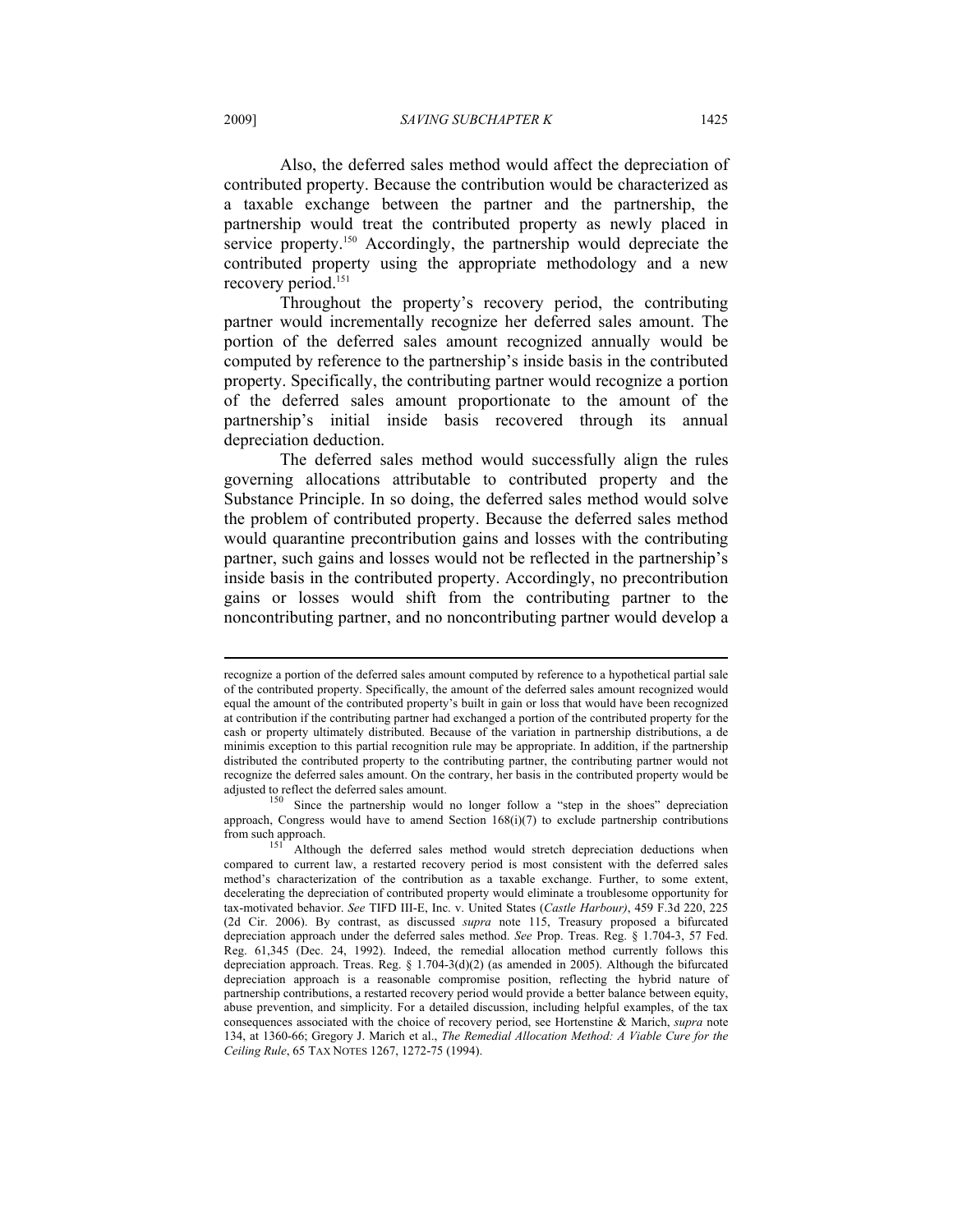book/tax disparity. Further, the contributing partner's book/tax disparity would be eliminated when she recognized her deferred sales amount.

The deferred sales method would harmonize the rules governing allocations attributable to contributed property and the Substance Principle. Absent any additional benefits, this harmonization would adequately justify the deferred sales method's adoption. Even so, the deferred sales method would offer additional benefits no alternative allocation methodology can replicate. It would unify the rules governing allocations attributable to contributed property and streamline the rules governing allocations generally. Simply put, the deferred sales method would simplify Subchapter K.

#### 2. The Simplification of Section 704(c)

The deferred sales method would dramatically simplify the rules governing allocations attributable to contributed property. The adoption of a unitary approach to Section 704(c) allocations would invariably alleviate the complexity of current law, where a partnership may simultaneously make contributed property allocations under four different rules. This simplification gain, however, is not unique to the deferred sales method. The transition to any uniform allocation methodology would ease the administrative and compliance burden of Section 704(c).

But the deferred sales method's impact beyond the boundaries of Section 704(c) is unique among the Section 704(c) allocation methodologies. By contrast to alternative methodologies, the simplification gains achieved by the deferred sales method produce a ripple effect throughout Subchapter K. Indeed, the deferred sales method would ameliorate the current complexity of Section 704 and, more broadly, Subchapter K.

3. The Simplification of Section 704

A distinctive benefit of the deferred sales method is its broader, synchronizing effect on Section 704, particularly the Section 704(b) general allocation rules. The deferred sales method would merge the rules governing allocations attributable to contributed property into the Section 704(b) substantial economic effect regime, thereby streamlining partnership allocations generally.

As discussed *supra*, partnership allocations will only be respected to the extent such allocations have substantial economic effect.152 In turn, substantial economic effect requires that a partnership's tax allocations parallel its economic allocations. If a partnership cannot

<sup>152</sup> *See supra* Part I.A.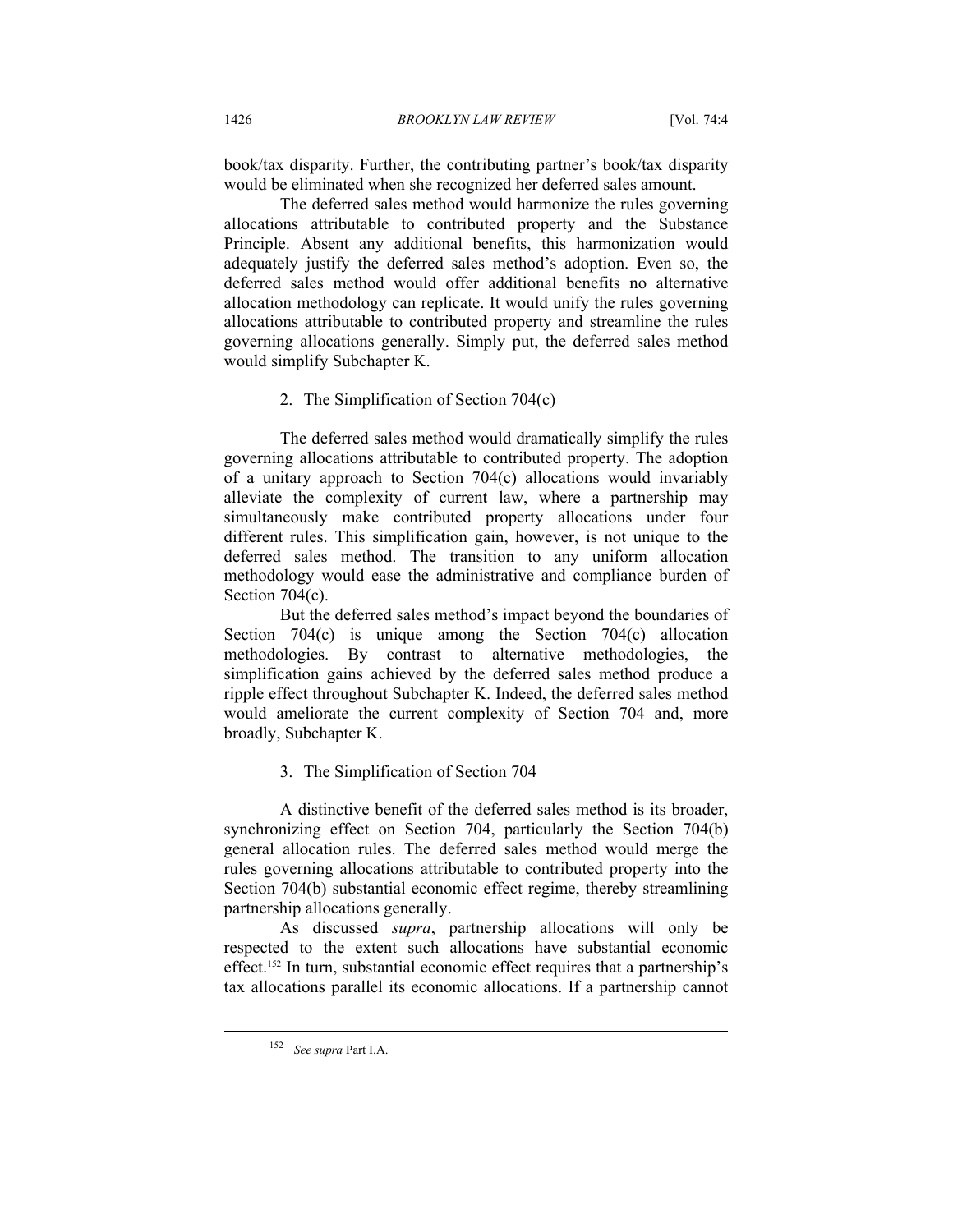make identical allocations for book and tax purposes following a taxable event, such tax allocations will not have substantial economic effect.

Herein lies the problem with contributed property. Because the treatment of a partnership contribution differs for capital account purposes and tax purposes, future taxable events do not result in equal book and tax allocations and, therefore, such tax allocations lack substantial economic effect. Indeed, in enacting Section 704(c), Congress's goal was to provide partnerships with guidance regarding these common allocations necessarily falling outside the substantial economic effect safe harbor.

The deferred sales method would solve the problem of contributed property and, thus, a partnership's contributed property allocations could have substantial economic effect. Unlike current law, the deferred sales method would treat a partnership contribution as a taxable exchange. In so doing, the contribution transaction would be treated consistently for capital account purposes and tax purposes.153 When future taxable events occur, for example, a sale of the contributed property, the resulting book and tax consequences would be identical. Thus, such contributed property allocations would have substantial economic effect to the extent they otherwise comply with the requirements of the substantial economic effect safe harbor.

Simply put, the deferred sales method would permit a partnership to allocate items attributable to contributed property just like it allocates partnership items generally—under the Section 704(b) substantial economic effect rules. Synchronizing Section 704(c) and Section 704(b) would increase the uniformity of partnership allocations, thereby reducing the complexity of the Section 704 allocation rules. Of equal importance, Section 704's simplification would fortify the allocation provisions lying at the heart of Subchapter K.

# 4. The Simplification of Subchapter K

The deferred sales method's simplifying effect extends well beyond Section 704 and partnership allocations. Indeed, the deferred sales method would achieve a goal considered impossible by many. The deferred sales method would render obsolete a series of complex antiabuse rules, referred to as the mixing bowl rules and the disguised sale rule. In so doing, these provisions would become the proper subject of congressional repeal, thereby streamlining Subchapter K.154

Each of these anti-abuse rules aims to prevent transactions capitalizing on the combination of partnership contributions and

<sup>153</sup> Indeed, several commentators have noted that the deferred sales method would eliminate the need for partnerships to maintain separate books for tax and capital account purposes. *See* Cunningham & Cunningham, *supra* note 82, at 16. 154 *See id.* at 22.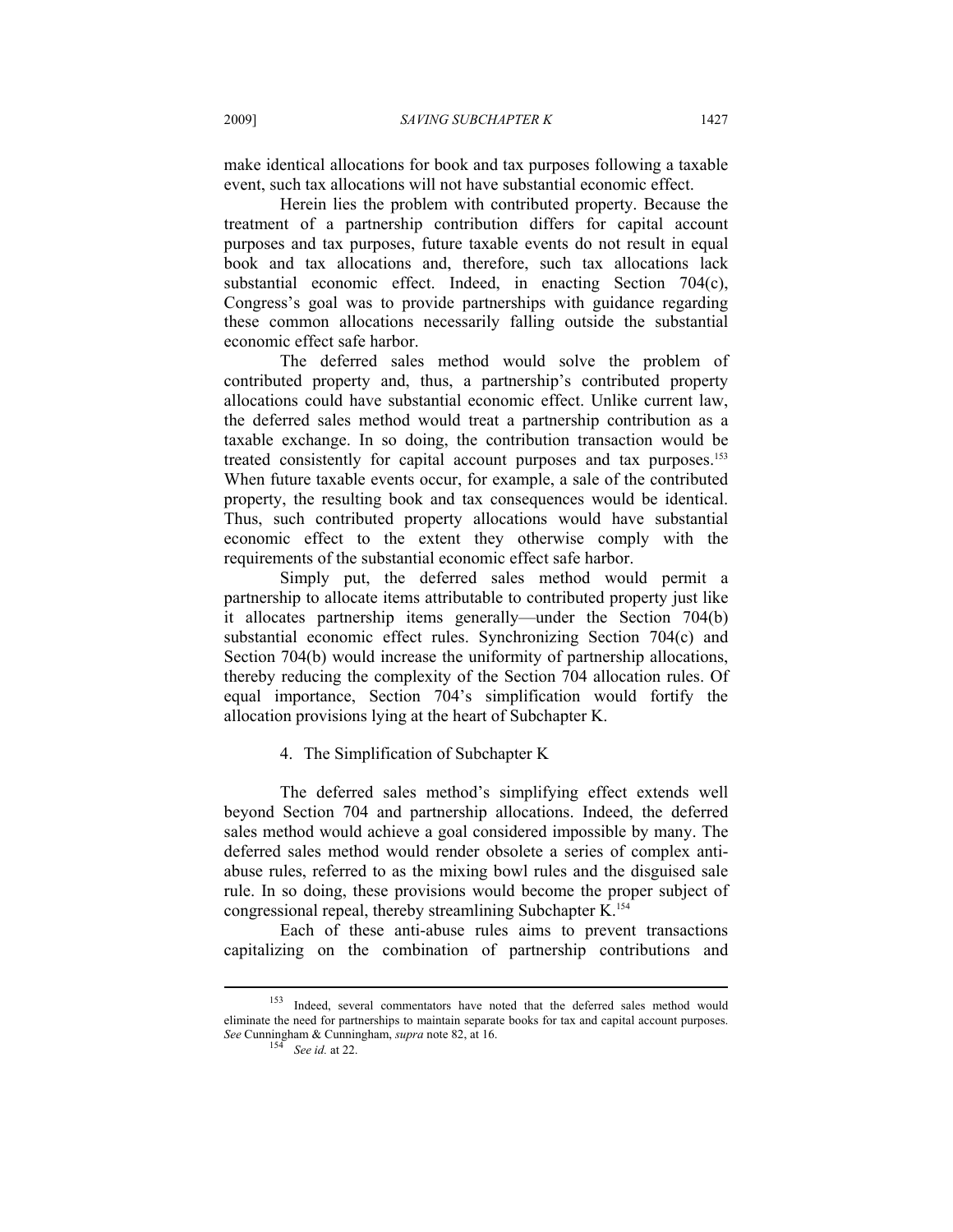distributions. Like contributions, when a partnership makes a distribution, neither the partner nor the partnership typically recognizes a gain or loss.155 Accordingly, throughout the years, opportunistic partnerships developed transactions combining contributions and distributions in order to avoid the recognition of income or loss attributable to contributed property. Congress responded by enacting three complex anti-abuse regimes intended to eliminate these transactions.

#### *a. Avoidance Transaction #1: Income and Loss Shifting*

Prior to the enactment of these anti-abuse regimes, a contributing partner could shift precontribution gains and losses, thereby avoiding recognition of such amounts, if she contributed property to the partnership and the partnership later distributed the property to another partner. To illustrate, consider the following Example 3. J and K formed an equal partnership with J contributing \$500 cash and K contributing Orangeacre. At contribution, Orangeacre had a fair market value of \$500 and a basis of \$100. K recognized no gain at contribution, and her outside basis in her partnership interest was \$100.156 The partnership took an inside basis of \$100 in Orangeacre, thereby preserving the property's \$400 precontribution gain for future recognition.<sup>157</sup>

If the partnership distributed Orangeacre to J when the property's fair market value was \$500, neither J nor the partnership would have recognized any gain.<sup>158</sup> J would have taken a \$100 basis in Orangeacre, the partnership's inside basis in the property prior to distribution.<sup>159</sup> Orangeacre's \$400 precontribution gain would have been preserved for future recognition, even though the property would have left the partnership. Indeed, the distribution would have shifted such \$400 precontribution gain from K to J. K would have received the economic benefit of Orangeacre's appreciation at contribution, as reflected in her \$500 capital account, but the distribution would have allowed K to avoid the tax burden of the corresponding \$400 precontribution gain. J, rather than K, ultimately would have borne such tax burden, for example, following the property's sale.<sup>160</sup>

<sup>155</sup> I.R.C. § 731(a)-(b) (2006).<br>
156 *Id.* §§ 721(a), 722.<br>
157 *Id.* § 7323.<br>
159 *Id.* §§ 732(a)(1), 733. If a partnership distributes property to a partner, the partner takes a basis in the distributed property equal to the partnership's inside basis in such property immediately prior to distribution. The partner's outside basis is then reduced by the basis she takes in the distributed property. 160 Like many of the income and loss shifts discussed in this Article, this income shift

would have been temporary and would have reversed itself following the liquidation of the partnership or J's disposition of her partnership interest. However, as discussed *supra* Part I.B.1, these shifts are incredibly problematic despite their temporary nature.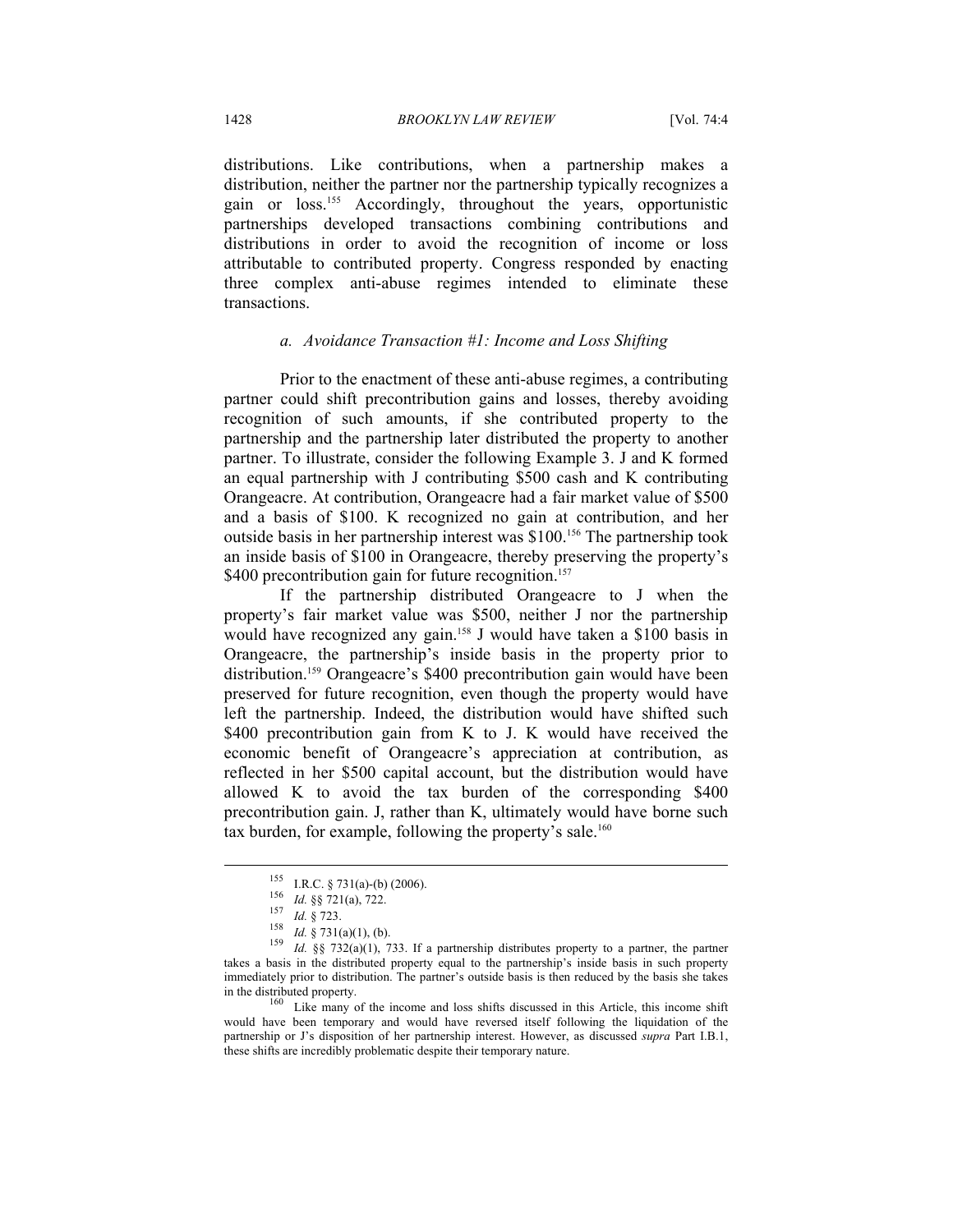Congress enacted the Section  $704(c)(1)(B)$  mixing bowl rule to curtail this transaction.161 Under current law, if a partner contributes property to a partnership and the partnership later distributes the property to another partner, the contributing partner must recognize all or a portion of such property's precontribution gain or loss at distribution.<sup>162</sup> In so doing, the Section  $704(c)(1)(B)$  mixing bowl rule prevents the shifting of many precontribution gains and losses. Section  $704(c)(1)(B)$ 's application, however, has limitations. Most importantly, this mixing bowl rule only applies to property distributions occurring within seven years of such property's contribution to the partnership.<sup>163</sup>

# *b. Avoidance Transaction #2: Nonrecognition on Property Exchanges*

Distributions also allowed partners to avoid the recognition of gain or loss on transactions that, in substance, constituted property exchanges. If a partner contributed property to a partnership and subsequently received a distribution of different property, the partner could achieve a result likely impossible outside the partnership—a taxfree property exchange.164 To illustrate, reconsider Example 3. After formation, assume that the partnership purchased a baseball card for \$500. If the partnership distributed the baseball card to K, no gain or loss would have been recognized, and K's basis in the baseball card would have been \$100.<sup>165</sup> By using the partnership as a conduit, K effectively would have exchanged Orangeacre for the baseball card without recognizing Orangeacre's \$400 built in gain. By contrast, if K would have exchanged Orangeacre and the baseball card directly, she would

<sup>161</sup> Omnibus Budget Reconciliation Act of 1989, Pub. L. No. 101-239, § 7642, 103 Stat. 2106 (1989) (codified at I.R.C. § 704(c)(1)(B)). For a detailed discussion of the Section 704(c)(1)(B) mixing bowl rule, see MCKEE ET AL., *supra* note 12,  $\P$ 11.04[4].

<sup>&</sup>lt;sup>162</sup> I.R.C. § 704(c)(1)(B)(i). If contributed property is distributed to a partner other than the contributing partner within seven years of its contribution, Section  $704(c)(1)(B)$  requires the contributing partner to recognize a gain or loss. The gain or loss recognized is computed based on a hypothetical sale of the contributed property for its fair market value at the time of distribution. Specifically, the amount of gain or loss recognized equals the precontribution gain or loss that the contributed partner would have been allocated under Section 704(c)(1)(A) on such hypothetical sale. *Id.* To illustrate, consider the application of Section  $704(c)(1)(B)$  to Example 3. Assuming the partnership distributes Orangeacre to J within seven years of contribution, K would recognize a \$400 gain on the property's distribution. That is, the partnership would recognize \$400 on the hypothetical sale of Orangeacre (\$500 amount realized minus \$100 inside basis), and allocate the entire gain to K under Section 704(c)(1)(A).<br>
163 I.R.C. § 704(c)(1)(B). Additionally, Section 704(c)(1)(B) does not necessarily require

the contributing partner to recognize her entire precontribution gain or loss. As discussed *supra* note 162, the amount recognized by the contributing partner is determined based on a hypothetical sale of the contributed property at the time of distribution. If the contributed property's fair market value has changed since contribution, the partnership may not recognize the entire precontribution gain or

loss. 164 Property exchanges are generally subject to tax, but a taxpayer will not recognize gain or loss on certain nonrecognition transactions, for instance transactions qualifying as a like kind

<sup>&</sup>lt;sup>165</sup> I.R.C. §§ 731(a)(1), (b), 732(a)(1), 733.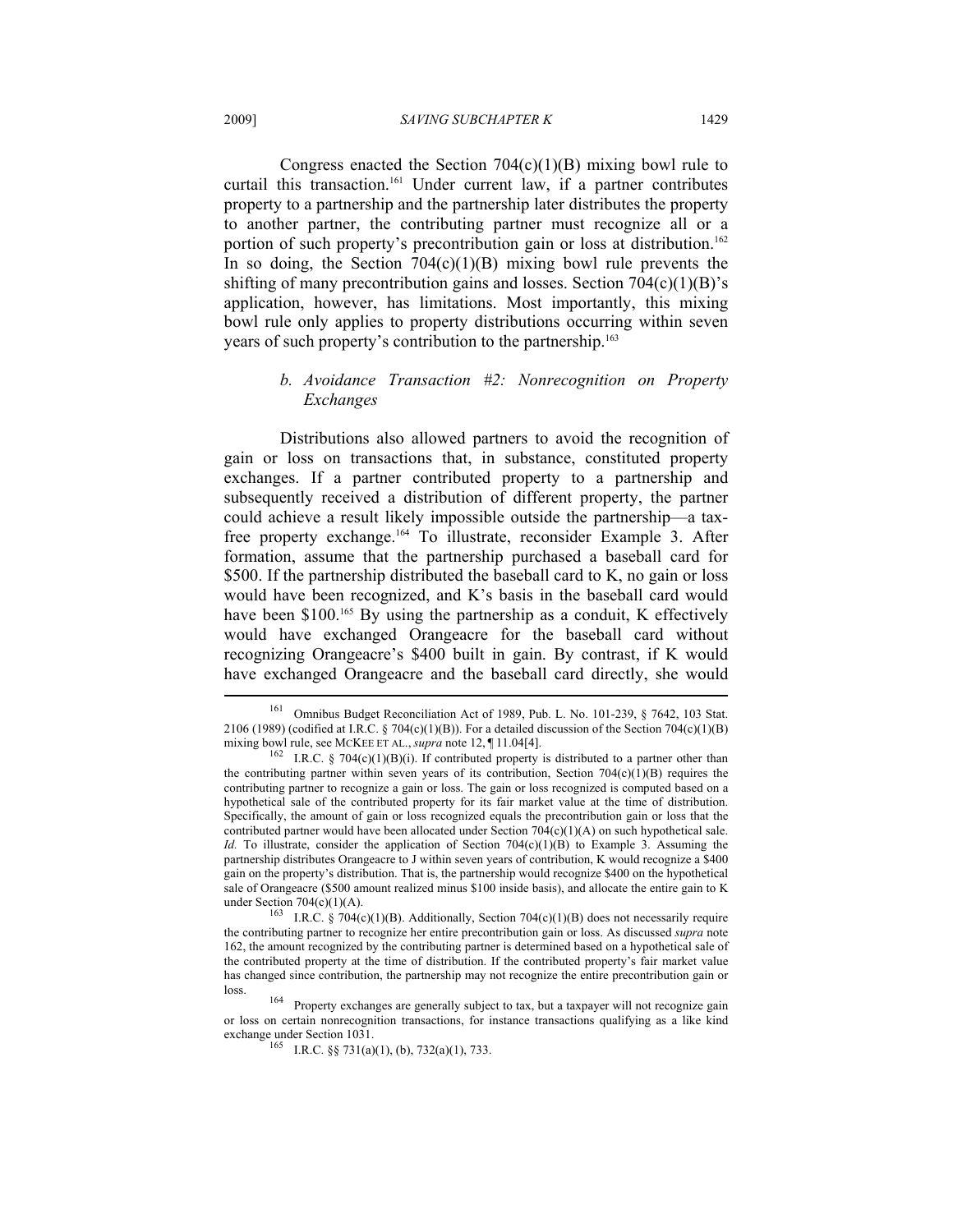have recognized a \$400 gain on Orangeacre's disposition (\$500 amount realized minus \$100 basis).<sup>166</sup> Accordingly, K would have avoided the recognition of Orangeacre's \$400 built in gain by structuring her exchange as a contribution followed by a distribution.

Congress responded to this transaction by enacting the Section  $707(a)(2)(B)$  disguised sale rule and the Section 737 mixing bowl rule.<sup>167</sup> Under current law, if a partnership distributes property to a partner that previously contributed property to the partnership, then, to some extent, such partner must recognize the amount of gain or loss that she would have recognized on a direct exchange of the contributed and distributed properties.<sup>168</sup> Like the Section  $704(c)(1)(B)$  mixing bowl rule, these rules

contributes property to a partnership, (2) the partnership distributes cash or property to such partner in a related transaction, and, (3) taken together, such transfers are properly characterized as a sale, then such contribution and distribution will be treated as a sale between unrelated parties. *Id.*  $\S 707(a)(2)(B)$ . Section 707(a)(2)(B) treats the sale as occurring on the date that the partnership is considered to be the owner of the contributed property. Treas. Reg.  $\S$  1.707-3(a)(2) (1992). A contribution followed by a distribution will be treated as a sale if the partnership would not have made the distribution but for the partner's contribution of property, and to the extent the contribution and distribution do not occur simultaneously, the distribution is not dependent on the entrepreneurial risk of the partnership. *Id.* § 1.707-3(b)(1). This disguised sale determination is made based on all the facts and circumstances surrounding the transaction, and the Section  $707(a)(2)(B)$  regulations contain a list of ten factors to be accounted for when making such determination. *Id.* § 1.707-3(b)(2). In addition, the Section  $707(a)(2)(B)$  regulations contain two rebuttable presumptions regarding sale characterization. First, if the contribution and distribution occur within a two-year period, such transactions will be presumed to be a sale. *Id.*  $\frac{8}{3}$  1.707-3(c)(1). Second, by contrast, if the contribution and distribution occur more than two years apart, such transactions will be presumed not to be a sale. *Id.* § 1.707-3(d). To illustrate consider Section 707(a)(2)(B)'s application to Example 3. If K contributed Orangeacre and, within a two-year period, the partnership distributed the baseball card to her, such transactions would be treated as a sale unless the facts and circumstances clearly established otherwise. Since the transactions are not simultaneous, K would be deemed to exchange Orangeacre for the partnership's obligation to transfer to her the baseball card in the future, and such sale would be deemed to occur on the date K contributed Orangeacre to the partnership. *Id.* § 1.707-3(b)(2), (f) ex. 3. For a detailed discussion of the Section  $707(a)(2)(B)$ disguised sale rule, see generally MCKEE ET AL., *supra* note 12, ¶ 14.02[3][b].

 The Section 737 mixing bowl rule requires a contributing partner to recognize a gain if she receives a distribution within seven years of her contribution. I.R.C. § 737(a), (b). Specifically, the contributing partner recognizes a gain equal to the lesser of: (1) the excess of the distributed property's fair market value plus any cash distributed over the contributed partner's outside basis and (2) the contributing partner's net precontribution gain. *Id.* § 737(a). The contributing partner's net precontribution gain equals the net gain that the contributing partner would recognize under the Section  $704(c)(1)(B)$  mixing bowl rule if the partnership distributed all the property that such contributing partner had contributed to the partnership in the seven years preceding distribution. *Id.* § 737(b). For a discussion of the Section  $704(c)(1)(B)$  mixing bowl rule, particularly the computation of any gains and losses recognized, see *supra* note 162. The Section 737 mixing bowl rule only applies to a transaction to the extent that the Section  $707(a)(2)(B)$  disguised sale rule does not apply. To illustrate, assume that the partnership in Example 3 distributes the baseball card to K in the fifth year following Orangeacre's contribution. Under Section 737, K would recognize a \$400 gain on such distribution. The excess of the baseball card's fair market value over K's outside basis equals \$400 (\$500 fair market value minus \$100 outside basis), and K's net precontribution gain equals \$400. For a detailed discussion of the Section 737 mixing bowl rule, see generally MCKEE ET AL., *supra* note 12, ¶ 19.08.

<sup>166</sup> I.R.C. § 1001(a).<br><sup>167</sup> Deficit Reduction Act of 1984, Pub. L. No. 98-369, § 73, 98 Stat. 494 (1984) (codified at I.R.C. § 707(a)(2)(B)); Energy Policy Act of 1992, Pub. L. No. 102-486, § 1937(a), 106 Stat. 2776 (1992) (codified at I.R.C. § 737).<br><sup>168</sup> I.R.C. §§ 707(a)(2)(B), 737(a). Section 707(a)(2)(B) provides that if (1) a partner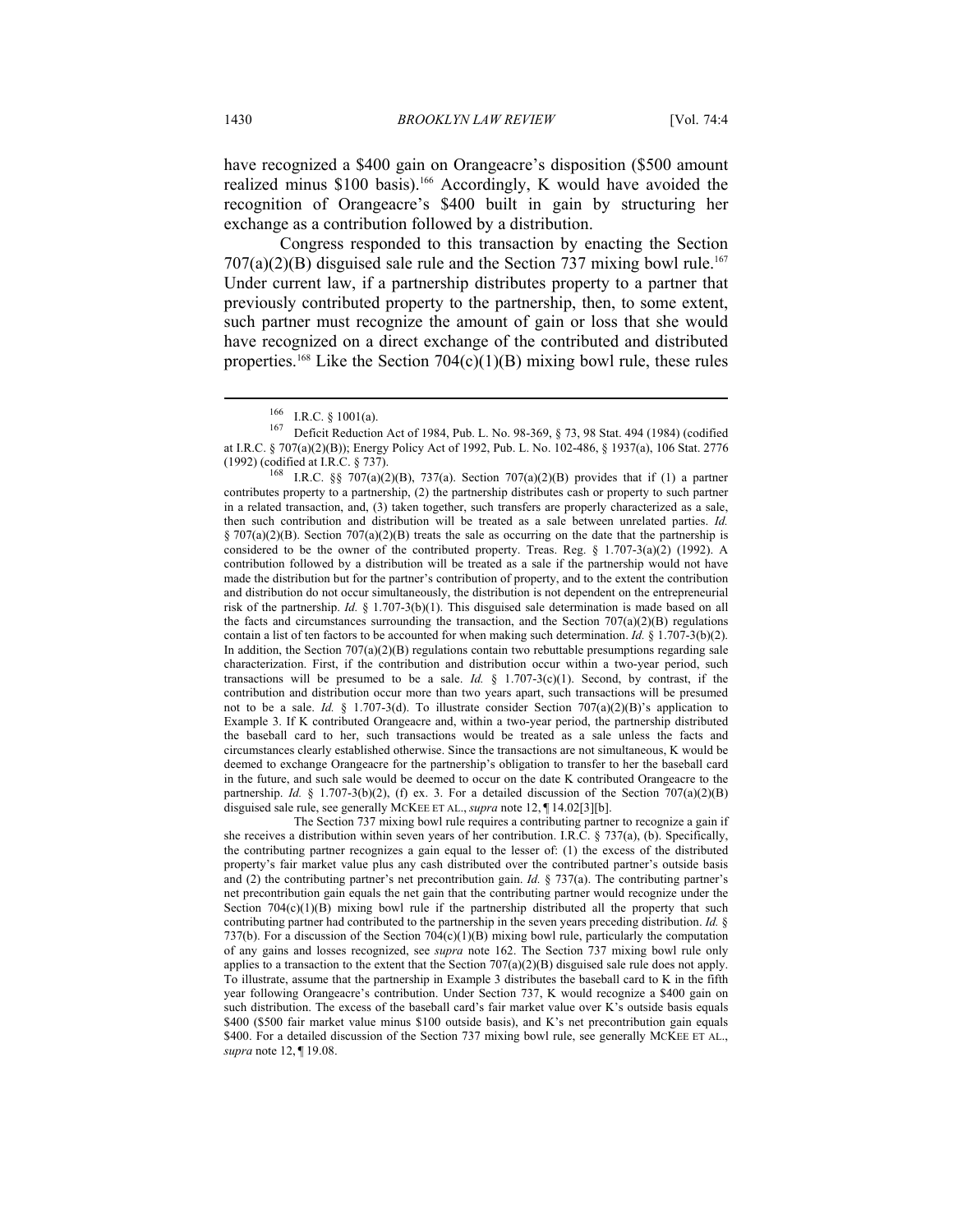are imperfect solutions. Both the Section  $707(a)(2)(B)$  disguised sale rule and the Section 737 mixing bowl rule expire after a period of years.<sup>169</sup> Further, the Section 737 mixing bowl rule fails to ensure that the contributing partner will recognize the contributed property's entire built in gain or loss following disposition.<sup>170</sup>

# *c. Abuses Eliminated: The Deferred Sales Method*

The deferred sales method would eliminate these avoidance transactions, thereby rendering the foregoing anti-abuse rules extraneous. Accordingly, Congress could repeal the Section  $704(c)(1)(B)$  and Section 737 mixing bowl rules and the Section 707(a)(2)(B) disguised sale rule.

As discussed, the deferred sales method would quarantine a contributing partner's precontribution gains or losses in her deferred sales amount.<sup>171</sup> Accordingly, the contributing partner, and only the contributing partner, would recognize such precontribution gains or losses. Put another way, a partnership could not shift built in gains or losses from the contributing partner to another partner through distributions and, therefore, the Section  $704(c)(1)(B)$  mixing bowl rule would no longer be necessary.

The deferred sales method also would preclude avoidance transactions intended to disguise a property exchange. Under the deferred sales method, the contributing partner would recognize her deferred sales amount when she received a distribution or the partnership distributed the contributed property. Accordingly, distributions could no longer camouflage taxable property exchanges because they too would trigger recognition of the contributed property's built in gains or losses.<sup>172</sup> Because the contributing partner would recognize her deferred sales

As discussed *supra* note 168, the Section 707(a)(2)(B) disguised sale rule contains a two-year presumption regarding sale characterization and the Section 737 mixing bowl rule only applies to distributions occurring within seven years of a contribution. I.R.C.  $\S$  737(a), (b)(1); Treas.

Reg. § 1.707-3(c), (d). 170 The Section 737 mixing bowl rule only requires a contributing partner to recognize precontribution gains on a partnership distribution; it does not apply to precontribution losses. I.R.C. § 737(a). Even with respect to precontribution gains, this rule does not ensure that the contributing partner recognizes her entire precontribution gain. As discussed *supra* note 168, the contributing partner's recognized gain is the lesser of two amounts. The first amount is computed by reference to the contributing partner's outside basis, which may reflect amounts other than the contributed property. The second amount is computed by reference to the Section  $704(c)(1)(B)$  mixing bowl rule. As discussed *supra* note 162, the Section 704(c)(1)(B) mixing bowl rule does not ensure that

the contributing partner recognizes the property's entire precontribution gain.<br><sup>171</sup> *See supra* Part II.B.1.<br><sup>172</sup> As discussed *supra* note 149, a partner may only recognize a portion of her deferred sales amount following receipt of a distribution. However, this partial recognition does not affect the foregoing conclusion that the deferred sales method would provide a more comprehensive solution to these avoidance transactions. Indeed, if the contributing partner recognizes a portion of her deferred sales amount following a distribution, the amount recognized would be computed by reference to the amount of gain or loss that would have been recognized on a partial sale of the contributed property. Accordingly, even partial recognition of the deferred sales amount would properly address the concern underlying these avoidance transactions.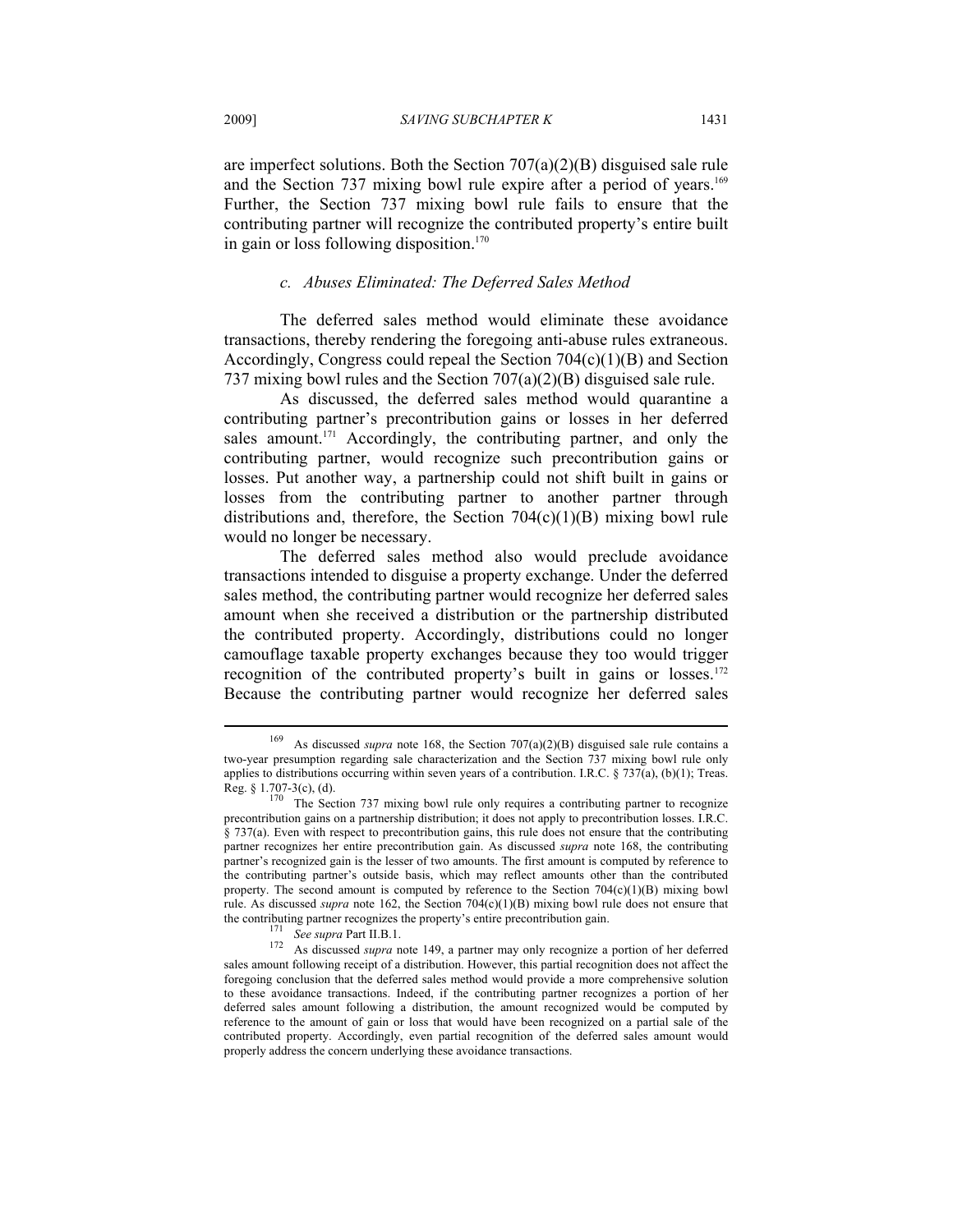amount no later than a subsequent triggering distribution, the Section 707(a)(2)(B) disguised sale rule and the Section 737 mixing bowl rule no longer would be required to prevent these avoidance transactions.

The deferred sales method would require no supplemental antiabuse rules to prevent the use of partnership contributions and distributions to avoid the recognition of precontribution gains and losses. Indeed, the deferred sales method would offer a more comprehensive means of combating these avoidance transactions than the mixing bowl and disguised sale rules. Unlike these provisions, the deferred sales method would not be subject to time restrictions or recognition limitations; any future distribution would trigger the contributing partner's recognition of the deferred sales amount.

Accordingly, Congress could repeal the Section  $704(c)(1)(B)$  and Section 737 mixing bowl rules and the Section 707(a)(2)(B) disguised sales rule, thereby simplifying Subchapter K. The absence of these complex anti-abuse rules would increase administrability, promote compliance, and allow Treasury to redirect scarce enforcement resources to alternative areas of Subchapter K. Simply put, the deferred sales method would transform Subchapter K into a more harmonious and less complex system of taxation.<sup>173</sup> And the deferred sales method is unique in this respect. No other Section 704(c) allocation methodology offers Subchapter K these rewards.

<sup>173</sup> The deferred sales method would also streamline the Section 754 election regime, discussed in greater detail *infra* notes 184-191, particularly the computation of the Section 743(b) special basis adjustment. When a partner purchases a partnership interest, the partnership generally does not adjust the inside basis of its property to reflect such transaction. I.R.C. § 743(a). However, if a partnership has a Section 754 election in effect, the partnership must adjust the inside basis of its property following a partner's sale of her partnership interest. *Id.* § 743(b). Additionally, Congress amended these rules in 2004 to require a partnership to make a Section 743(b) special basis adjustment if the partnership has a substantial built in loss following the sale of a partnership interest. *Id.* § 743(b), (d) (providing that a partnership has a substantial built in loss if the basis of its property exceeds such property's fair market value by more than \$250,000). The Section 743(b) special basis adjustment aims to provide the purchaser of a partnership interest with a cost basis in her share of the partnership's property. The partnership computes the Section 743(b) special basis adjustment based on a series of computations, the most important of which is a hypothetical sale of all of the partnership's assets at fair market value in a fully taxable transaction. Treas. Reg. § 1.743-  $1(d)(2)$  (as amended in 2004). The partnership must then allocate such hypothetical gains and losses to the purchasing partner. *Id.* § 1.743-1(d)(1)(ii), (iii). Like any sale, hypothetical or otherwise, Section 704(c) must be accounted for in allocating these gains and losses. *Id.* § 1.743-1(d)(1), (3) ex. 2. Under current law, a partnership may simultaneously have to apply four allocation methodologies with respect to contributed property, and a different methodology for the remaining allocations. By contrast, if Congress adopted the deferred sales method, a partnership would allocate all gains and losses, whether attributable to contributed or non-contributed property, under the general Section 704(b) allocation rule. Given the legendary complexity of the Section 754 regime and its recent expansion, the streamlining of the Section 743(b) special basis adjustment's computation through the application of a unitary allocation rule would represent a welcome and significant step towards the simplification of Subchapter K. For a detailed discussion of the Section 743(b) special basis adjustment, see generally MCKEE ET AL., *supra* note 12, ¶ 24.02; *see also* Marich & McKee, *supra* note 82, at 686-90.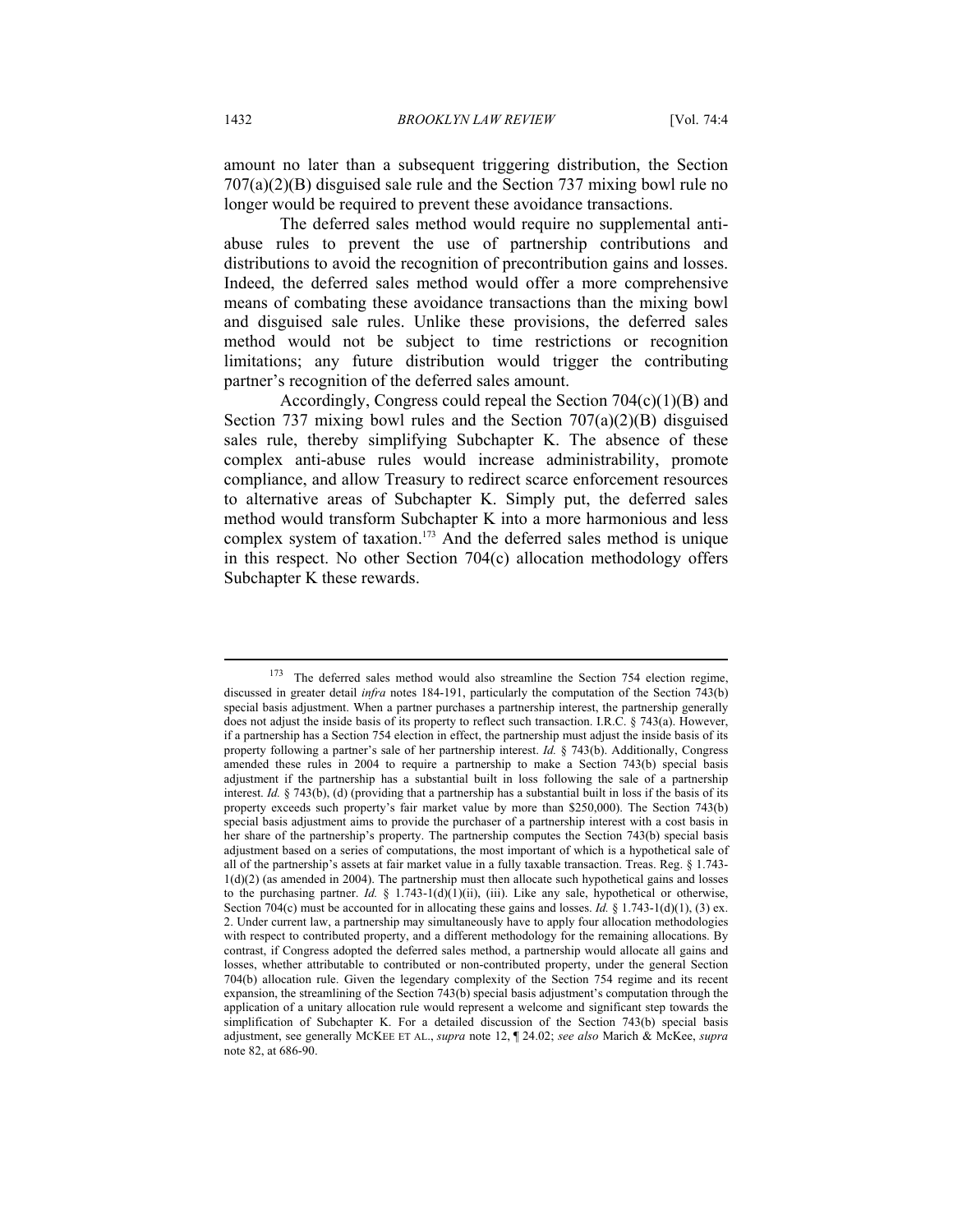#### 2009] *SAVING SUBCHAPTER K* 1433

# III. THE HISTORICAL CHALLENGES TO THE DEFERRED SALES **METHOD**

Throughout the years, Congress and commentators alike have carefully considered, but rejected, the deferred sales method.174 Congress and many commentators objected to the deferred sales method because of its reliance on asset valuation and perceived complexity. Moreover, some commentators feared that the deferred sales method would erode the nonrecognition principles underlying partnership contributions.

Although one could debate whether any of the foregoing objections should have been persuasive when Section 704(c)'s reform was previously considered, these objections are not persuasive today. Concerns regarding valuation, complexity, and nonrecognition do not present insurmountable obstacles to the adoption of the deferred sales method. Indeed, none of these historic objections provides a compelling argument against the adoption of the deferred sales method, particularly when considered in light of the current Section 704(c) crisis.

#### *A. Valuation*

 $\overline{a}$ 

As discussed *supra*, the deferred sales method's dependence on asset valuation troubled the A.L.I. in 1984.175 Unlike other allocation methodologies, the deferred sales method would require the partnership to determine the fair market value of all contributed property. The A.L.I. feared that this requirement would prove burdensome to many partnerships and would allow sophisticated partnerships additional opportunities for strategic behavior.176

<sup>174</sup> *See* T.D. 8501, 1994-1 C.B. 191 (finalized by T.D. 8585, 60 Fed. Reg. 11,906); 1984 A.L.I. PROJECT, *supra* note 76, at 129; Jackson et al., *1954 A.L.I. Project*, *supra* note 50, at 120-23. Nonetheless, many commentators have recommended the deferred sales method's adoption. *See* 1985 NYSBA COMMENTS, *supra* note 77 (recommending that any regulations issued under Section 704(c) permit taxpayers to use the deferred sales method); Karen Burke, *Disguised Sales Between Partners and Partnerships: Section 707 and the Forthcoming Regulations*, 63 IND. L. J. 489, 532 (1988) (proposing adoption of deferred sales method, but only in conjunction with reform of the rules governing partnership distributions); Cunningham & Cunningham, *supra* note 82, at 13-14; Marich & McKee, *supra* note 82, at 636; Turlington, *supra* note 135, ¶ 26.08 (supporting the repeal of the ceiling rule).<br>
<sup>175</sup> S.

of the ceiling rule). 175 *Supra* Part I.C.4; *see also* <sup>1985</sup> NYSBA COMMENTS, *supra* note 77 ("The Committee is concerned by the requirement of section 704(c) that each asset be valued where it is contributed to a partnership, even when tax avoidance is unlikely."); Steines, *supra* note 82, at 670.

<sup>1984</sup> A.L.I. PROJECT, *supra* note 76, at 131-36. The A.L.I. raised several valuation objections to the deferred sales method. First, the deferred sales method's valuation requirement could affect the relative tax burden of the partners, and the partners might not anticipate this result if they were otherwise indifferent to valuation. To illustrate, assume two individuals organize a partnership with each contributing property. The partners agree that the properties are of equal value, but they do not establish a value for such properties. Rather, the partners agree that the value of the two properties falls within a certain range. One of the contributed properties is rental property, and the partnership expects such property to generate a fixed amount of annual income without regard to its valuation. Although such income is expected to remain constant, the tax burden of such fixed income under the deferred sales method will vary depending on the valuation of the contributed property. Specifically, as the valuation increases, so too does the partnership's depreciation and the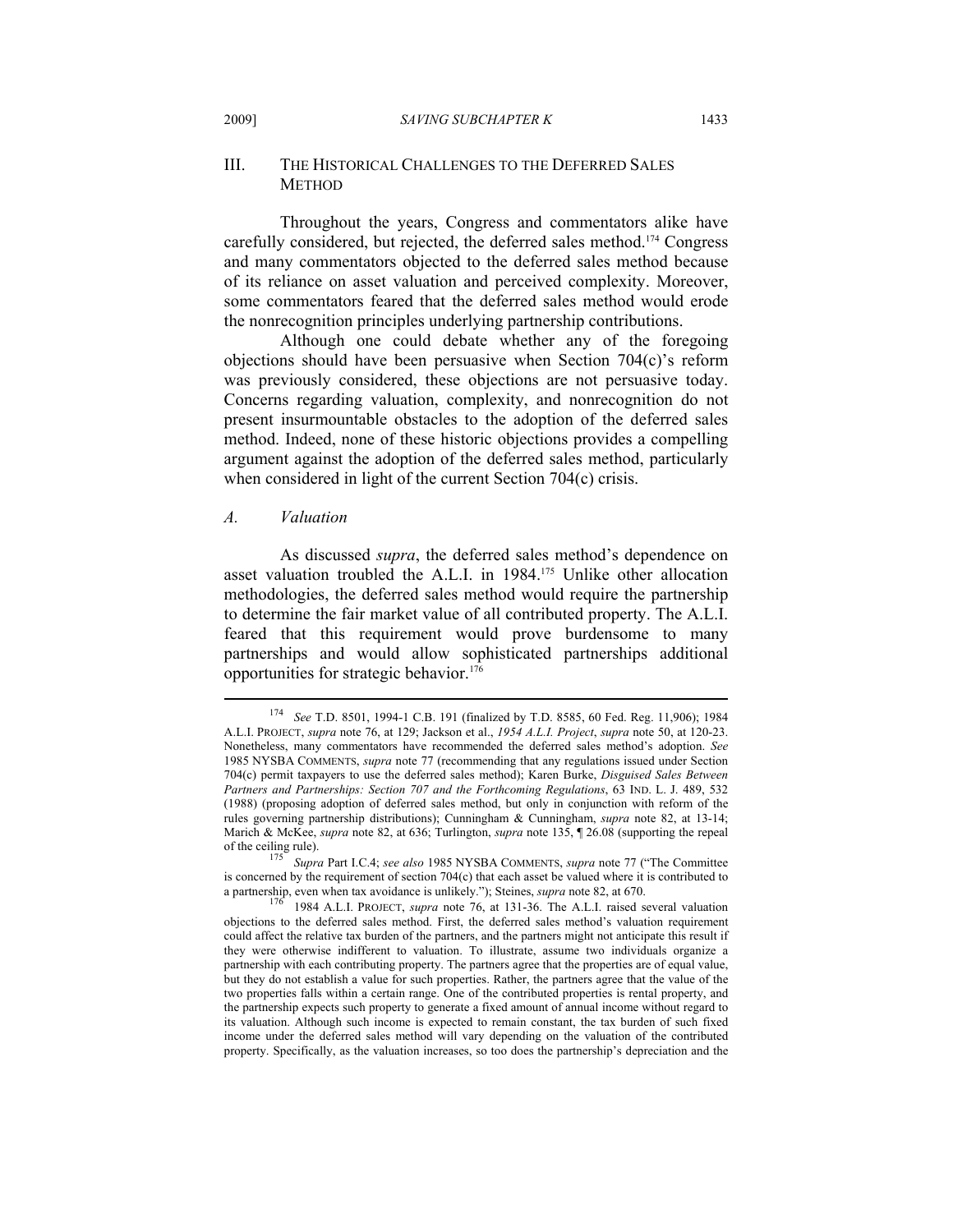Although the A.L.I. found this valuation argument compelling, it no longer remains so. Without regard to contributed property, valuation plays a critical role in partnership allocations. Since the issuance of the Section 704(b) substantial economic effect regulations in 1983, valuation has come to permeate the infrastructure of Section 704.<sup>177</sup> For instance, the rules governing capital account maintenance, which a partnership must satisfy in order to establish the substantial economic effect of its allocations, require that a partnership record all property in the relevant partner's capital account at its fair market value at contribution.<sup>178</sup>

More generally, valuation is integral to the proper alignment of Subchapter K and the Substance Principle. If the tax consequences of an investment must parallel the corresponding economic consequences of such investment, as the Substance Principle commands, Subchapter K must adopt a benchmark measure of economic investment. Fair market value, as reflected in the partners' capital accounts, is the natural choice.

### *B. Complexity*

 $\overline{a}$ 

Throughout the years, complexity has been a formidable obstacle to the deferred sales method's adoption. Indeed, many commentators believed that the deferred sales method was too complicated for most partnerships.179 Yet, as will be discussed, the deferred sales method's similarities to current law and the ongoing crisis in Section 704(c) have rendered these complexity objections wholly unpersuasive.

Early opponents of the deferred sales method believed that the requirement that a partnership maintain separate sets of financial records

contributing partner's deferred sales amount. Accordingly, the contributing partner would bear a larger share of the rental property's income. Put another way, although the partnership's fixed income remains constant, the distribution of such income between the partners will change based on the contributed property's valuation. Second, the deferred sales method's valuation requirement creates opportunities for abusive behavior. If the partnership's valuation of the contributed property is presumed correct, the partnership may inflate or deflate such value to achieve a tax-advantaged result. For instance, the deferred sales method may create an incentive to inflate the fair market value of contributed property in order to obtain increased depreciation deductions. While the potential certainly exists, such opportunities exist any time a partnership, or any taxpayer, acquires property. Indeed, concerns regarding the opportunistic use of valuation are not unique to partnership allocations or to Subchapter K. Abuses related to improper valuation arise in numerous contexts throughout the federal tax system and the deferred sales method's adoption should not be rejected simply because it presents an opportunity for abuse endemic to the federal income tax system.<br><sup>177</sup> For a discussion of the substantial economic effect safe harbor, see *supra* notes 13-14

and accompanying text. See also Burke, *supra* note 174, at 530; Turlington, *supra* note 135, § 26.08.<br>
Treas. Reg. § 1.704-1(b)(2)(iv)(d) (as amended in 2008).<br> *See, e.g.*, Jackson et al., 1954 A.L.I. Project, *supra*

PROJECT, *supra* note 76, at 136-38; 1994 NYSBA COMMENTS, *supra* note 115 ("The deferred sales method had the potential to be quite complex, and it raised a number of difficult questions relating to the proper treatment of contributed property that is subsequently disposed of by the partnership in a nonrecognition transaction."); DCBA COMMENTS, *supra* note 115 ("[W]e believe that the deferred sale method is far too complex and full of traps for the unwary to be required for use by all partnerships.").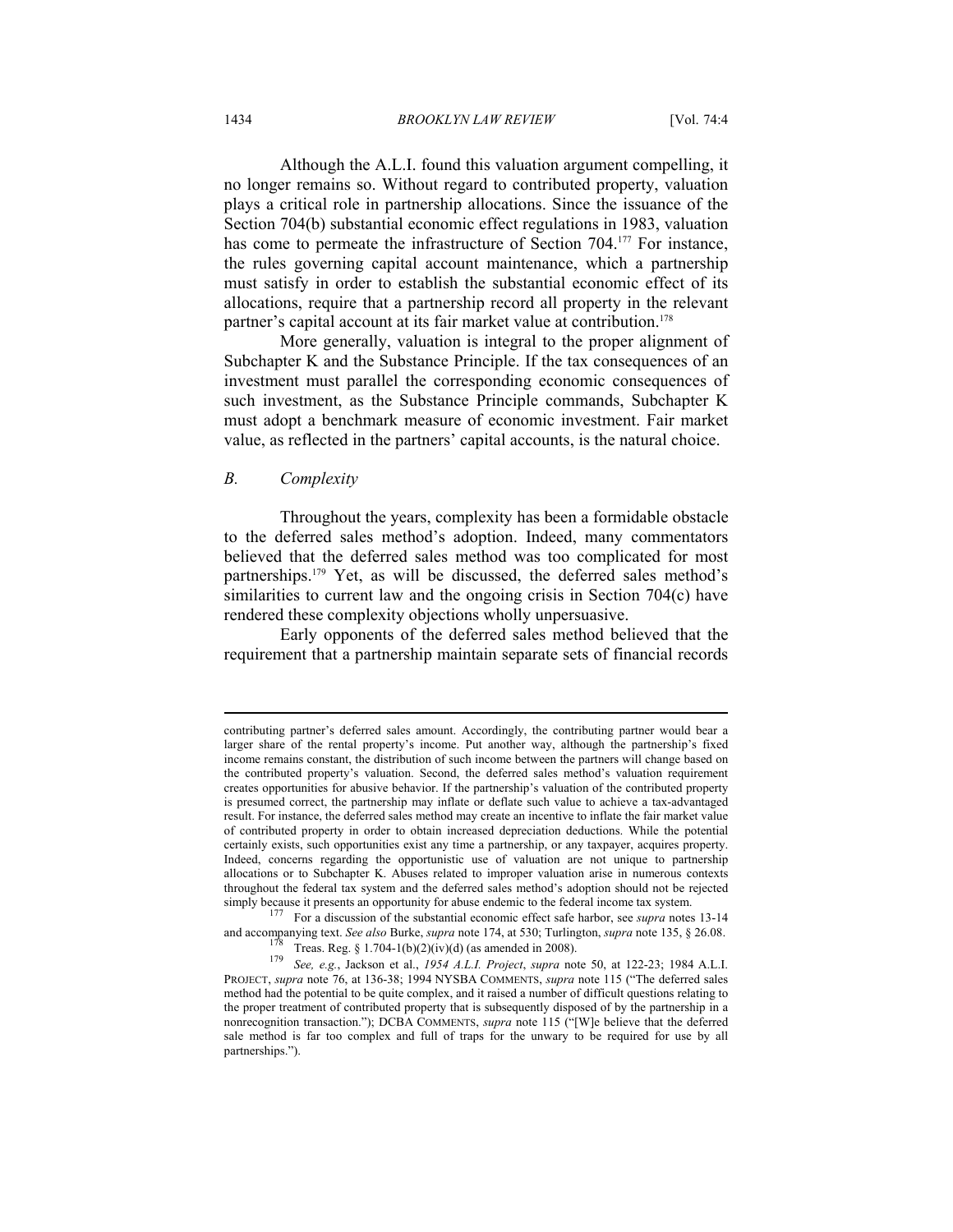was overly cumbersome.<sup>180</sup> However, like the valuation concerns previously discussed, the issuance of the Section 704(b) substantial economic effect regulations in 1983 effectively mooted this objection.<sup>181</sup>

More recent criticisms have focused on the deferred sales method's administrative and compliance challenges, particularly those related to the deferred sales amount.182 Commentators believed that the deferred sales amount imposed unique administrative obligations on partnerships and their partners. For instance, the deferred sales method would require partnerships to monitor the deferred sales amount annually to determine whether a triggering event, including depreciation, had occurred. If such an event had occurred, a series of secondary issues would then require consideration: computing the portion of the deferred sales amount recognized, adjusting the contributing partner's outside basis, and reporting any recognized gains or losses. In addition, commentators questioned who would be primarily responsible for complying with these requirements—the partnership or the contributing partner. These commentators believed that Subchapter K's existing complexity presented sufficient challenges to partnerships, but any shift of the compliance burden from the partnership to the contributing partner also would be undesirable.<sup>183</sup>

Contrary to these commentators' views, however, the deferred sales method's most novel feature—the deferred sales amount—has significant roots in Subchapter K. In many respects, the deferred sales amount parallels the Section 743(b) special basis adjustment, and, as will be discussed, this shared sensibility would eliminate many of the complexity objections to the deferred sales method. Indeed, Subchapter K's extensive experience with Section 743(b) refutes the objection that the deferred sales method would present new challenges for partnership taxation.

<sup>180</sup> Jackson et al., *1954 A.L.I. Project*, *supra* note 50, at 122. The A.L.I. in 1954 was so intent on avoiding multiple sets of books that it proposed that partnerships make contributed property allocations under the transference of basis approach, discussed *supra* note 51. In support of its recommendation, the A.L.I. cited anecdotal evidence regarding taxpayer compliance with and government enforcement of the modified partial deferred sales method applied in General Counsel Memorandum 10092, discussed *supra* note 77. Specifically, the A.L.I. noted that both taxpayers and revenue agents found partial deferred sales method difficult to comprehend and, therefore, rarely

<sup>&</sup>lt;sup>181</sup> See supra note 177 and accompanying text; see also Turlington, *supra* note 135,

<sup>§ 26.08. 182</sup> *See, e.g.*, 1984 A.L.I. PROJECT, *supra* note 76, at 136; <sup>1994</sup> NYSBA COMMENTS, *supra* note 115 ("The remedial method represents an innovative solution to those problems. It also should result in a higher compliance level than the deferred sale method, since all relevant tax items presumably will be reflected on the Schedule K-1s prepared by the partnership (as opposed to the deferred sale method under which the individual partners would have had to ascertain the tax consequences to them outside the partnership)."); DCBA COMMENTS, *supra* note 115 (expressing strong reservations regarding the deferred sales method's use by unsophisticated partnerships). 183 *See* <sup>1994</sup> NYSBA COMMENTS, *supra* note 115 (expressing reservations regarding the

wisdom of shifting any compliance burden from the partnership to the partners).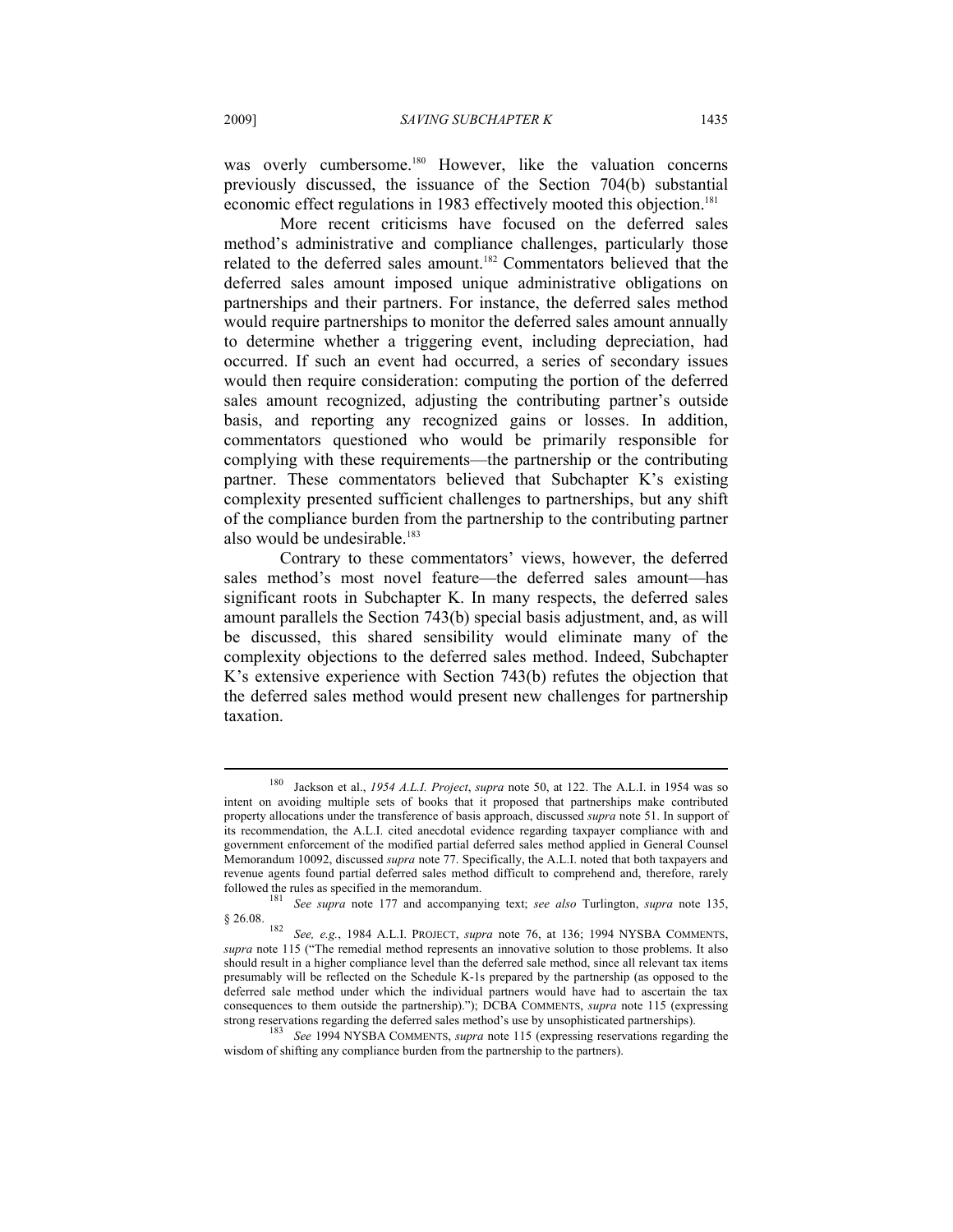In certain circumstances, the Section 743(b) special basis adjustment allows a partner purchasing a partnership interest to adjust her basis in the partnership's property to more properly reflect such property's fair market value at the time of the purchase transaction.184 Put another way, the Section 743(b) special basis adjustment provides the purchasing partner additional basis in the partnership's property that, when added to or subtracted from her share of the partnership's inside basis, is intended to give her a cost basis in such property.<sup>185</sup> The purchasing partner's special basis adjustment equals the difference between her outside basis and her share of the partnership's inside basis in its property.186 This aggregate special basis adjustment is then allocated among the partnership's property and, hence, the purchasing partner has a Section 743(b) special basis adjustment in each item of partnership property.187

When a taxable event occurs with respect to the partnership's property, the purchasing partner determines her tax consequences by accounting for the portion of the Section 743(b) special basis adjustment allocated to such property. To illustrate, if a partnership sold property and allocated the resulting tax gain between its partners, a purchasing partner with a positive Section 743(b) special basis adjustment attributable to the sold property would reduce her recognized gain by such special basis adjustment.<sup>188</sup>

The Section 743(b) special basis adjustment only affects the purchasing partner's tax consequences. Otherwise, the special basis adjustment is invisible to the partnership.189 Nonetheless, the partnership has primary responsibility for compliance with Section  $743(b)$ .<sup>190</sup> To this

adjustment is negative.<br><sup>186</sup> For a more detailed discussion of the computation of the Section 743(b) special basis adjustment, see *supra* note 173.

<sup>187</sup> Infra note 214 and accompanying text.<br><sup>188</sup> Treas. Reg. § 1.743-1(j)(3)-(4) (as amended in 2004).<br><sup>189</sup> Treas. Reg. § 1.743-1(j)(1) (as amended in 2004).<br><sup>190</sup> Treas. Reg. § 1.743-1(k)(1)(i) (as amended in 2004). Fo partnership interest, the partnership must attach to its tax return for the year of transfer a statement including the following information: the name of the purchasing partner, the computation of the Section 743(b) special basis adjustment, and the partnership properties to which the Section 743(b) special basis adjustment is allocated. Additionally, the purchasing partner is required to notify the partnership of the sale within thirty days of its completion. Treas. Reg. § 1.743-1(k)(2)(i) (as amended in 2004). If the purchasing partner fails to provide such notice, the partnership is not required to make the Section 743(b) special basis adjustment or comply with the foregoing reporting requirements until the purchasing partner provides the required notice or the partner responsible for

<sup>184</sup> I.R.C. § 743(b) (2006). As discussed *supra* note 173, the Section 743(b) special basis adjustment does not apply to all purchasing partners. Rather, purchasing partners adjust their basis in the partnership's property under Section 743(b) in two situations. The first is when the partnership has previously made a Section 754 election or will make such election for the taxable year of purchase. The second is when the partnership's property has a significant built in loss at the time the partnership interest is purchased.<br><sup>185</sup> I.R.C. § 743(b)(1)-(2). The Section 743(b) special basis adjustment can be either

positive or negative, depending on the changes in value of the partnership's property. If, in the aggregate, the properties' value has increased, the Section 743(b) special basis adjustment is positive. By contrast, if such properties' value has decreased, the Section 743(b) special basis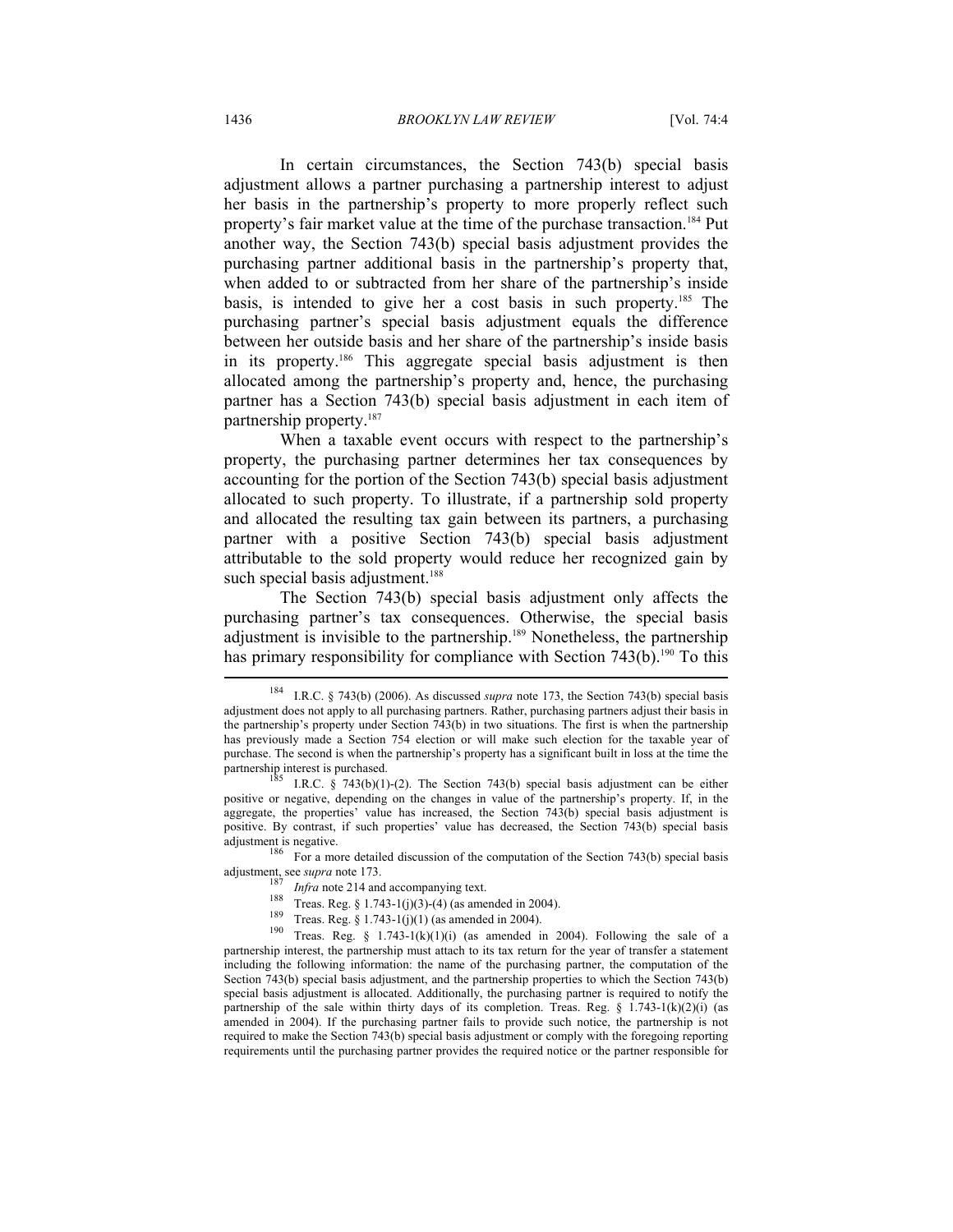end, the partnership identifies triggering events, determines the resulting tax consequences, and reports such information to the purchasing partner.<sup>191</sup>

The deferred sales amount shares much in common with the Section 743(b) special basis adjustment. Similar taxable events, including dispositions and depreciation, trigger the deferred sales amount and the Section 743(b) special basis adjustment. Once triggered, both the deferred sales amount and the Section 743(b) special basis adjustment are personal to the relevant partner. Neither mechanism has any effect on the partnership or the other partners. Further, the deferred sales amount and the special basis adjustment raise parallel bookkeeping and compliance concerns. Thus, it would be easy for Treasury to follow the model adopted by Section 743(b) when drafting the deferred sales method's compliance rules.

Simply put, the feature of the deferred sales method typically at the center of complexity objections—the deferred sales amount—is not unique. On the contrary, the deferred sales amount strongly resembles the Section 743(b) special basis adjustment. Accordingly, Subchapter K's considerable experience with Section 743(b) moots many commentators' complexity objections to the deferred sales method.<sup>192</sup>

More generally, complexity objections to the deferred sales method are more nostalgic than substantive. Each time Congress or commentators have considered the deferred sales method, they invariably have conceded that the federal income tax system, particularly Subchapter K, has grown increasingly complex.<sup>193</sup> This admission is even truer today. Accordingly, concerns about the deferred sales method's

adjustments . . . must be reported on Schedule K and the transferee partner's Schedule K-1." *Id.* In addition, the deferred sales method would not disrupt Section 704(c)'s current theoretical balance between the aggregate and entity theories of partnerships. As discussed *supra* note 58, current law reflects a blend of aggregate and entity principles. The foundational rule that a partnership should allocate items attributable to contributed property in a manner sensitive to their precontribution or postcontribution nature is fundamentally an aggregate principle. Yet the ceiling rule infuses entity principles into Section 704(c). Similarly, the deferred sales method is a hybrid of aggregate and entity principles, as discussed *supra* note 80. It applies an entity approach to partnership contributions, but requires partnerships to allocate items according to aggregate principles.<br><sup>193</sup> See, e.g., 1984 A.L.I. PROJECT, *supra* note 76, at 138 (admitting that the complexity

federal income tax reporting has knowledge of the transfer. Treas. Reg. § 1.743-1(k)(4) (as amended in 2004).

The instructions for Form 1065 provide that "[i]f the basis of partnership property has been adjusted for a transferee partner under section 743(b), the partnership must adjust the transferee's distributive share of the items of partnership income, deduction, gain, or loss in accordance with Regulations section  $1.743$ -1(j)(3) and (4)." Instructions to U.S. Return of Partnership Income, Form 1065, 9 (2008), http://www.irs.gov/pub/irs-pdf/i1065.pdf. "These

that was viewed as overwhelming in 1954 may no longer be so extreme); Burke, *supra*, note 174, at 530; Marich & McKee, *supra* note 82, at 686 (noting that even though the deferred sales method was "once considered unduly complex," such method would serve as the "tonic" for the truly complex sections of Subchapter K); Turlington, *supra* note 135 ("Simplicity as an objective of Section 704 is a policy goal long since abandoned. One need only read the Regulations under Section 704(b) and ponder the Treasury's continuing difficulties promulgating Regulations under Section 704(c) to reach that conclusion.").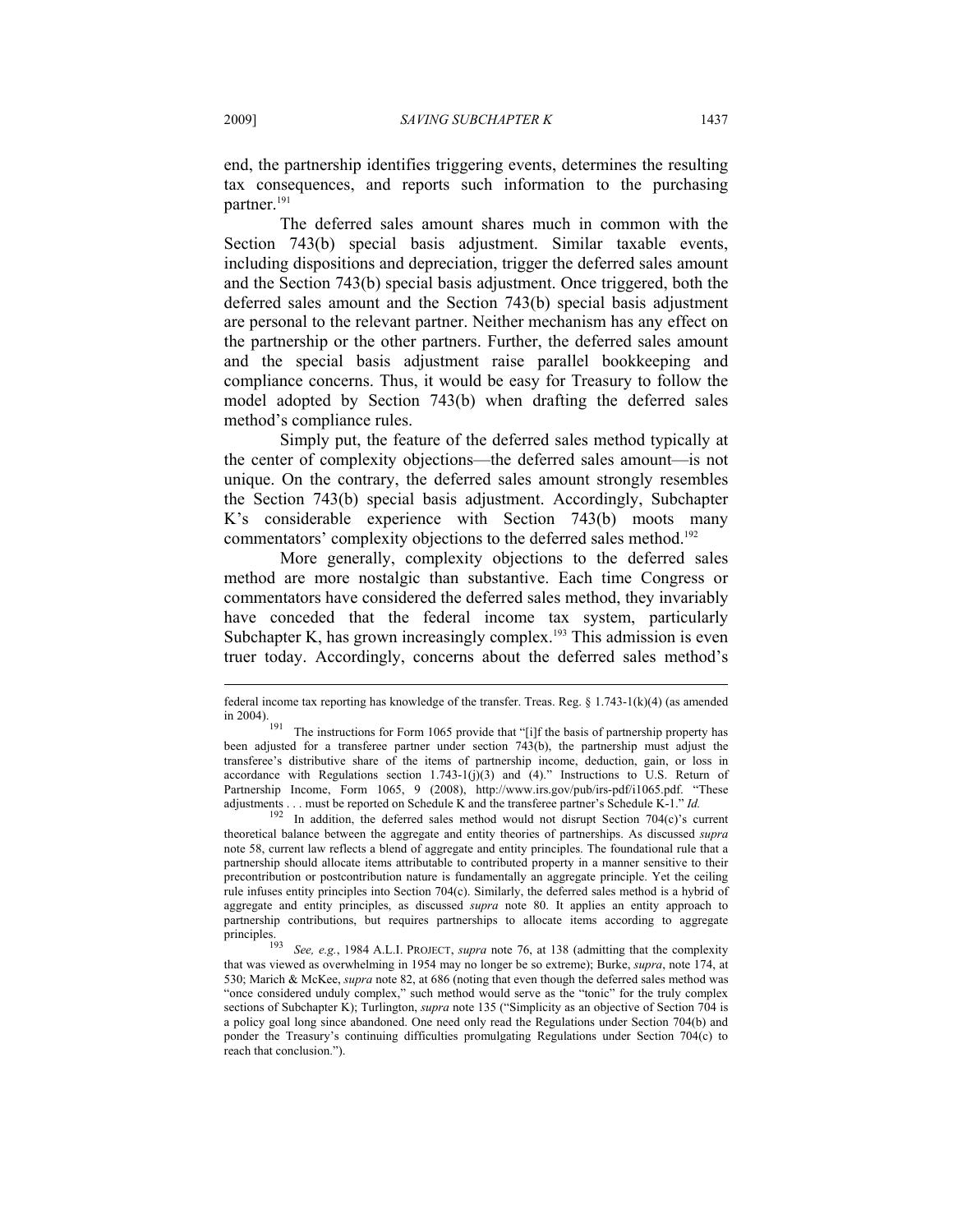complexity are no longer persuasive and should not prevent congressional reform of the rules governing allocations attributable to contributed property.

Indeed, complexity is one of the most compelling reasons to adopt the deferred sales method. As discussed *supra*, the current Section 704(c) regime suffers from matchless complexity.<sup>194</sup> And the deferred sales method offers Congress an invaluable opportunity to simplify partnership allocations and, more broadly, Subchapter K.

# *C. Erosion of the Nonrecognition Regime Governing Contributions*

Throughout Subchapter K's history, nonrecognition principles have governed partnership contributions.<sup>195</sup> Precontribution gains and losses are preserved for future recognition, but the contributing partner recognizes no gain or loss at the time of contribution.196 Two theories support this nonrecognition. The first is a belief that the contributing partner's underlying investment is continuing, albeit in a changed form.<sup>197</sup> Accordingly, recognition of any precontribution gains or losses at contribution would be inappropriate. The second is a concern that the contributing partner's immediate recognition of precontribution gains or losses would deter partnership contributions.<sup>198</sup>

Because the deferred sales method might accelerate the recognition of precontribution gains and losses in certain circumstances, commentators have argued that the method would impermissibly erode the nonrecognition principles governing partnership contributions.199 In so arguing, these commentators have focused principally on two aspects of the deferred sales method. First, the deferred sales method would expand the universe of events triggering recognition of the contributing partner's built in gain or loss to include partnership distributions and the

See supra Part II.A. Indeed, Section 704(c)(1)(C) raises many issues subject to similar complexity objections. Thus, the deferred sales method's rejection would not necessarily reduce the technical issues facing Treasury. For a discussion of these issues, see Jones, *supra* note 123;

Rachuba, *supra* note 123.<br><sup>195</sup> See, e.g., Helvering v. Walbridge, 70 F.2d 683, 684 (2d Cir. 1934); I.R.S. Gen. Couns.<br>Mem. 10,092, *supra* note 77.

<sup>&</sup>lt;sup>196</sup> For a more detailed discussion of the consequences of a partnership contribution, see *supra* Part I.A.

<sup>&</sup>lt;sup>197</sup> See Jackson et al., 1954 A.L.I. Project, supra note 50, at 120.<br><sup>198</sup> Id.; see also Cunningham & Cunningham, supra note 82, at 4; Lokken, Future Without

*Subchapter K*, *supra* note 6, at 276.<br><sup>199</sup> See, e.g., DCBA COMMENTS, *supra* note 115 (noting that the deferred sales method would conflict with the deferral regime of Section 721 because it requires a partnership to recognize gain or loss following an expanded list of taxable events); Jackson et al., *1954 A.L.I. Project*, *supra* note 50, at 122-23; Marich & Hortenstine, *supra* note 134, at 1238 ("One must not overlook the fact that the repeal of the Ceiling Rule (or even a relaxation of such rule through an anti-abuse rule) is not simply the elimination of a regulatory rule of convenience—it is a substantial erosion of Sections 703, 721, 722 and 723."); Marich & McKee, *supra* note 82, at 651; Steines, *supra* note 82, at 654- 55; Turlington, *supra* note 135.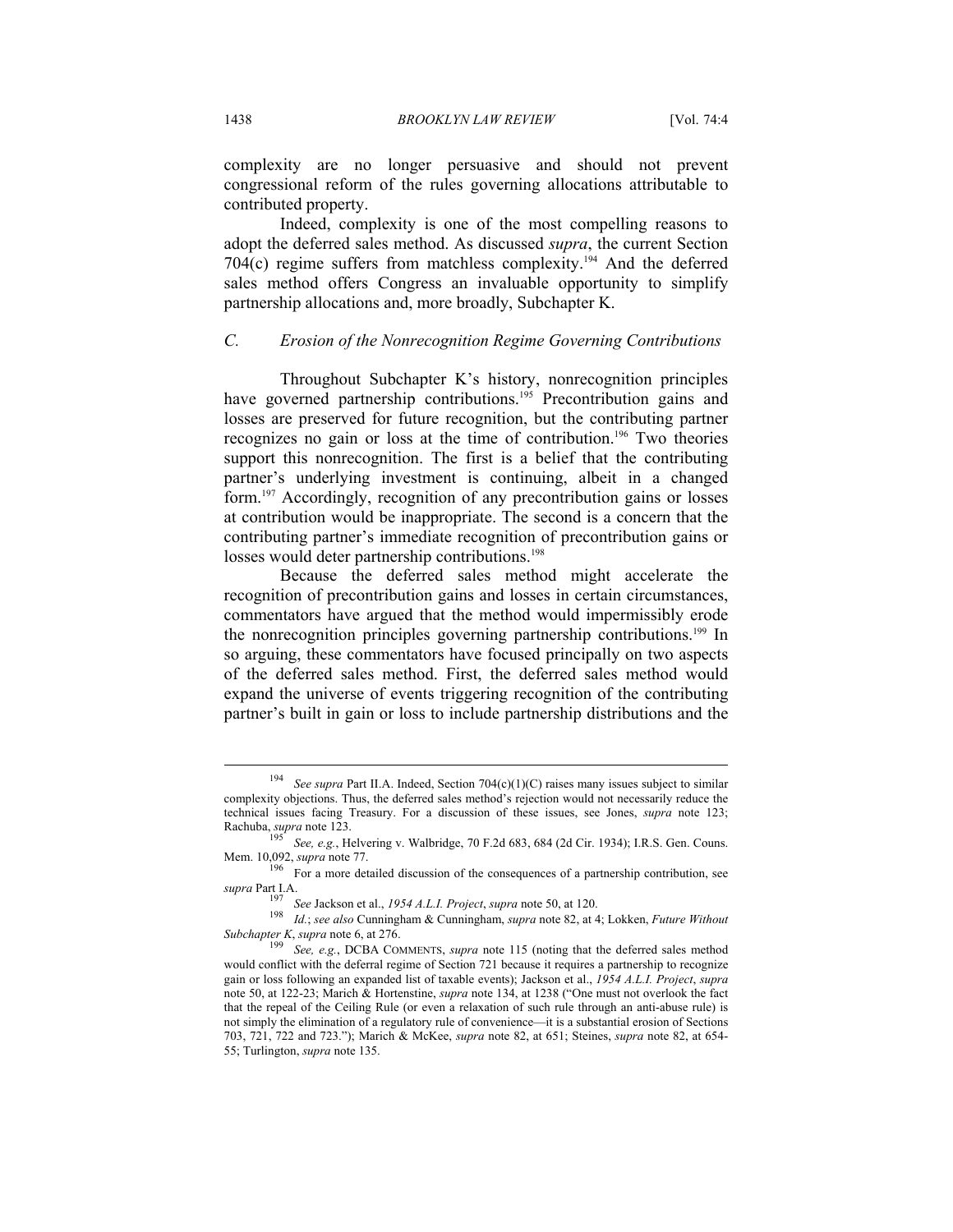depreciation of contributed property.200 Second, the deferred sales method would require partners to recognize notional gains or losses not actually recognized by the partnership.201 As discussed *supra*, the deferred sales method effectively would divide the partnership's recognized gains or losses into their component parts: the contributing partner's deferred sales amount would reflect the precontribution component of such net gains or losses, and the remainder would reflect the postcontribution component.<sup>202</sup> Thus, the gains or losses ultimately recorded on a partner's income tax return would differ from the amount recognized by the partnership.

Although the deferred sales method might accelerate the recognition of some precontribution gains or losses when compared to current law, this acceleration would not erode the nonrecognition rule governing partnership contributions. Thus, as will be discussed, erosion objections to the deferred sales method fail.<sup>203</sup>

### 1. Interpretive Questions

The erosion objection has several interpretive flaws that belie its conclusion regarding partnership contributions. First, the deferred sales method would not violate the literal language of Section 721, which contains the nonrecognition rule governing partnership contributions. Under this provision, no gain or loss is recognized on the contribution of property to a partnership in exchange for a partnership interest. Put another way, Section 721 only grants nonrecognition treatment to the contribution transaction itself. The statute is silent on the timing of and triggers for the future recognition of such precontribution gains and losses. Consistent with Section 721, the deferred sales method would not require the recognition of any built in gains or losses at contribution. Accordingly, the deferred sales method would not conflict with the statutory nonrecognition rule governing partnership contributions.<sup>204</sup>

<sup>200</sup> *See, e.g.*, DCBA COMMENTS, *supra* note 115 (concluding that the deferred sales method "undermines this deferral regime by requiring that deferred gain or loss be triggered by events that do not include the partnership selling or exchanging the contributed property or by the partner selling or exchanging its partnership interest"); Turlington, *supra* note 135. Under current law, the contributing partner typically recognizes her precontribution gains or losses following the partnership's sale of the contributed property or her sale of her partnership interest.

<sup>&</sup>lt;sup>201</sup> See, e.g., Turlington, *supra* note 135.<br><sup>202</sup> See *supra* Part I.C.2.<br><sup>203</sup> Taken one step further, one might question whether the erosion of the nonrecognition rule governing partnership contributions is even undesirable. Indeed, several commentators have advocated the elimination of the nonrecognition rules applicable to partnership contributions. *See*  David R. Keyser, *A Theory of Nonrecognition Under an Income Tax: The Case of Partnership Formation*, 5 AM. J. TAX POL'Y 269 (1986); Phillip F. Postlewaite, Thomas E. Dutton & Kurt R. Magette, *A Critique of the A.L.I.'s Federal Income Tax Project*—*Subchapter K: Proposals on the Taxation of Partners*, 75 GEO. L.J. 423, 470-73 (1986). 204 *See* Turlington, *supra* note 135.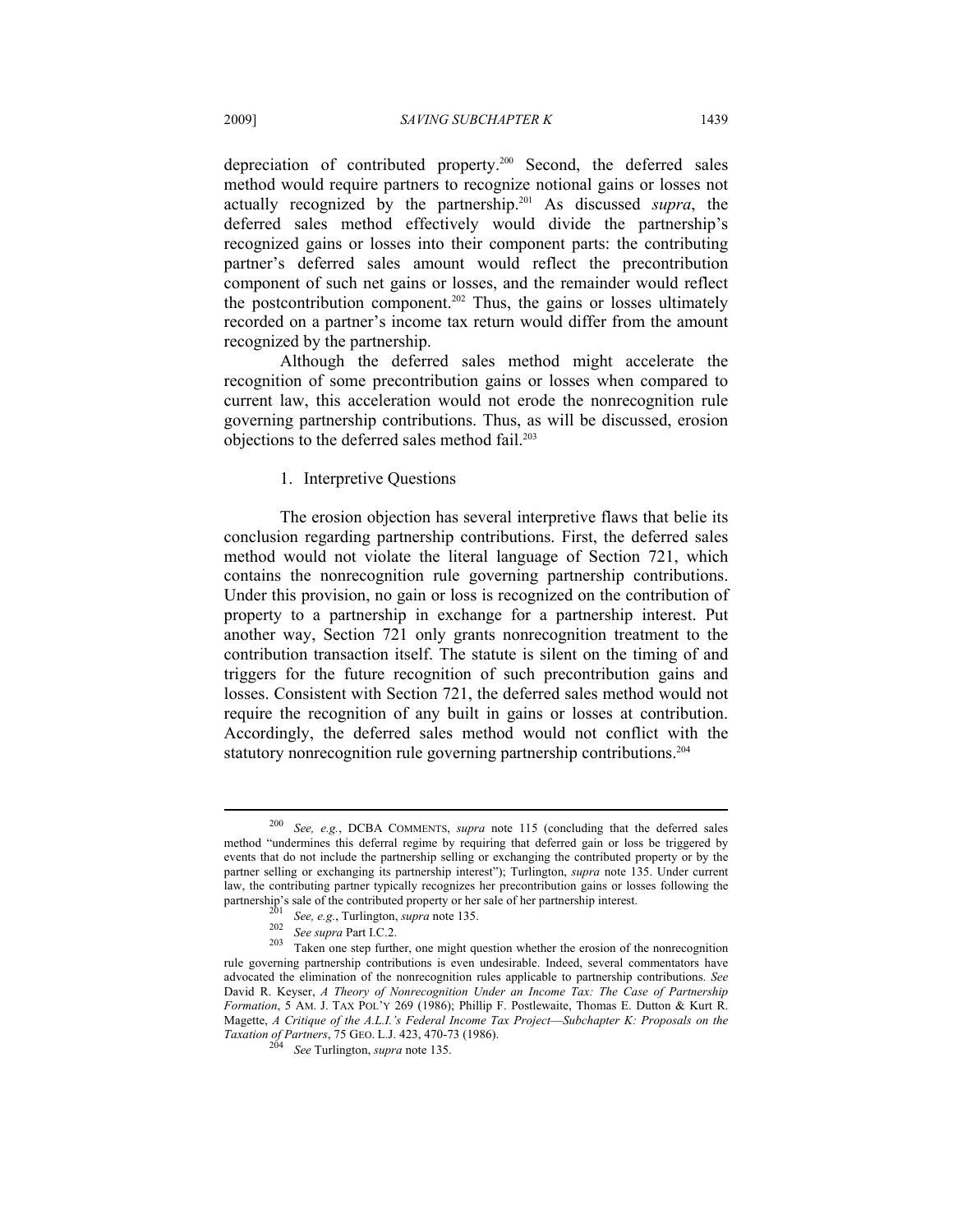1440 *BROOKLYN LAW REVIEW* [Vol. 74:4

Second, the deferred sales method would not impugn any of the rationales supporting the nonrecognition of gains and losses on partnership contributions. As discussed, a contributing partner would not recognize precontribution gains or losses at the time of contribution under the deferred sales method. Thus, the deferred sales method would not compromise either of the rationales underlying nonrecognition continuity of investment and deterrence.

Lastly, the deferred sales method would not accelerate the recognition of precontribution gains and losses when compared to the general rules governing property exchanges. On the contrary, the deferred sales method would defer the recognition of such amounts. Although the deferred sales method might result in the accelerated recognition of some built in gains and losses when compared to current law, Subchapter K's nonrecognition rules are not the proper baseline for comparison. Nonrecognition itself is an exception to the foundational tax principle that exchanges of property are taxable events.<sup>205</sup> Absent Section 721, partnership contributions would be subject to this general rule just like any other property transaction. Against this baseline, the deferred sales method would act as a deferral mechanism because it would not require the recognition of built in gains and losses at contribution. Indeed, the deferred sales method would perpetuate, rather than frustrate, the historic, tax-advantaged nature of partnership contributions.

The deferred sales method would be consistent with the literal language of Section 721 and the rationales supporting its nonrecognition rule. In addition, the deferred sales method would continue to offer partners a deferral benefit when compared to the general rules governing property exchanges. Thus, the erosion objection invariably fails.

#### 2. The Erosion of the Nonrecognition Rule

However, even if one disregards the foundational flaws of the erosion objection and considers its substantive merits, the conclusion remains unchanged——the erosion objection is not persuasive. Congress has long since eroded the nonrecognition rules governing partnership contributions. The deferred sales method simply represents the natural culmination of decades of congressional activity that has previously eroded this nonrecognition regime. The features of the deferred sales method perennially challenged by its opponents—the use of notional allocations and the expanded list of events triggering recognition of the deferred sales amount—are not new to Subchapter K. Rather, they are familiar tools that Congress has increasingly wielded in order to prevent abuse and better align Subchapter K and the Substance Principle.

The current Section 704(c) allocation regime, for example, already includes both of these features. The remedial allocation method

<sup>&</sup>lt;sup>205</sup> I.R.C. § 1001(c) (2006); Treas. Reg § 1.1001-1(a) (as amended in 2007).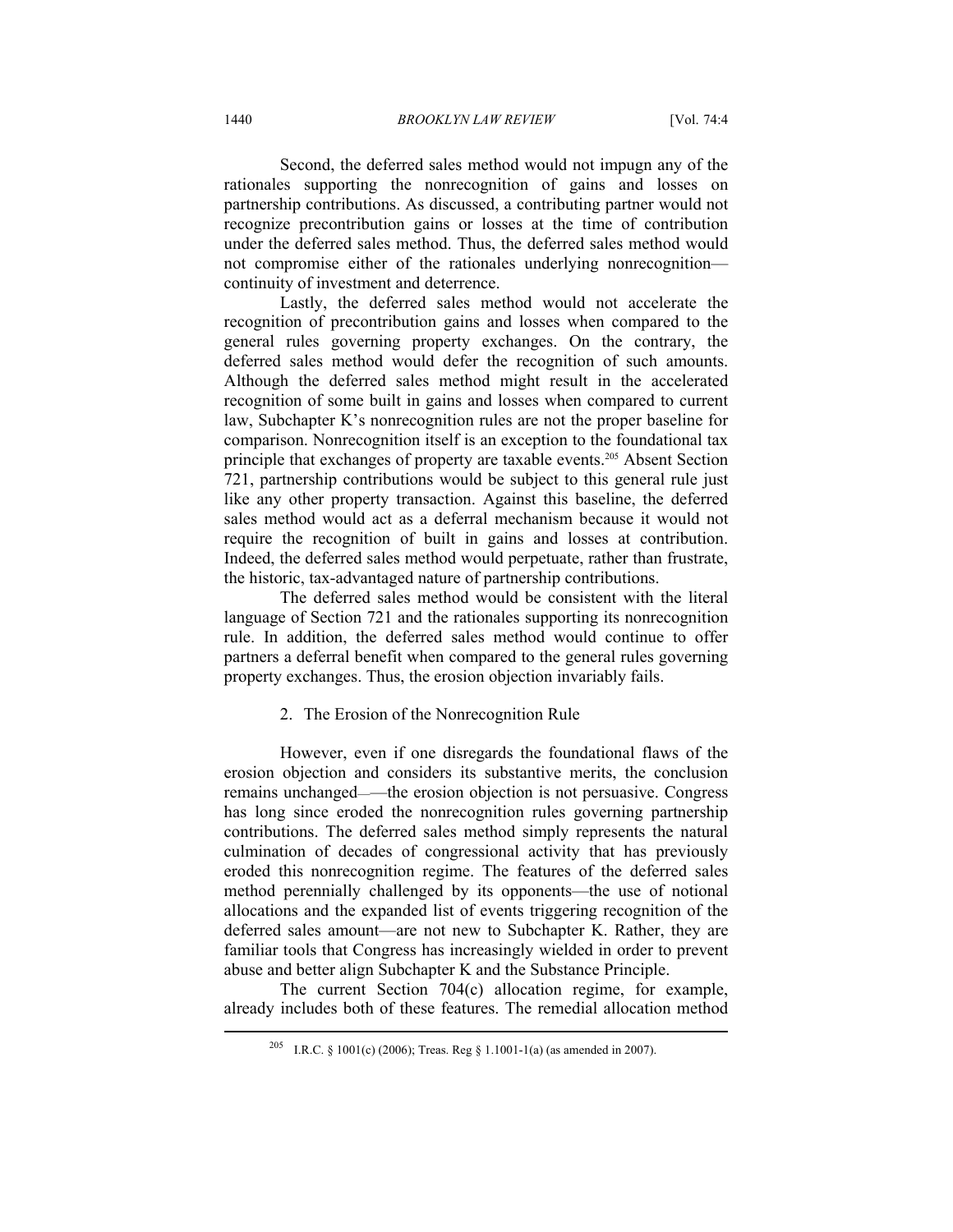eliminates ceiling rule distortions through offsetting notional allocations to the noncontributing and contributing partners.<sup>206</sup> Further, the remedial allocation method requires the incremental recognition of precontribution gains attributable to depreciable property, thereby expanding the universe of events triggering recognition of such precontribution amounts.207

More importantly, Section  $704(c)(1)(C)$  itself reflects a congressional willingness to erode Subchapter K's nonrecognition rules. To illustrate, Section  $704(c)(1)(C)$  requires a partnership to take an inside basis in contributed built in loss property equal to such property's fair market value at contribution for purposes of making allocations to the noncontributing partner.<sup>208</sup> Under this inside basis rule, the noncontributing partner recognizes amounts that differ from the amount actually recognized by the partnership.209 Accordingly, Section  $704(c)(1)(C)$  uses notional allocations to prevent the shifting of precontribution losses.<sup>210</sup>

Beyond Section 704(c)'s parameters, Congress similarly has enacted provisions that include features challenged by the deferred sales method's opponents. As discussed, the Section  $704(c)(1)(B)$  and Section 737 mixing bowl rules and the Section 707(a)(2)(B) disguised sale rule require the contributing partner to recognize her precontribution gains or losses following certain partnership distributions.<sup>211</sup> Thus, these antiabuse rules already have expanded the universe of transactions triggering recognition of precontribution gains and losses to include partnership distributions.

In addition, the Section 743(b) special basis adjustment relies on notional allocations to more equitably reflect the consequences of a purchase of a partnership interest. As discussed, Section 743(b) permits a purchasing partner to adjust her basis in the partnership's property in order to give her a basis in such property that better reflects such property's fair market value at the time she became a partner.<sup>212</sup> To this end, the partnership computes the purchasing partner's aggregate Section 743(b) special basis adjustment, and such amount is then allocated among the partnership's property under rules set forth in Section 755 and

<sup>&</sup>lt;sup>206</sup> See supra notes 117-118 and accompanying text.<br><sup>207</sup> Treas. Reg. § 1.704-3(d)(1), (7) Example 1 (as amended in 2005).<br><sup>208</sup> See supra note 126 and accompanying text.<br><sup>209</sup> See supra Part I.E.<br><sup>210</sup> As discussed *sup* interpretation of Section  $704(c)(1)(C)$  is that such interpretation would require the noncontributing partner to recognize notional tax gains not actually recognized by the partnership. Simmons, *supra*

note 18, manuscript at 55.<br><sup>211</sup> See supra notes 162, 168 and accompanying text.<br><sup>212</sup> For a general discussion of the Section 743(b) special basis adjustment, see *supra* notes 184-188 and accompanying text.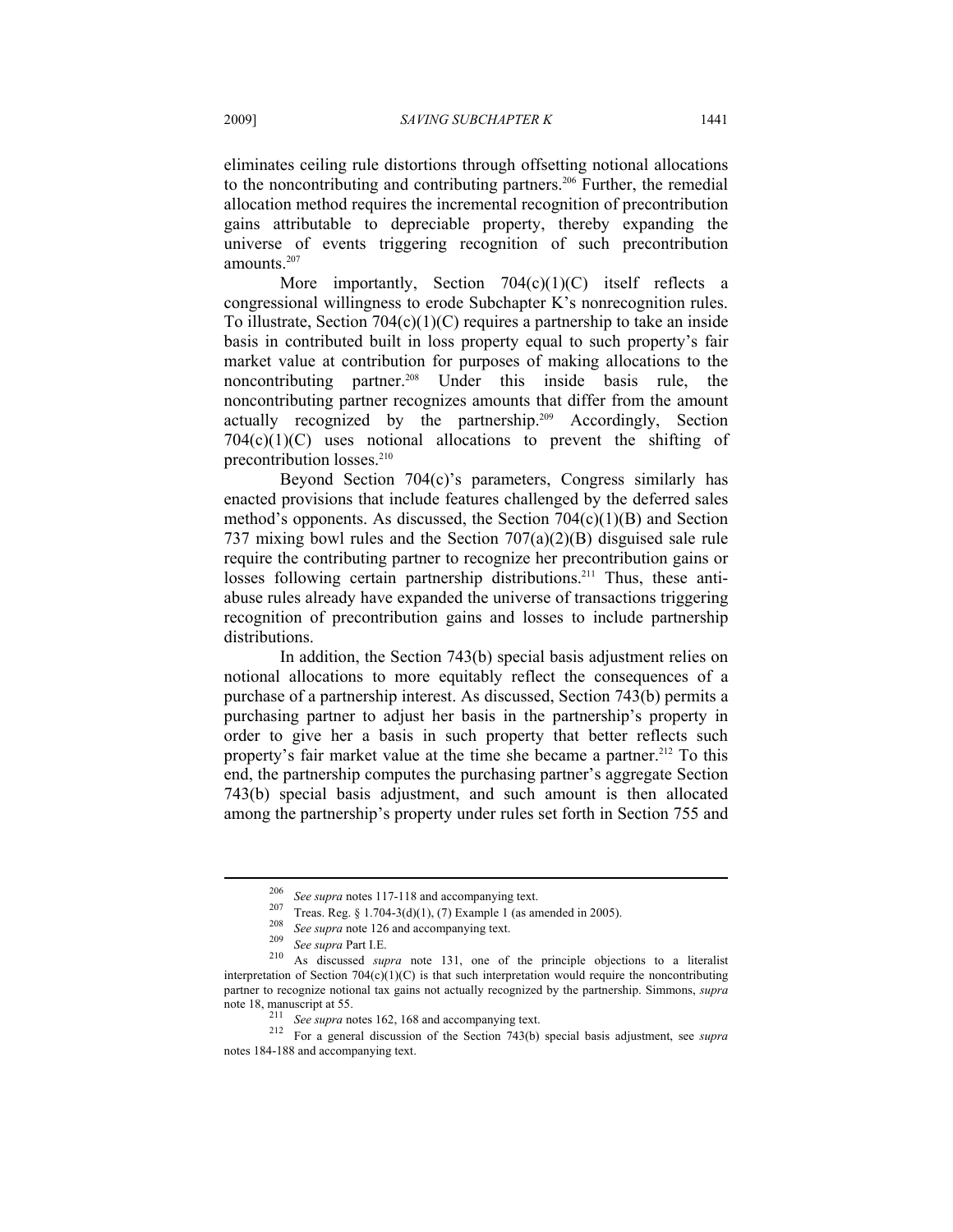its corresponding regulations.<sup>213</sup> Like the deferred sales method, these Section 755 allocation rules follow a netting approach. Indeed, the aggregate Section 743(b) special basis adjustment is broken into its component gains and losses, and such components are allocated among the partnership's property. $214$ 

Notwithstanding Congress's increased willingness to limit the nonrecognition regime governing partnership contributions, one might argue that the deferred sales method still would represent a significant escalation in such congressional activity. The deferred sales method would be a mandatory allocation rule applicable to all contributed property. By contrast, the foregoing provisions are either elective at the partnership's option or targeted anti-abuse provisions subject to expiration after a period of years.<sup>215</sup> Even Section 704(c)(1)(C), which is mandatory when triggered, only applies to a limited universe of contributed property allocations.<sup>216</sup>

Although the deferred sales method's scope would be broader than prior congressional action, the deferred sales method would not represent an escalation in efforts to curtail nonrecognition. Throughout

[u]nder the current regulations, the partnership may not increase the basis of assets that have a fair market value in excess of basis and, at the same time, decrease the basis of assets that have a basis in excess of fair market value. Thus, if the Section 743(b) adjustment is positive, the partnership may only increase the basis of assets that have a basis that is less than their fair market value. This restriction prevents the partnership from adjusting the basis of its assets in a manner that coordinates a transferee's tax consequences with its economic consequences. The proposed regulations remove this restriction.

*Id.*; *see also* Gergen, *supra* note 7, at 360; Lokken, *As the World Turns*, *supra* note 7, at 371. For a detailed discussion of the Section 755 allocation rules, see MCKEE ET AL., *supra* note 12, ¶ 24.04.<br><sup>215</sup> The remedial allocation method is an elective means of addressing ceiling rule

distortions. Treas. Reg. § 1.704-3(d)(1) (as amended in 2005). Further, as discussed *supra* note 173, the Section 743(b) special basis adjustment is generally elective. The Section 704(c)(1)(B) and Section 737 mixing bowl rules and the Section  $704(c)(2)(A)$  disguised sale rule are all mandatory anti-abuse rules. Nonetheless, each of these rules is subject to expiration following a period of years. See *supra* notes 125 & 168 for each provision's expiration date.<br><sup>216</sup> See supra note 125 and accompanying text.

<sup>213</sup> Treas. Reg. § 1.743-1(b), (e) (as amended in 2004); *id.* § 1.755-1(b). For a discussion of the Section 743(b) special basis adjustment's computation, see *supra* note 173.<br><sup>214</sup> *Id.* § 1.755-1(b)(1), (2)(ii) ex. 1. Section 755 and its corresponding regulations govern

the allocation of the Section 743(b) special basis adjustment among the partnership's property. Since 1998, the Section 755 regulations require a partnership to apply a netting approach when allocating the Section 743(b) special basis adjustment among its property. Prop. Treas. Reg. § 1.755-1, 63 Fed. Reg. 4408 (Jan. 29, 1998). Treasury recognized that some partnership assets may have appreciated while others may have depreciated and, therefore, the Section 743(b) special basis adjustment should be broken into its component parts in order to more properly reflect the built in gains or losses existing at the time the purchasing partner acquires her partnership interest. As a result, the portion of the special basis adjustment allocated to a partnership asset may reflect either a positive or negative adjustment, so long as the sum of the adjustments equals the aggregate Section 743(b) special basis adjustment. Treasury adopted this netting approach under Section 755 for a familiar reason—the Substance Principle. Simply put, separating the Section 743(b) special basis adjustment into its component parts better aligned the tax and economic consequences attributable to a purchasing partner's investment in the partnership. Indeed, Treasury noted in the preamble to the proposed Section 755 regulations that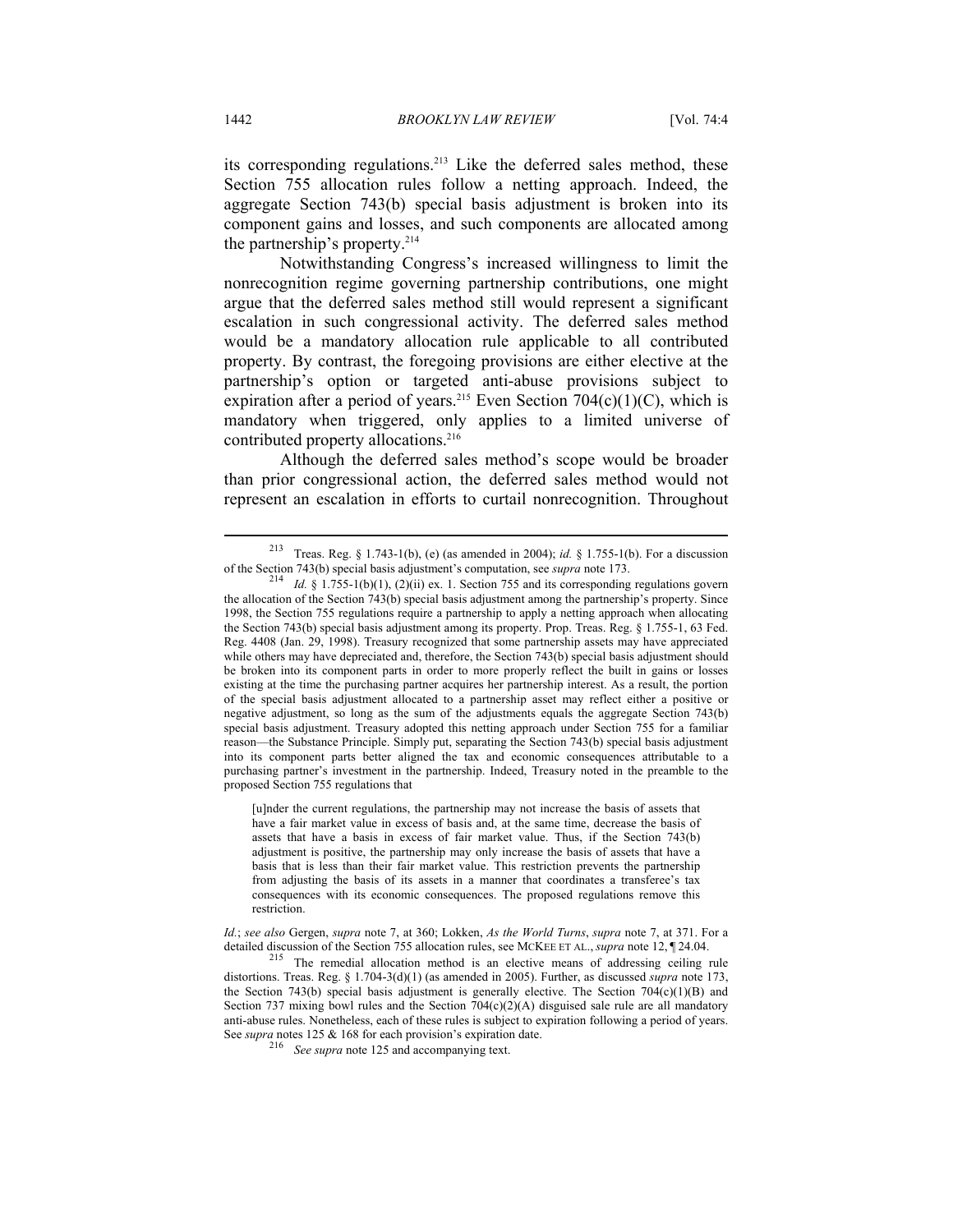the years, Congress gradually has eroded the nonrecognition regime governing partnership contributions through reforms intended to prevent abuse and reintroduce the Substance Principle to Subchapter K.<sup>217</sup> The deferred sales method is simply the next step in this evolution. Indeed, without regard to the fate of the deferred sales method, the nonrecognition rules governing partnership contributions have been, and will remain, compromised. Accordingly, erosion objections are especially unpersuasive and should not influence Congress's consideration of the deferred sales method.

#### IV. CONCLUSION

Section 704(c) no longer works. It is time for Congress to enact fundamental reform of the rules governing allocations attributable to contributed property by adopting the deferred sales method. It is time for the Substance Principle to reign supreme within Section 704(c).

In fairness, Section 704(c) has never worked well. The balance it strikes between flexibility and the Substance Principle has always been problematic, never amounting to more than an uneasy truce between irreconcilable ideals. And the cost of Congress's attempts to reconcile flexibility and the Substance Principle has been incredibly high. Maximizing partnership choice through multiple, elective allocation rules has increased complexity and opportunities for abuse throughout Subchapter K. Equally troubling, this balancing act has placed significant

<sup>217</sup> As discussed *supra* note 80, the deferred sales method is entirely consistent with the balance between the aggregate and entity theories of partnerships currently reflected in Section 704(c). Indeed, Congress has increasingly used this hybrid theoretical approach to prevent abuse and promote the Substance Principle. For instance, Section 704(c)(1)(C) reflects both aggregate and entity principles. Section  $704(c)(1)(C)$ 's underlying allocation rule adopts the aggregate theory, but its treatment of the contribution transaction for purposes of the noncontributing partner follows the entity theory.

It is interesting to note that recent changes to the rules governing corporate contributions similarly blend aggregate and entity principles. The rules governing corporate contributions, like most of Subchapter C, follow an entity theory of taxation and treat a corporation as an entity separate and distinct from its shareholders. Unlike partnerships, corporations need not strive to allocate precontribution gains and losses to the contribution shareholder. Rather, corporations themselves are subject to tax on such amounts. However, Section 362(e)(2) infused aggregate principles into this entity-based contribution regime in order to prevent certain loss duplicating transactions similar to those spurring Section  $704(c)(1)(C)$ 's enactment in 2004, discussed *supra* note 123. American Jobs Creation Act of 2004, Pub. L. No. 108-357, § 836(a), 188 Stat. 1418 (2004) (codified at I.R.C. § 362(e)). When a shareholder contributes property to a corporation in a transaction qualifying for nonrecognition treatment under Section 351, the corporation typically takes a basis in the contributed property equal to the shareholder's basis in such property prior to the contribution. I.R.C. § 362(a) (2006). However, Section 362(e)(2)(A) provides an alternative rule if the corporation's aggregate basis in the contributed property exceeds the aggregate fair market value of such property. Specifically, in these instances, the corporation's aggregate basis in the contributed property shall not exceed the fair market value of such property. Consistent with the aggregate theory, this provision seeks to link a built in loss to the contributing shareholder and ensure that such shareholder, and not the corporation, receives the tax benefit of such precontribution loss.